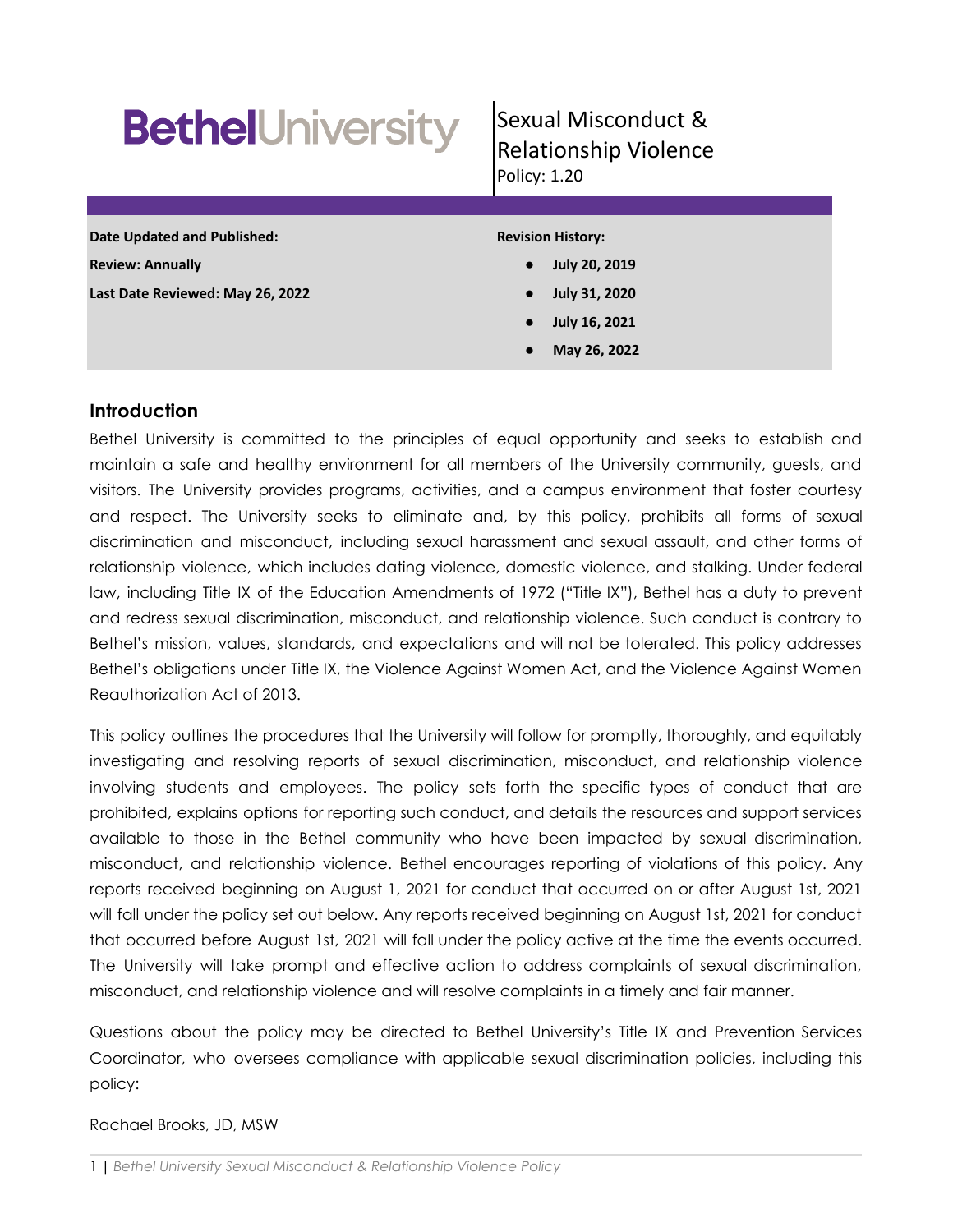Title IX and Prevention Services Coordinator Bethel University 325 Cherry Ave. McKenzie, TN 38201 731-352-4246 [brooksra@bethelu.edu](mailto:brooksra@bethelu.edu)

# **Relationship Between this Policy & Other University Policies & Procedures**

This policy supplements existing University standards of conduct for students and employees. Students and employees who violate this policy will be subject to disciplinary action, up to, and including termination and/or expulsion. In the event of a conflict between this policy and another University policy or procedure, this policy shall control. If this policy does not supply a substantive or procedural rule or provision then another policy or procedure, if applicable, may supply the rule. A non-exclusive list of other policies and procedures that in some cases may apply to the investigation and/or resolution of a report of sexual misconduct or relationship violence involving a University student or employee and whose application will be determined on a "case-by-case" basis includes, but is not limited to, the following:

- Anti-Harassment Policies
- Sexual Harassment Policies
- Termination of Tenure or Employment
- Employee Handbook
- Faculty Handbooks
- Family Educational Rights and Privacy Act (FERPA)
- Student Code of Responsibility
- Student Conduct and Discipline
- Student Bullying and Harassment Policy
- Student Complaint Policy
- Campus Wide Student Life Policies and Regulations

# **Jurisdiction**

#### Title IX

Regarding Title IX jurisdiction, this policy applies to any person who must be participating or attempting to participate in a Bethel University education program or activity. Bethel's education programs or activities include locations, events, or circumstances over which Bethel University exercised substantial control over both the Respondent (the alleged perpetrator of sexual misconduct or relationship violence) and the context in which the sexual misconduct or relationship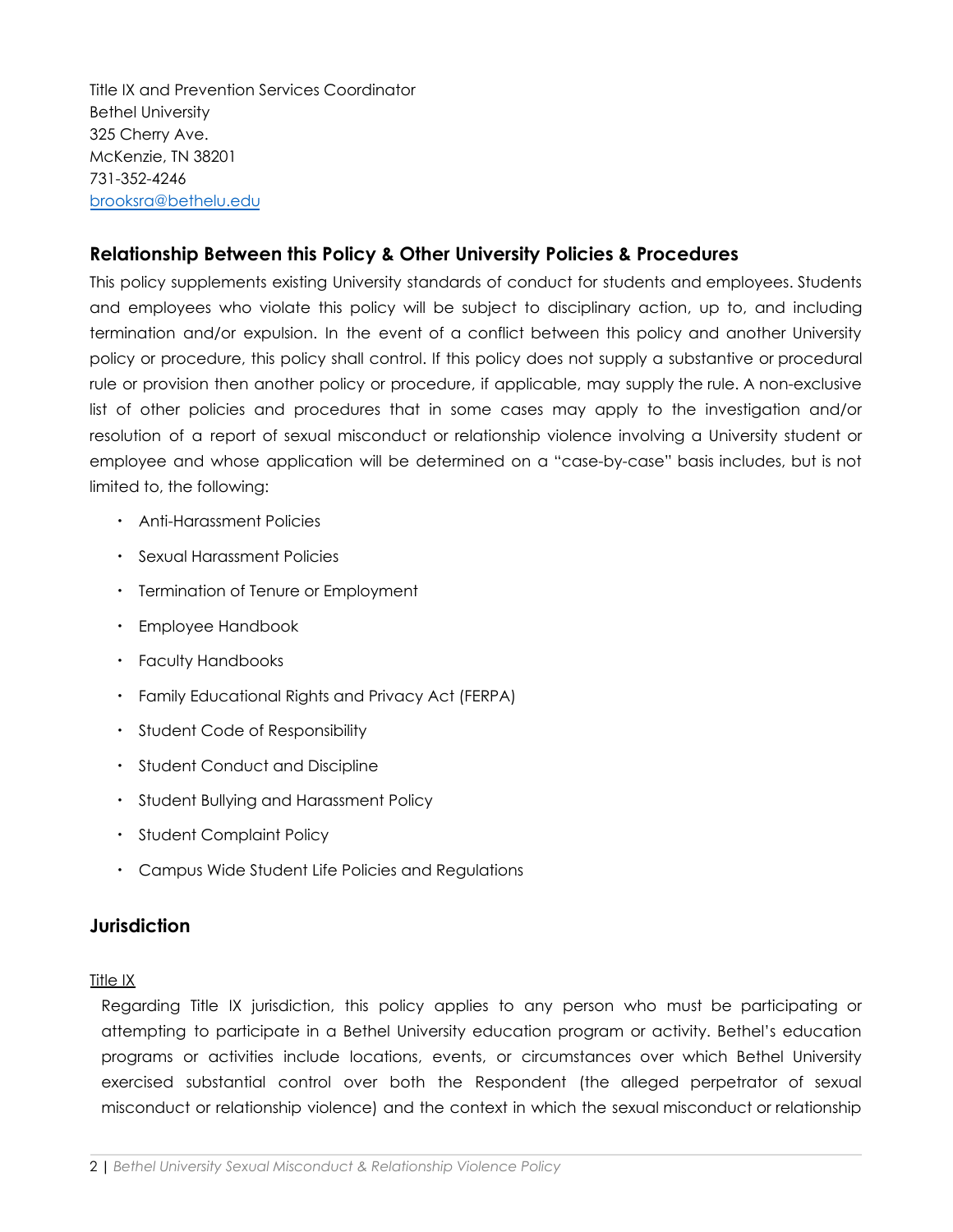violence occurred. Bethel's education programs or activities also includes conduct that happened in buildings owned or controlled by student organizations that are officially recognized by Bethel University or were recognized by Bethel University at the time of the alleged conduct. Additionally, regarding Title IX jurisdiction, this policy only applies to conduct which took place in the United States of America.

#### Other Sexual Misconduct and Relationship Violence

This policy also applies to other sexual misconduct and relationship violence that does not fall within Title IX but, nevertheless, violates Bethel University's standards and expectations. The policies and procedures set out below fully apply to the investigation and adjudication of allegations of sexual misconduct and relationship violence that, while not meeting Title IX's definition of "sexual harassment" (*e.g.*, an alleged sexual assault of one student by another at a private off-campus apartment) and related jurisdiction, constitute unacceptable conduct under the standards and expectations of Bethel University.

## **Presumption of Non-Responsibility**

This policy presumes that the Respondent is not responsible for the alleged conduct, and that presumption remains in place until a determination regarding responsibility is made at the conclusion of the process set out in this policy.

#### **Prohibited Conduct & Definitions**

#### **A. Offenses**

The conduct prohibited under this policy, includes, but is not limited to:

- Rape
- Fondling
- Sexual Harassment: Quid Pro Quo and Hostile Environment
- Sexual Exploitation
- Sexual Discrimination
- Incest
- Statutory Rape
- Stalking
- Dating Violence
- Domestic Violence
- False Imprisonment
- Retaliation

#### **B. Definitions of Specific Offenses**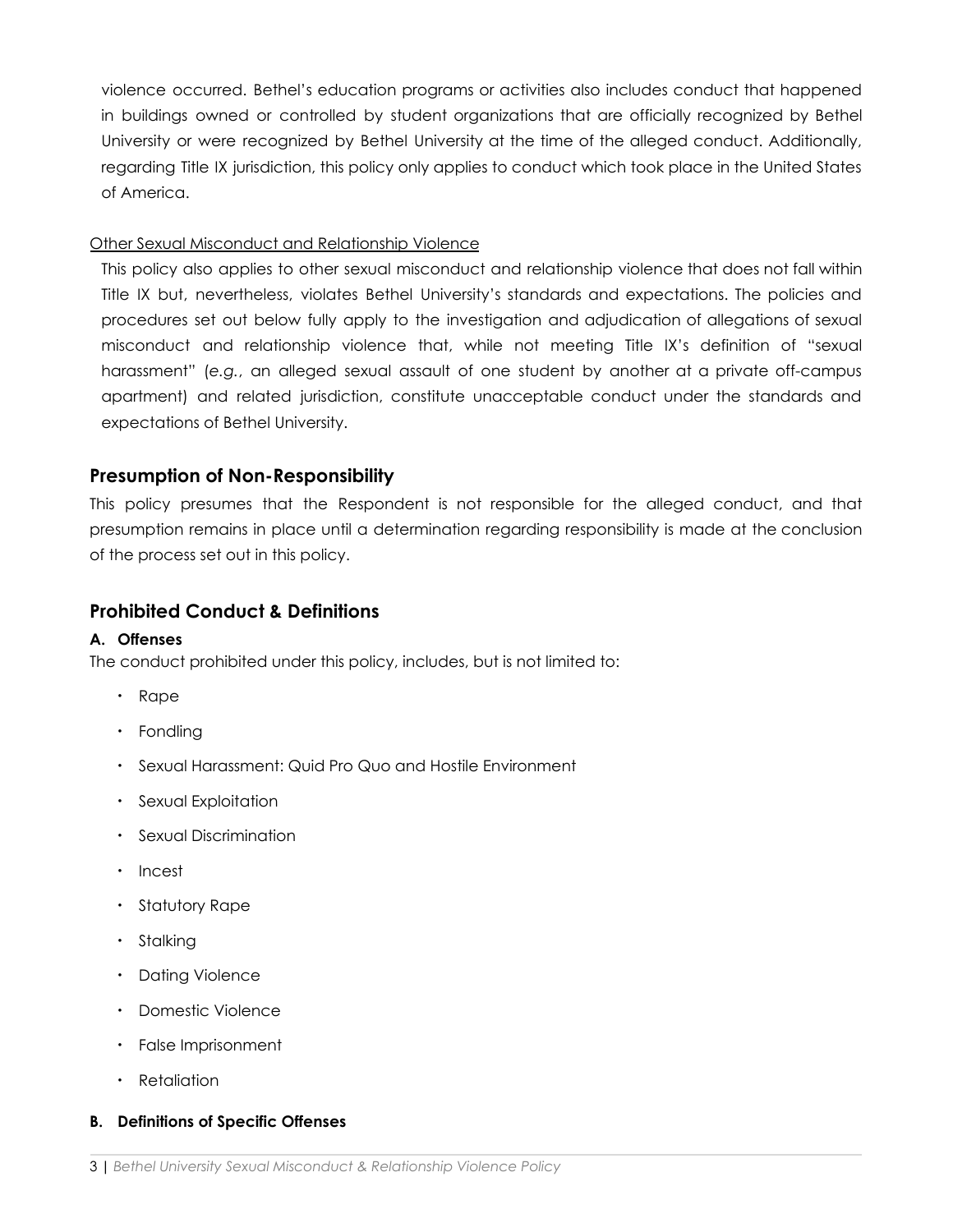- **Sexual Assault** is an offense classified as a forcible or non-forcible sex offense and meets the definition of rape, fondling, incest, or statutory rape as used in the FBI's Crime Reporting system. A sex offense is any sexual act directed against another person, without the consent of the victim, including instances where the victim is incapable of giving consent.
- **Rape** is the penetration, no matter how slight, of the vagina or anus with any body part or object, or oral penetration by a sex organ of another person, without the consent of the victim.
- **Fondling** is the touching of the private body parts of another person for the purpose of sexual gratification, without the consent of the victim, including instances where the victim is incapable of giving consent because of his/her age or because of his/her temporary or permanent mental incapacity. Private body parts include the breast, buttocks, and groin.
- **Sexual Harassment/Quid Pro Quo** is when an employee of the University conditions the provision of an aid, benefit, or service of the University on an individual's participation in unwelcome sexual conduct. Sexual harassment/quid pro quo may be based on or result from power differentials or retaliation.

An aid, benefit, or service under sexual harassment/quid pro quo may include, for example, an internship, award, housing privileges, access to a student organization, additional research time in a laboratory, benefits, promotions, travel accommodations, and food stipends.

#### ▪ **Sexual Harassment/Hostile Environment** is:

- − unwelcome words and/or conduct, on the basis of sex,
- − determined by a reasonable person
- − to be so severe, pervasive, and objectively offensive
- − that it effectively denies a person equal access to a Bethel University educational program or activity.

Sexual Harassment/hostile environment may include, for example, online harassment using social media, unwelcome sexual advances, requests for sexual favors, Sexual Assault, and Sexual Exploitation. To determine whether words and/or conduct constitute Sexual Harassment, Bethel will consider the totality of the circumstances, including without limitation: the context in which the conduct and/or words occurred; and the frequency, nature, and severity of the words and/or conduct. Depending on the severity of the words and/or conduct, a single incident (e.g., Sexual Assault) may be considered Sexual Harassment.

With respect to conduct by an employee or other non-student, "Sexual Harassment" means words and/or conduct of a sexual nature prohibited by Bethel University's Employee Handbook, Bethel University's Sexual Misconduct & Relationship Violence Policy, or both and the applicable policy will be determined on a "case-by-case" basis.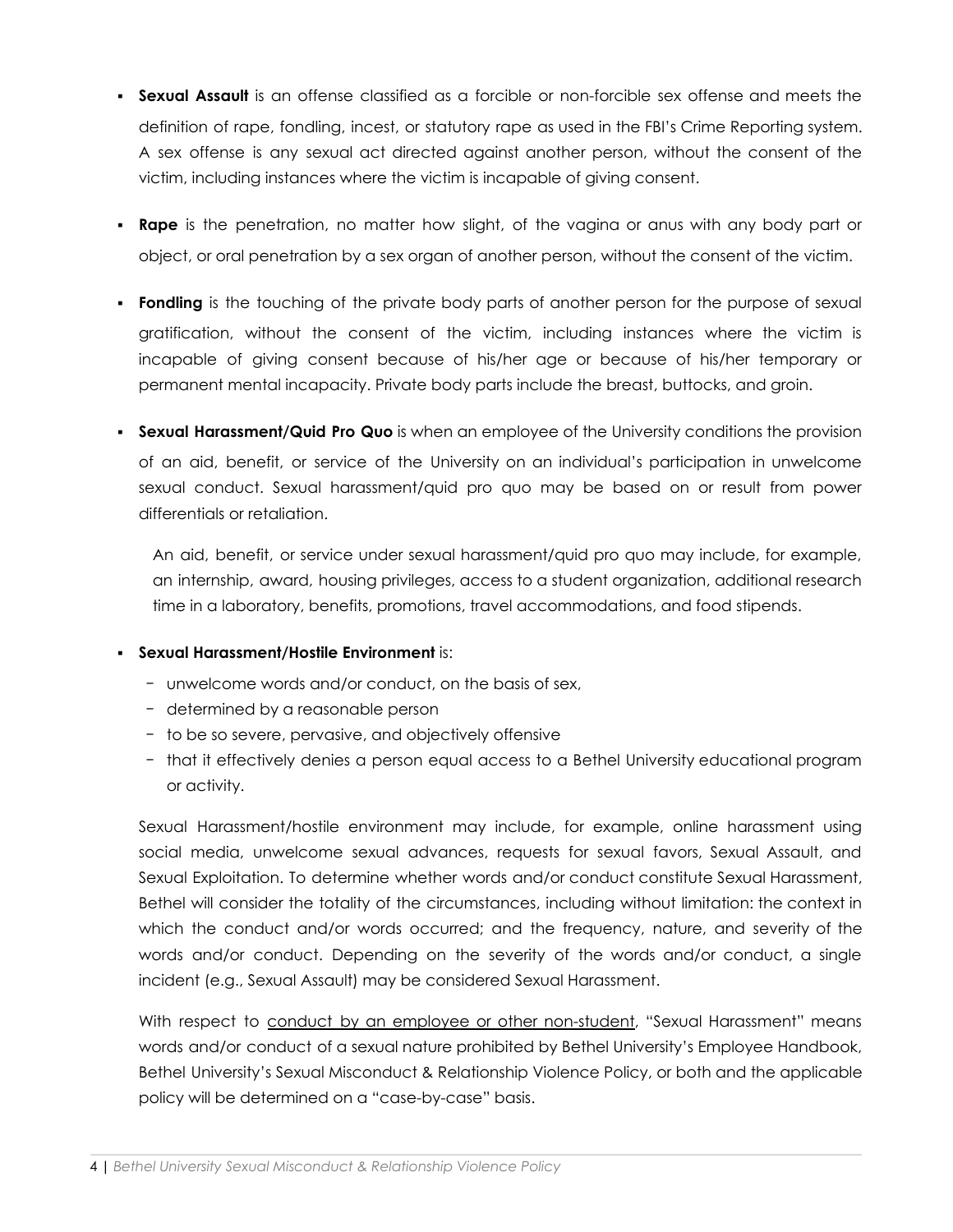For employees reporting sexual harassment, Bethel will respect the choice of the reporting employee when it comes to whether such a report is governed by Title IX or Title VII. Claims of sexual harassment first reported to the Title IX Coordinator will proceed under Title IX. Claims of sexual harassment first reported to Bethel's Human Resources Department will proceed under Title VII. In general, most employees choose to report sexual harassment claims to Bethel's Human Resources Department, but nothing in this policy prohibits employees from reporting sexual harassment claims to the Title IX Coordinator. In the event that a report to the Title IX Coordinator by an employee does not fall within Title IX, the Title IX Coordinator will relay the report to the Human Resources Department. Under all circumstances, retaliation is equally prohibited under Title IX and Title VII.

- **Sexual Discrimination** is conduct directed at a specific person or a group of identifiable persons that subjects the person or group to treatment that adversely affects their employment, education, or ability to participate in or benefit equally in any University program or activity, on the basis of sex. Sex Discrimination may include acts of verbal, nonverbal, or physical aggression, intimidation, or hostility based on sex or sex-stereotyping, even if those acts do not involve conduct of a sexual nature. Sexual Harassment, Sexual Assault, Sexual Exploitation, and discrimination involving pregnancy or parenting are all types of Sex Discrimination. A complaint of prohibited conduct will be treated as a complaint of Sex Discrimination in violation of Bethel's Non-discrimination Statement if it was based on the sex of the Complainant (the alleged victim of sexual misconduct or relationship violence). Complaints of Sex Discrimination will be handled in accordance with the procedures outlined below in this section of the Policy. Bethel prohibits Sex Discrimination in any Bethel University education program or activity, including employment and admissions.
- **Sexual Exploitation** is non-consensual abuse or exploitation of another person's sexuality for the purpose of sexual gratification, financial gain, personal benefit or advantage, or any other improper purpose. Examples of Sexual Exploitation include, without limitation: observing or audio or videotaping of persons who are undressing or undressed or engaging in sexual contact or sexual intercourse, without the consent of all persons involved, and prostituting another person.
- **Sexual Misconduct** is a term that encompasses (1) sexual harassment, (2) sexual exploitation, (3) sexual violence, including sexual assault and other non-consensual sexual contact (forcible or not), (4) sexual discrimination; (5) and all other words and/or conduct that constitute a sexual violence crime under this Policy. Forms of sexual misconduct include, but are not limited to, the following: attempts to commit sexual misconduct and facilitating, aiding, encouraging, and/or assisting a violation of this policy.
- **Sexual Violence** is engaging in any physical sexual act perpetrated against a person without that person's effective consent.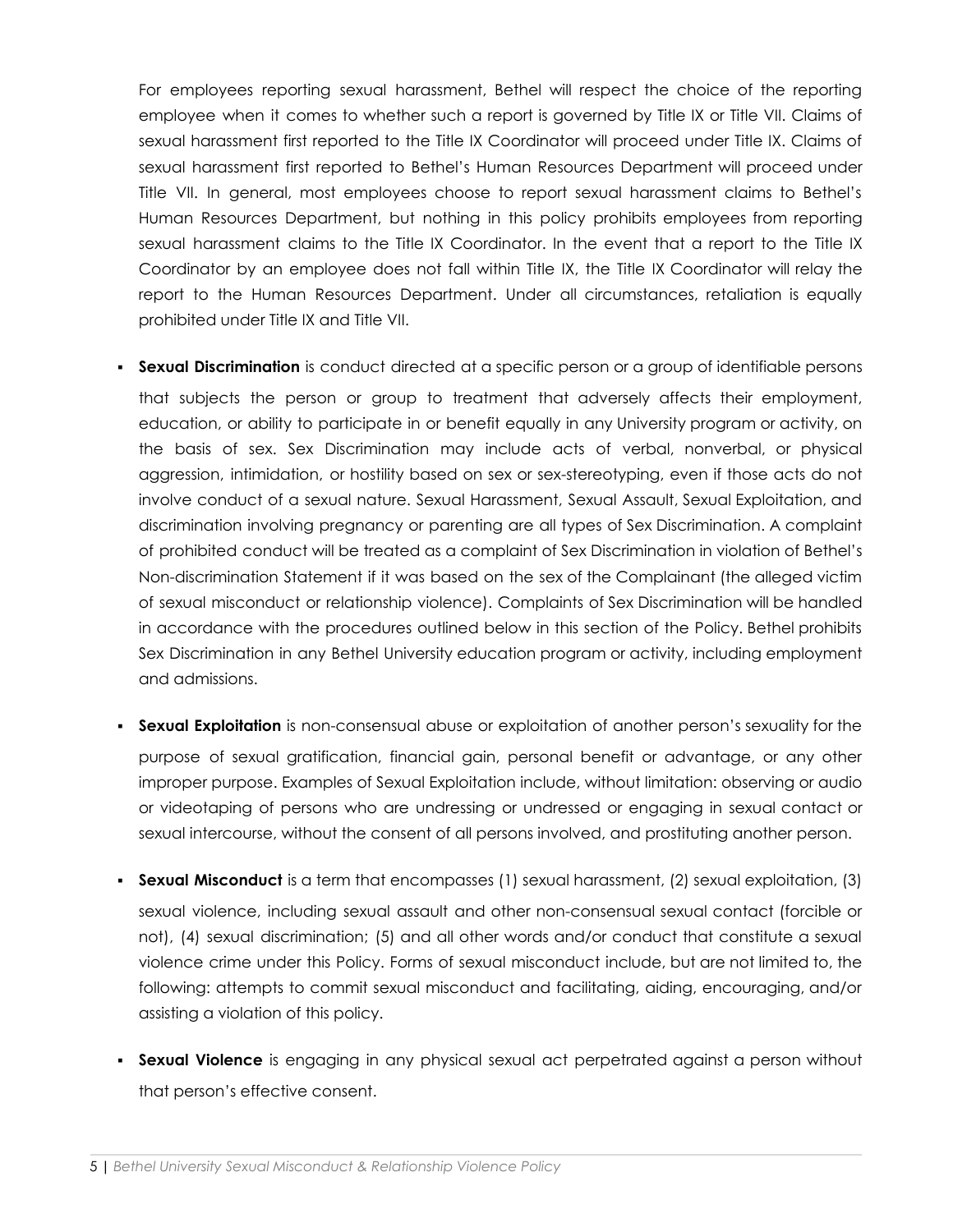- **Incest** is sexual intercourse between persons who are related to each other within the degrees wherein marriage is prohibited by the laws of the state in which the incident occurred.
- **Statutory Rape** is sexual intercourse with a person who is under the statutory age of consent under the laws of the state in which the incident occurred.
- **· Stalking** means engaging in a course of conduct directed at a specific person that would cause a reasonable person to **(A)** fear for his or her safety or the safety of others; or **(B)** suffer substantial emotional distress. Course of conduct means two or more acts, including, but not limited to, acts in which the stalker directly, indirectly, or through third parties, by any action, method, device, or means, follows, monitors, observes, surveils, threatens, or communicates with or about a person, or interferes with a person's property.
- **Substantial emotional distress** means significant mental suffering or anguish that may, but does not necessarily, require medical or otherl treatment or counseling.
- **Reasonable person** means a reasonable person under similar circumstances and with similar identities to the Complainant.
- **Relationship Violence** is a term that encompasses Dating Violence, Domestic Violence, and Stalking.
- **Dating Violence** means violence committed by a person (A) who is or has been in a social relationship of a romantic or intimate nature with the victim; and (B) where the existence of such a relationship shall be determined based on the Complainant's statements with consideration of the following factors: (i) the length of the relationship, (ii) the type of relationship, and (iii) the frequency of interaction between the persons involved in the relationship. This can include, but is not limited to, such actions as grabbing, slapping, hitting, and pushing. Dating violence includes, but is not limited to, sexual or physical abuse or the threat of such abuse. Dating violence does not include acts covered under the definition of domestic violence.
- **Domestic Violence** is a term that includes felony or misdemeanor crimes of violence committed by a current or former spouse or intimate partner of the victim, by a person with whom the victim shares a child in common, by a person who is cohabitating with or has cohabitated with the victim as a spouse or intimate partner, by a person similarly situated to a spouse of the victim under the domestic or family violence laws of the jurisdiction receiving grant monies, or by any other person against an adult or youth victim who is protected from that person's acts under the domestic or family violence laws of the jurisdiction. Domestic violence can include such actions as grabbing, slapping, hitting, and pushing.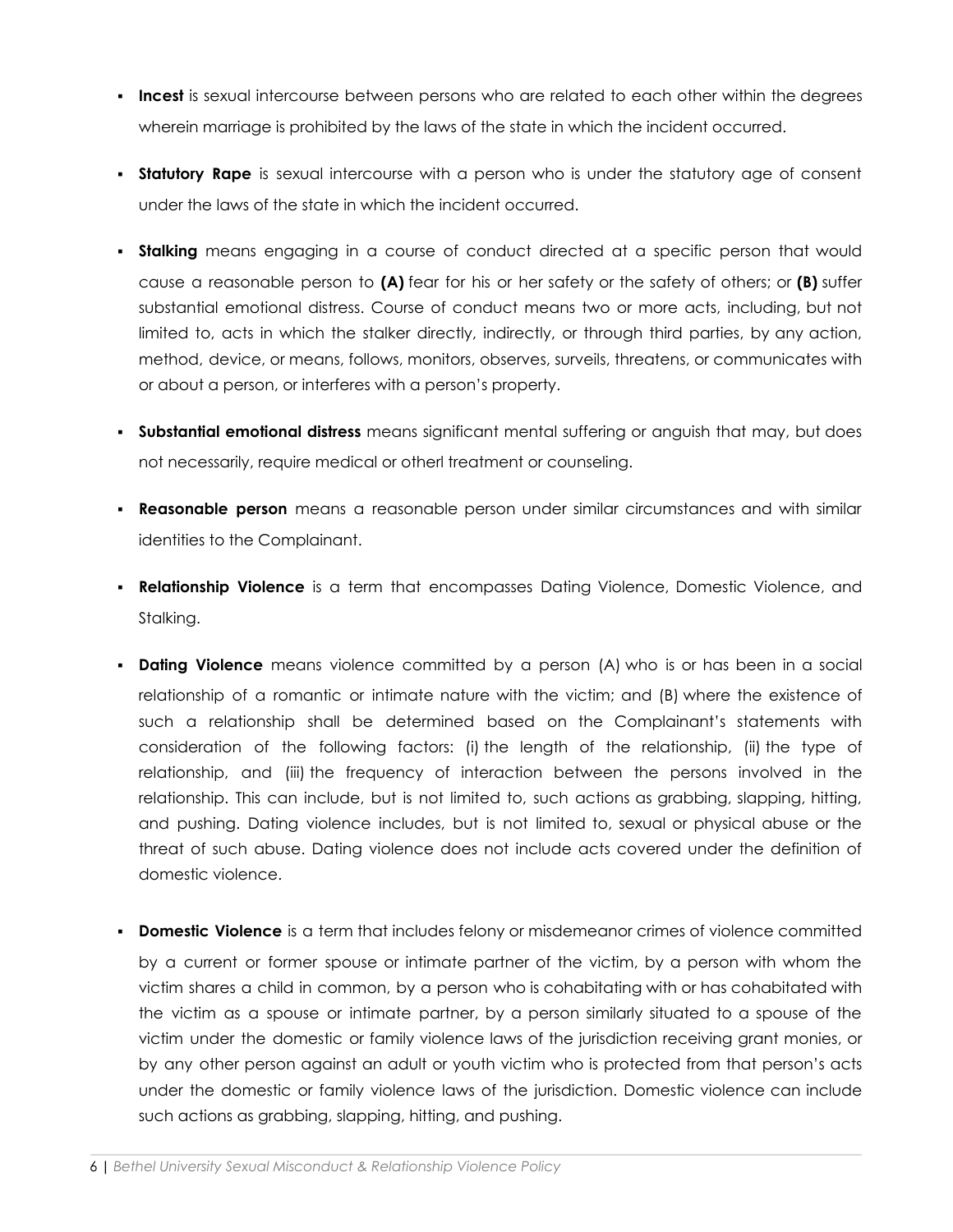- **False Imprisonment** is the detaining of a person without the person's consent and/or against the person's will to leave. False imprisonment can apply to any physical act, threat, or intimidation in which a person intentionally restricts another person's freedom to move or to leave without consent. This can also include, but is not limited to, removing that person's means of leaving (e.g., taking and/or holding someone's keys, wallet, phone, or other means that would provide that individual with the means to leave the vicinity). This policy does not apply to authorized personnel acting within the scope of their responsibilities, such as Resident Life Staff.
- **Retaliation** is intimidation, threats, coercion, or discrimination, including charges against an individual for code of conduct violations that do not involve sex discrimination or sexual harassment, but arise out of the same facts or circumstances as a report or complaint of sex discrimination, or a report or formal complaint of sexual harassment, for the purposes of interfering with any right or privilege secured by the Title IX statute or regulations. Because retaliation does not constitute sexual discrimination or sexual harassment under Title IX, retaliation claims will fall under the jurisdiction of "Other Sexual Misconduct and Relationship Violence" reports.

#### **C. Additional Definitions**

- **Force** includes physical force (such as pushing, hitting, pinning down), threats (direct or indirect expressions of intent to inflict harm to self or others), intimidation (implied or indirect threats), and/or other forms of control.
- **To coerce** is to attempt to cause another person to act or think in a certain way by use of duress, compulsion, force, pressure, threats, or intimidation; to compel is to coerce. Positions of power may contain an element of coercion within the relationship and will be considered. The following factors will be taken into account to determine if someone was coerced: duration, frequency, isolation, and intensity.
- **Blacking out** is an amnesia-like state that may be brought on by drugs, heavy drinking, or intoxication; blacking out is not necessarily incompatible with the ability to engage in simple or even complex behavior. Afterwards, the person has no recollection of all or part of the events that occurred during the blackout. There is a distinction between passing out (falling asleep or becoming unconscious) due to drug or alcohol use and blacking out in that a person in a blackout remains conscious and operative.
- **Incapacitation** includes the inability to make a rational, reasonable decision. Incapacitation can result from the taking of GHB, Rohypnol, Burundanga (Scopalamine), Ketamine, or other sedatives or "date-rape" drugs, or excessive use of alcohol or other drugs. Evidence of incapacitation may include, but is not limited to, one or more of the following: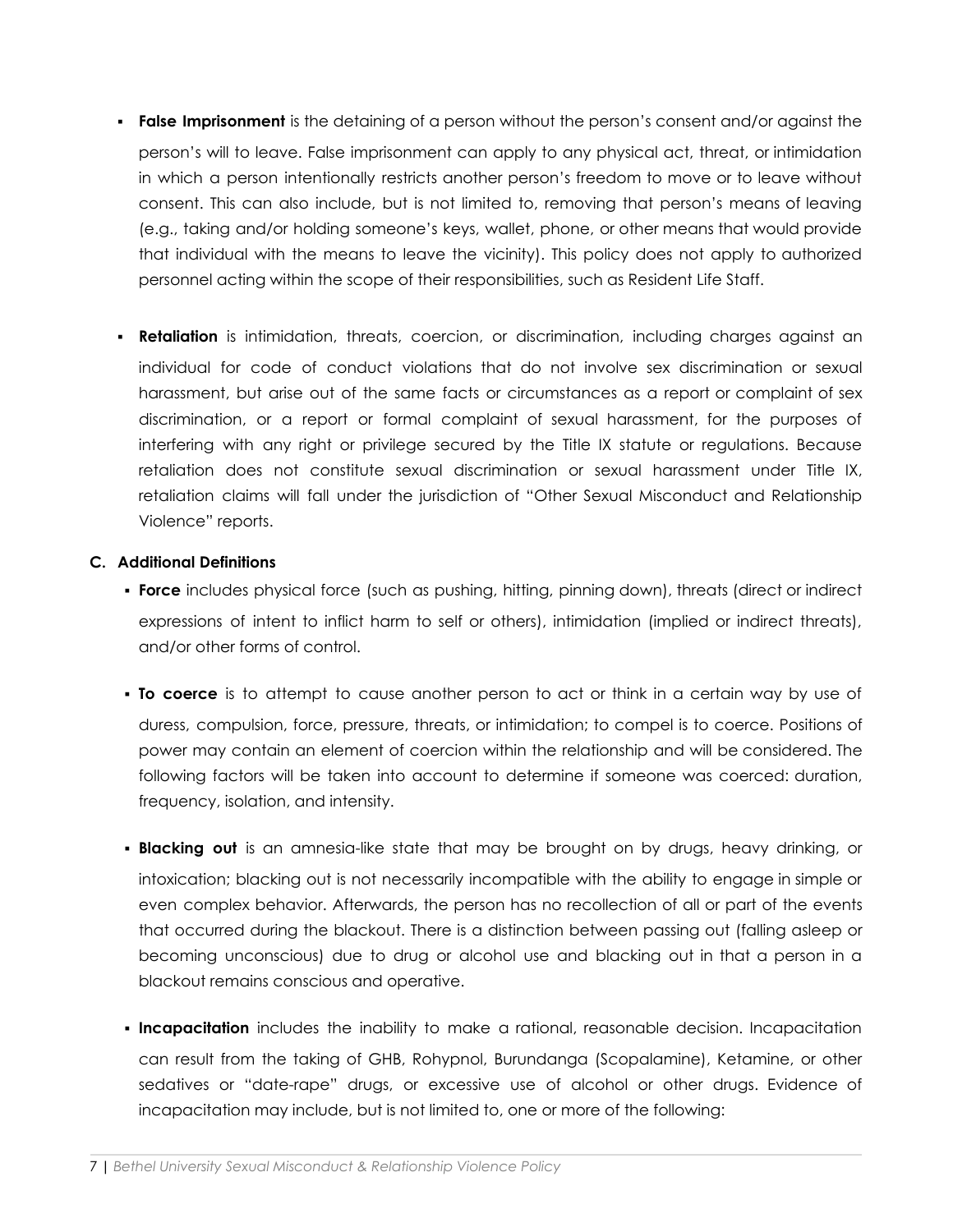- − sleep
- − slurred speech
- − bloodshot eyes
- − the smell of alcohol on the breath
- − shaky equilibrium
- − lack of control over physical movements (e.g., inability to dress/undress without assistance; inability to walk without assistance)
- − lack of awareness of circumstances or surroundings
- − vomiting
- − outrageous or unusual behavior
- − unconsciousness
- − elevated blood alcohol level
- − blacking out
- **Intoxication refers** to a state of stupefaction, exhilaration or euphoria resulting from the ingestion of alcohol or other chemical substances.

# **Effective Consent**

Bethel prohibits all forms of sexual violence. Any sexual acts without effective consent may be considered sexual assault. Failure to obtain effective consent greatly increases the risk of sexual assault. Engaging in any sexual activity with a person whom one knows or reasonably should know is incapacitated or otherwise unable to give consent is prohibited.

#### **A. Essential elements of Effective Consent**

- *Informed:* both parties demonstrate a clear understanding of exactly what they are consenting to.
- *Freely and voluntarily given:* there is no coercion, such as force, threats, intimidation, or pressuring.
- *Active, not passive:* expressed in words or actions that indicate a clear willingness to do the same thing, at the same time, in the same way, with each other.
- *Ongoing;* furthermore, consent may be withdrawn at any time, and at that time all sexual activity must cease unless and until additional effective consent is given.

#### **B. What is NOT Effective Consent**

▪ *Silence does not equal consent*. A lack of verbal resistance does not, by itself, constitute consent.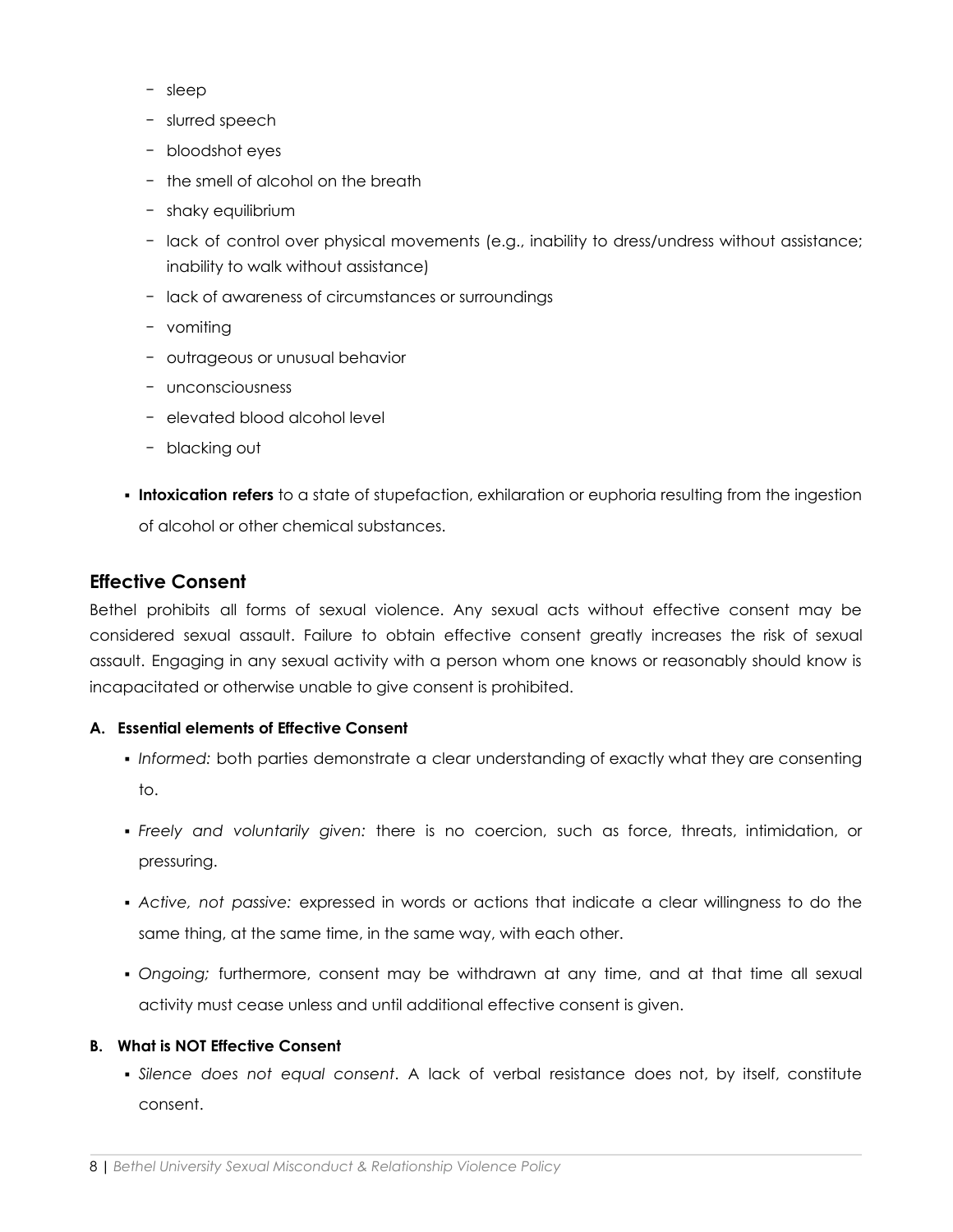- *Resistance is not required.* A lack of physical resistance does not, by itself, constitute consent.
- *Incapacitated or Underage persons cannot give consent.* Incapacitation is a state where someone cannot make rational, reasonable decisions because they lack the capacity to give knowing consent (e.g., to understand the "who, what, when, where, why, or how" of their sexual interaction). Under Tennessee law, persons who are (a) under the age of eighteen (18); (b) mentally defective; (c) mentally incapacitated; and/or (d) physically helpless, are incapable of giving consent. A person is considered "mentally incapacitated" if they are rendered temporarily incapable of appraising or controlling their conduct due to the influence of a narcotic, anesthetic, or other substance (voluntarily or involuntarily), or due to any other act committed upon that person without their consent. A person is considered "physically helpless" if they are unconscious, asleep, involuntarily restrained, or for any other reason are physically or verbally unable to communicate unwillingness to do an act. **Anyone who engages in sexual activity with another whom one knows or should reasonably know is incapable of giving consent, according to these standards, may be charged with a criminal offense relating to sexual activity under Tennessee law and will have violated this policy.** The question of what the Respondent should have known is objectively based on what a reasonable person in the place of the Respondent – sober and exercising good judgment – would have known about the condition of the Complainant.
- *Alcohol and other drug use:* Because the use of alcohol and other drugs over time can have a cumulative effect, a person who may not have been incapacitated at the beginning of a sexual activity may become incapacitated and therefore unable to give effective consent as the sexual activity continues. See the definition of "Incapacitation" for evidence of incapacitation from alcohol or drug use. *Bethel strongly encourages careful communication between individuals considering sexual activity of any kind, and in particular when considering sexual activity between persons who are under the influence of alcohol and other drugs—especially between persons who do not have a well-established, current sexually intimate relationship.* Such sexual activity is inherently complicated and potentially fraught with misunderstanding.
- *No "Implied Consent" for Sexual Encounters***.** Previous sexual relationships and/or a current sexual relationship may not, in and of themselves, constitute effective consent. One should not infer effective consent as a function of attire, flirtation, the buying of dinner or the spending of money on a date, etc. Intentional use of alcohol/drugs may not, in and of itself, be taken to imply consent. Consent to sexual activity may be withdrawn at any time, and at that time all sexual activity must cease unless and until additional effective consent is obtained. Consent is not an open-ended condition and once obtained, does not carry past the current sexual activity.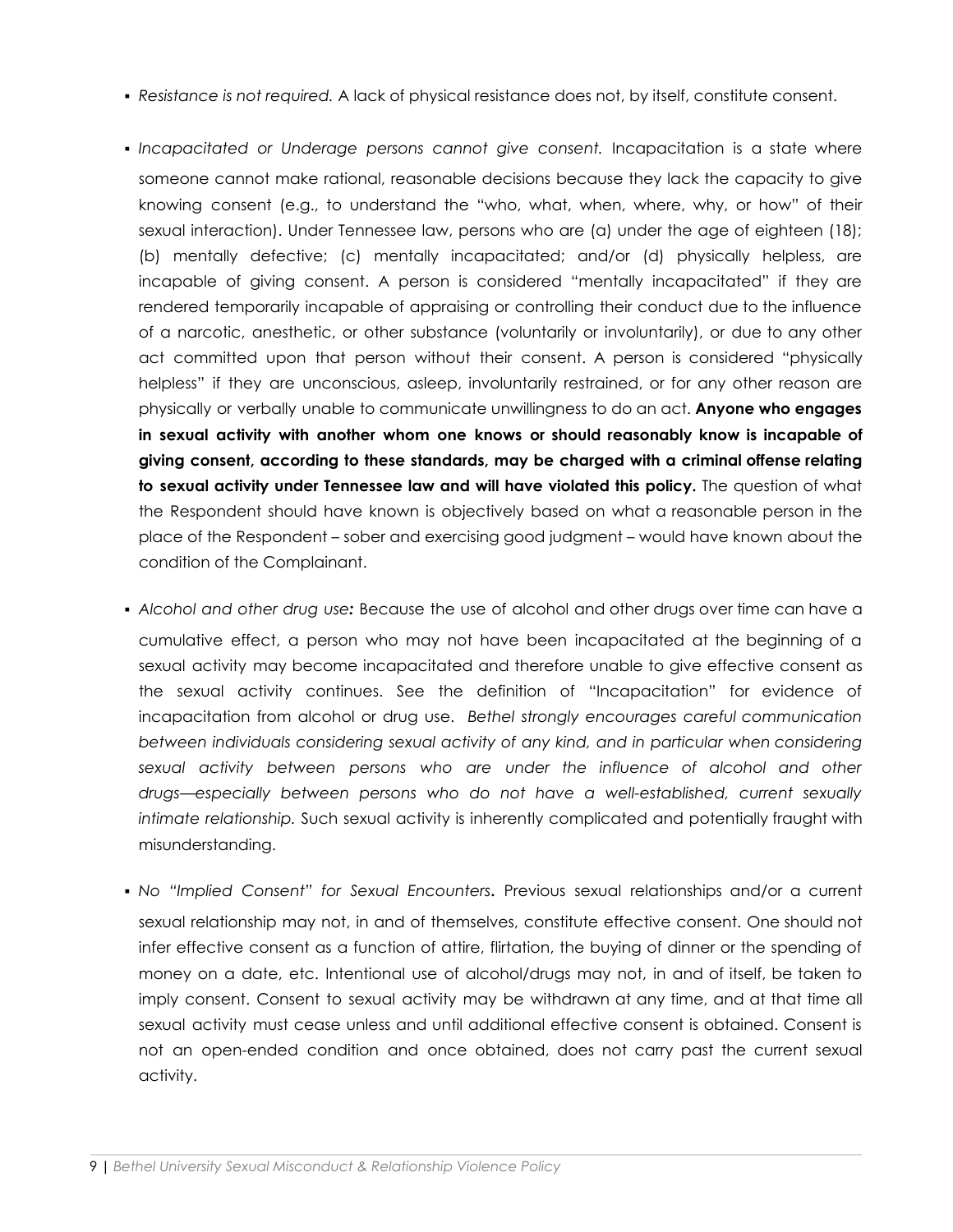**\*\*Bethel strongly encourages careful communication between individuals considering sexual activity of any kind.\*\***

# **BLACKING OUT, INCAPACITATION, AND INTOXICATION DO NOT PROVIDE A VALID EXPLANATION OR EXCUSE FOR VIOLATING THIS POLICY.**

#### **Intent**

*Depending on the facts and circumstances, proof of intent may or may not be required* to find a violation of this policy. For example, engaging in intercourse without obtaining effective consent constitutes a violation of the policy regardless of intent. On the other hand, intent may be an appropriate consideration in some complaints (such as when one person brushes up against another person in a crowded room).

# **Reporting an Incident**

Bethel takes reports of sexual misconduct and relationship violence seriously. How the University responds to such complaints depends upon a variety of factors, including the wishes of the Complainant, the facts and circumstances of the specific incident, to whom it was reported, and the University's obligations under applicable federal and state laws. Complainants are not required to report sexual misconduct or relationship violence to the University if they do not want the University to provide supportive measures or to be able to respond to the incident. However, reporting a violation of this policy to the University enables the University to respond appropriately by providing supportive measures to the Complainant (and Respondent, as needed) and giving the University an opportunity to respond to the report, including conducting a prompt, thorough, and equitable investigation when a formal complaint is filed and, if warranted, taking disciplinary action against the Respondent if the complaint is substantiated. Whenever a report is made under this Policy, a Complainant is entitled to supportive measures, regardless of whether a formal complaint is filed.

#### **A. How to Report to the University**

The University recommends that complaints of sexual misconduct or relationship violence be made to the Title IX Coordinator, but if a person chooses to make an initial complaint to any other responsible employee of the University, that person will refer the matter to the Title IX Coordinator. Retaliation against any person who files a complaint, participates in an investigation, encourages the filing of a complaint, or opposes sexual misconduct and relationship violence is prohibited. Complaints may be filed at any time in person, by phone call, or in writing by email or letter, but the University encourages community members to report violations as soon as possible after the incident. If the Title IX Coordinator determines that the complaint should be filed with another department, the Title IX Coordinator will direct the Complainant to the appropriate department. The Title IX Coordinator also investigates incidents that have been reported to other University officials and referred to the Title IX Coordinator.

To file a complaint pertaining to this policy, please contact the University's Title IX Coordinator at: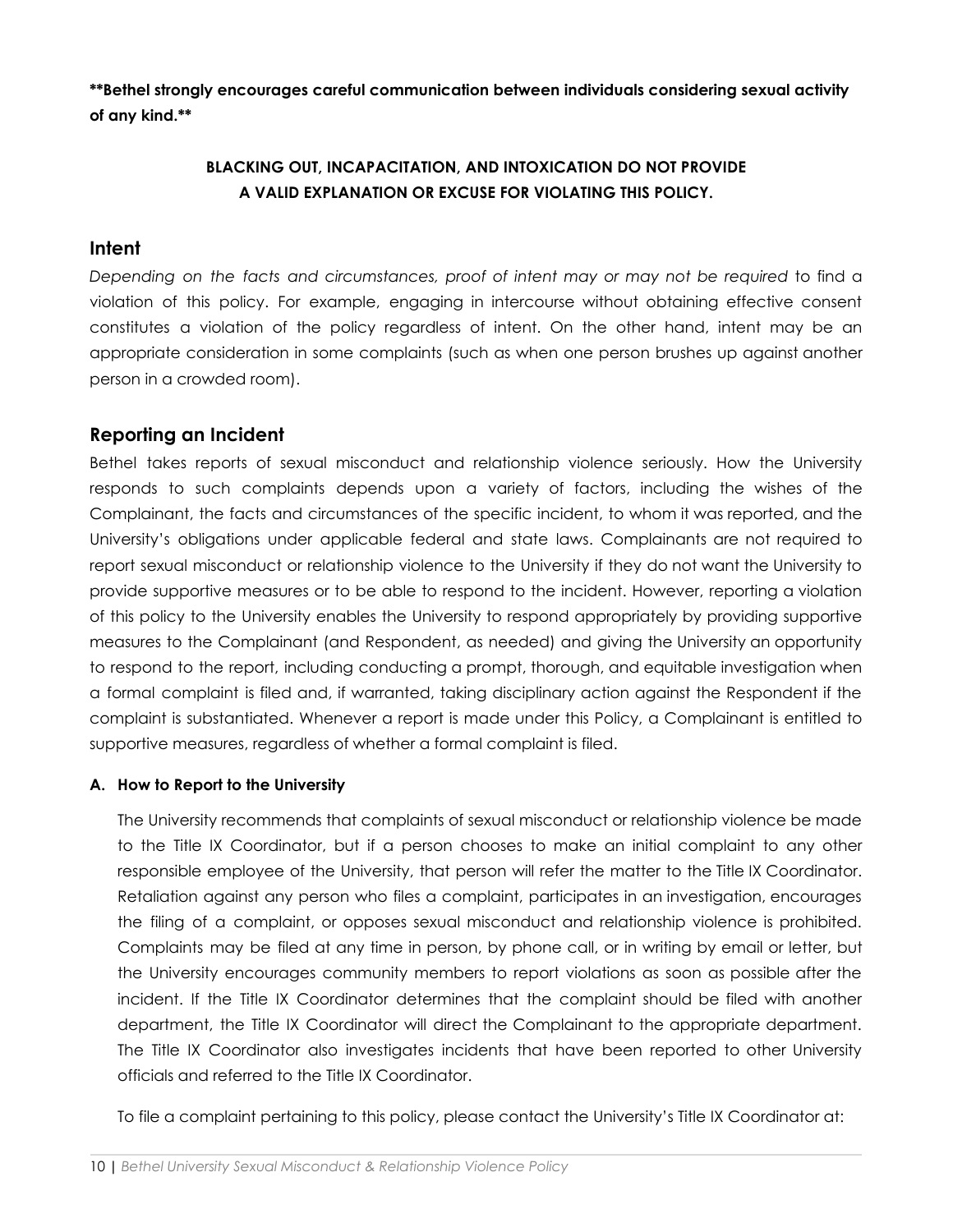Rachael Brooks, JD, MSW Title IX and Prevention Services Coordinator Bethel University 325 Cherry Ave. McKenzie, TN 38201 731-352-4246 [brooksra@bethelu.edu](mailto:brooksra@bethelu.edu)

Complainants or third-party reporters who write to the Title IX Coordinator should provide as much of the following information as possible: what happened, where, and when; names of all parties involved, including witnesses (if any); supporting documentation (if any); and contact information. Everyone is encouraged to report sexual misconduct or relationship violence, even if some or all information is unavailable or cannot be provided.

If a Complainant calls or visits the Title IX Coordinator's office or if the Title IX Coordinator receives a report in writing, the Title IX Coordinator or a staff person will explain to the Complainant the role of the Title IX Coordinator, the options for reporting an incident, available supportive measures, the Complainant's right to file a formal complaint and the process for filing a formal complaint. In addition, the office of the Title IX Coordinator will explain how any request for confidentiality will be evaluated and how confidentiality may limit the University's ability to investigate the incident.

# *1. Responsible Employees Reporting for Title IX and Other Sexual Misconduct and Relationship Violence*

**In order for a student/employee to provide notice to the University of an incident of sexual misconduct or relationship violence, the student/employee must report the incident to a Responsible Employee.**

Under this policy, a "Responsible Employee" (RE) is an employee:

- Who has the authority to take action to redress sexual misconduct/relationship violence;
- Who has been given the duty of reporting incidents of sexual misconduct/relationship violence by students to the Title IX Coordinator or other appropriate school designee; or
- Who a student/employee could reasonably believe has either the authority or the duty listed above.

Most employees to whom students/employees might reasonably report an incident of sexual misconduct or relationship violence will be REs. Responsible Employees should explain to the student/employee making the report that REs are not confidential resources before a student/employee reveals something that they may want to keep confidential. If a person begins talking about the incident(s) with no warning, the RE should interrupt immediately (but nicely) and inform them that the conversation cannot be considered confidential. The RE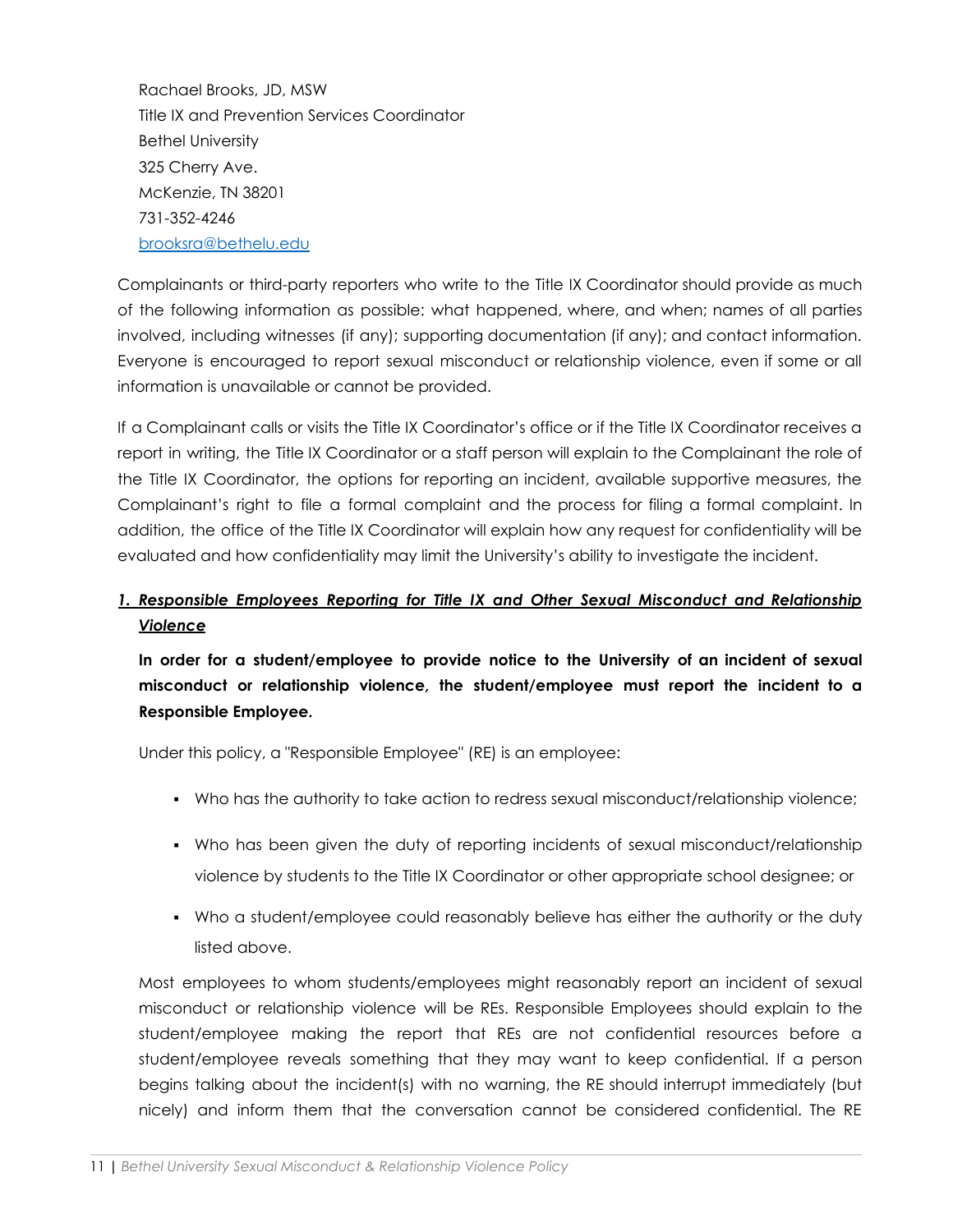should also assure them that the RE wants to be supportive, but if they do not want the incident(s) to potentially be reported then they should make an appointment with a confidential resource. If the person has already told the RE enough information characterizing a possible sexual misconduct or relationship violence incident, the RE must make a Title IX report. In emergency situations, where a person's health or safety is in immediate danger, call 911.

This policy considers it notice to the institution if an RE "knew, or in the exercise of reasonable care should have known" about the sexual misconduct/relationship violence. This includes incidents that are reported directly; are witnessed or reported by a third party (parent, other student); are posted on fliers around campus or published in a local newspaper; etc. Each of these examples should be reported to the Title IX Coordinator.

All BU employees who are designated as supervisors, with a few exceptions (including counselor(s) in the Office of Counseling Services, chaplain(s) and associate chaplain(s) in the Office of the Chaplains, and licensed physician(s), nurse(s), or other healthcare provider(s)), are considered "Responsible Employees." This includes some select undergraduate student employees such as resident assistants (RAs). For more information on reporting confidentially, please see the section below entitled "Confidential Resources."

Also considered Responsible Employees are:

- − Security Officers and related employees
- − Student Affairs/Activities Staff
- − Human Resources Staff
- − Athletics and Recreation Staff
- − Academic Advisors
- − Faculty, Instructors, and Teaching Assistants
- − Graduate Assistants that are supervising other students
- − Work Study students
- − Individuals designated as Campus Security Authorities (CSAs)

NOTE: Faculty, instructors, and teaching assistants are not required to report sexual misconduct or relationship violence if this information is disclosed in the context of academic work and discussions. Additionally, Security Officers have a separate requirement to report incidents of sexual assault and other criminal acts of a serious nature to the McKenzie Police Department.

Responsible Employees are to report allegations of sexual misconduct/relationship violence that take place on or off campus to the Title IX Coordinator in order to give the University the best chance to investigate and potentially address and eliminate sexual misconduct/relationship violence. REs should NOT attempt to determine if the sexual misconduct/relationship violence actually did occur.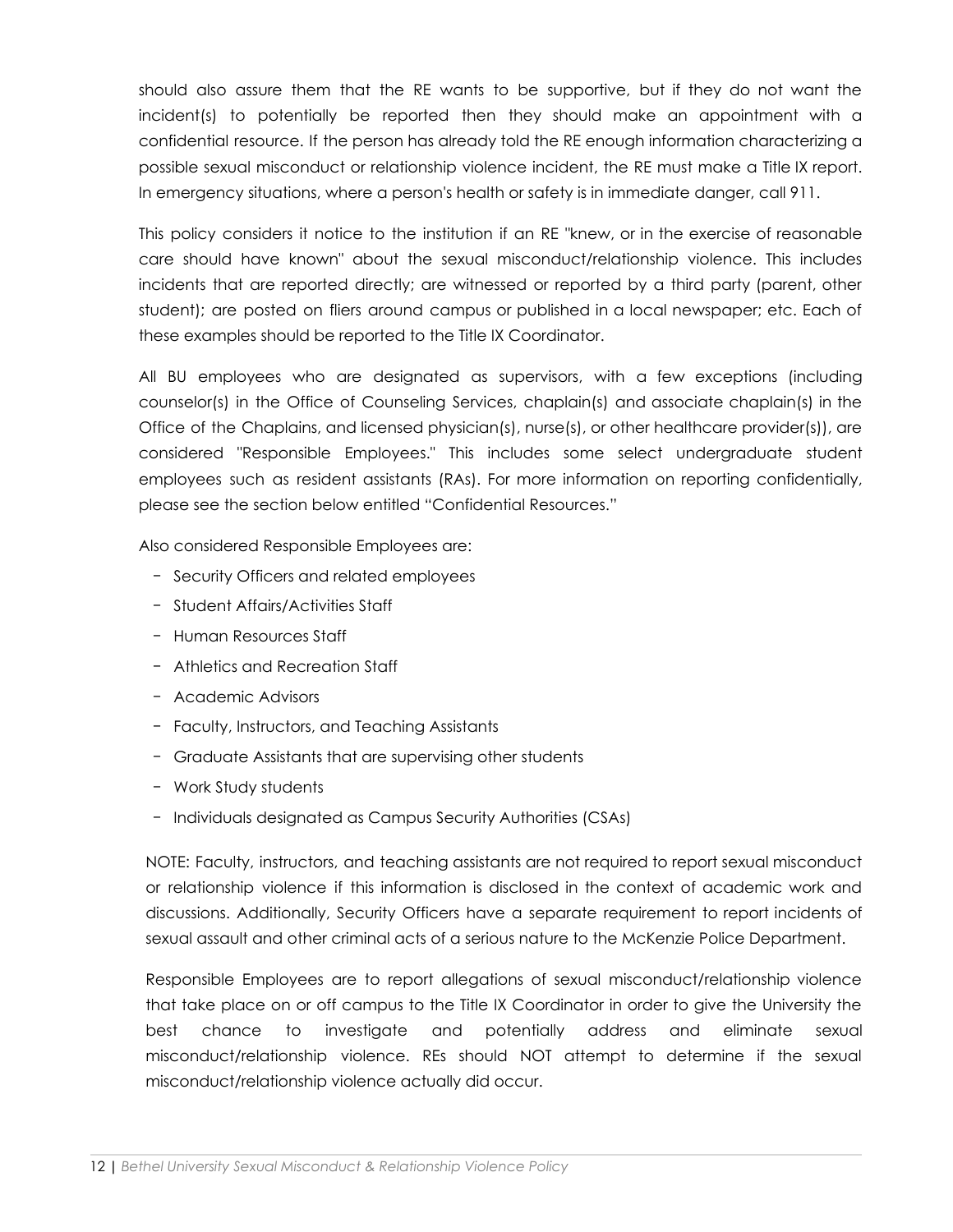The information that should be reported includes all the relevant information that the individual has shared and that may be useful in the investigation. This includes names of the alleged perpetrator, the student/employee who allegedly experienced the misconduct/violence, any other student/employee involved, and the date, time, and location of the alleged incident.

If the student/employee wants to tell an RE what happened, but does not want the complaint investigated or the student/employee's name disclosed, the RE will tell the student/employee that the University will consider the request, but cannot guarantee that the University will be able to honor it. A report to the Title IX Coordinator does not necessarily lead to a full investigation. Any action is typically determined based on the Complainant's choices. However, the Coordinator will make a safety assessment to determine if there is a safety risk to the community. If it is likely that there is continued risk, the Title IX Coordinator may have to proceed with the investigation without the Complainant's consent. The RE should let the student/employee know that conversations with REs are otherwise kept private to the extent possible and are only disclosed to those with a need or right to know. In reporting the details of an incident to the Title IX Coordinator, the RE will also inform the Title IX Coordinator of the student/employee's request for confidentiality. For more information on this, see the section below entitled "Title IX Requests for Confidentiality."

A Responsible Employee who receives notice of an incident of sexual misconduct or relationship violence SHALL NOT:

- 1) Pressure a Complainant to request confidentiality or make a full report;
- 2) Guarantee to a Complainant that the RE will keep information confidential;
- 3) Share information about the incident with a person who does not have a University-related need to know;
- 4) Share the Complainant's name with law enforcement or campus security without the Complainant's consent; or
- 5) Investigate or otherwise attempt to resolve the report without the approval of the Title IX Coordinator.

#### *2. Campus Security Authorities*

Many Responsible Employees are also considered Campus Security Authorities (CSA) under the Clery Act, which is a law related to Title IX. The function of a Campus Security Authority ("CSA") is to report to the Security Department, those allegations of Clery Act crimes that he or she receives. CSAs are responsible for reporting allegations of Clery Act crimes that are reported to them in their capacity as a CSA. This means that CSAs are NOT responsible for investigating or reporting crimes that they overhear students talking about in the hallway; that a student mentions during an in-class discussion; that a victim mentions during a speech; or that a CSA learns about in an indirect manner.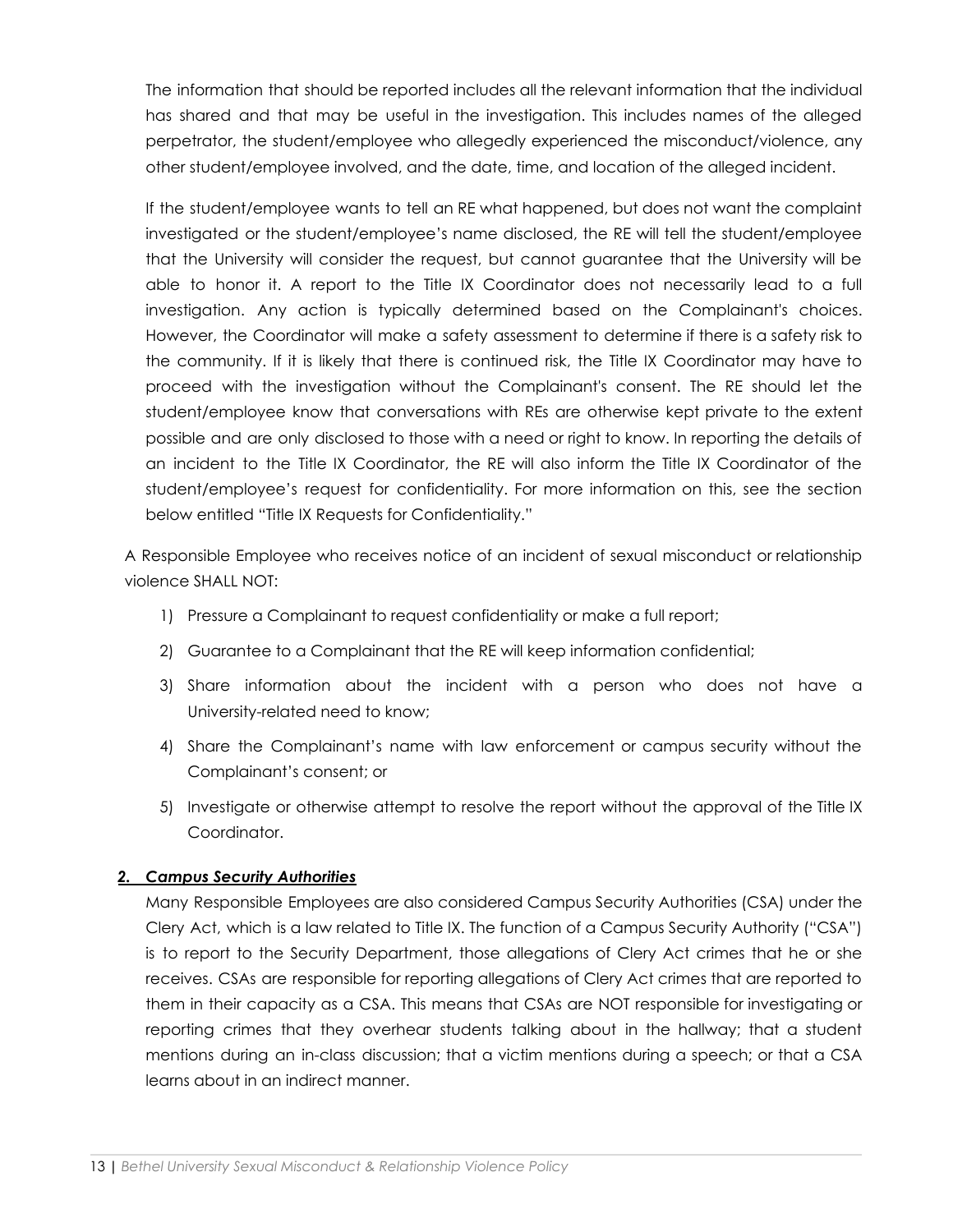A CSA is a Clery Act specific term that encompasses groups of individuals and organizations associated with an institution listed below:

- Campus Security, which includes all members that are employed in the Security Department.
- Any individual or individuals who have responsibility for campus security, but do not constitute a security department (e.g., an individual who is responsible for monitoring the entrance into institutional property). This category would include Resident Directors, Resident Assistants, and Hall Monitors.
- An individual that has significant responsibility for student and campus activities. This category would include: Dean of Student Development, Academic Dean, Housing Director, Coaches – including assistant coaches and GA's, Athletic Director, Title IX Coordinator, Director of Student Engagement, Faculty Advisor of an organized group, and a satellite campus coordinator.

Examples of individuals who would not meet the criteria for being campus security authorities include: a Faculty member who does not have any responsibility for student and campus activity beyond the classroom; and clerical support or cafeteria staff. Exemptions to being a CSA include a counselor and the University Chaplain.

The definition of who is a CSA is broad for a good reason: it recognizes that frequently the first person a victim of crime talks to about what happened is someone he or she knows well and trusts. How that first person responds may determine whether or not the victim feels supported and affects the decisions he or she makes moving forward.

The function of a CSA is to document and report to Bethel Security allegations of crimes. CSAs, like REs, are not responsible for determining whether the crime took place. CSAs do not need to prove what happened or who was at fault and it is not their responsibility to find the perpetrator. When in doubt, report. Let the student/employee know that you must share the information with Campus Security. Only include the name of the victim in the report if the victim wishes to be identified. **CSAs must also report Title IX offenses to the Title IX Coordinator and must report ALL known information to the Title IX Coordinator, regardless of the victim's wishes to remain anonymous.**

The criminal offenses that CSAs must report are:

- Murder/Non-negligent manslaughter
- Negligent Manslaughter
- *•* Sex Offenses *(rape/sodomy/sexual assault w/object/fondling and non-forcible incest and statutory rape)*
- Robbery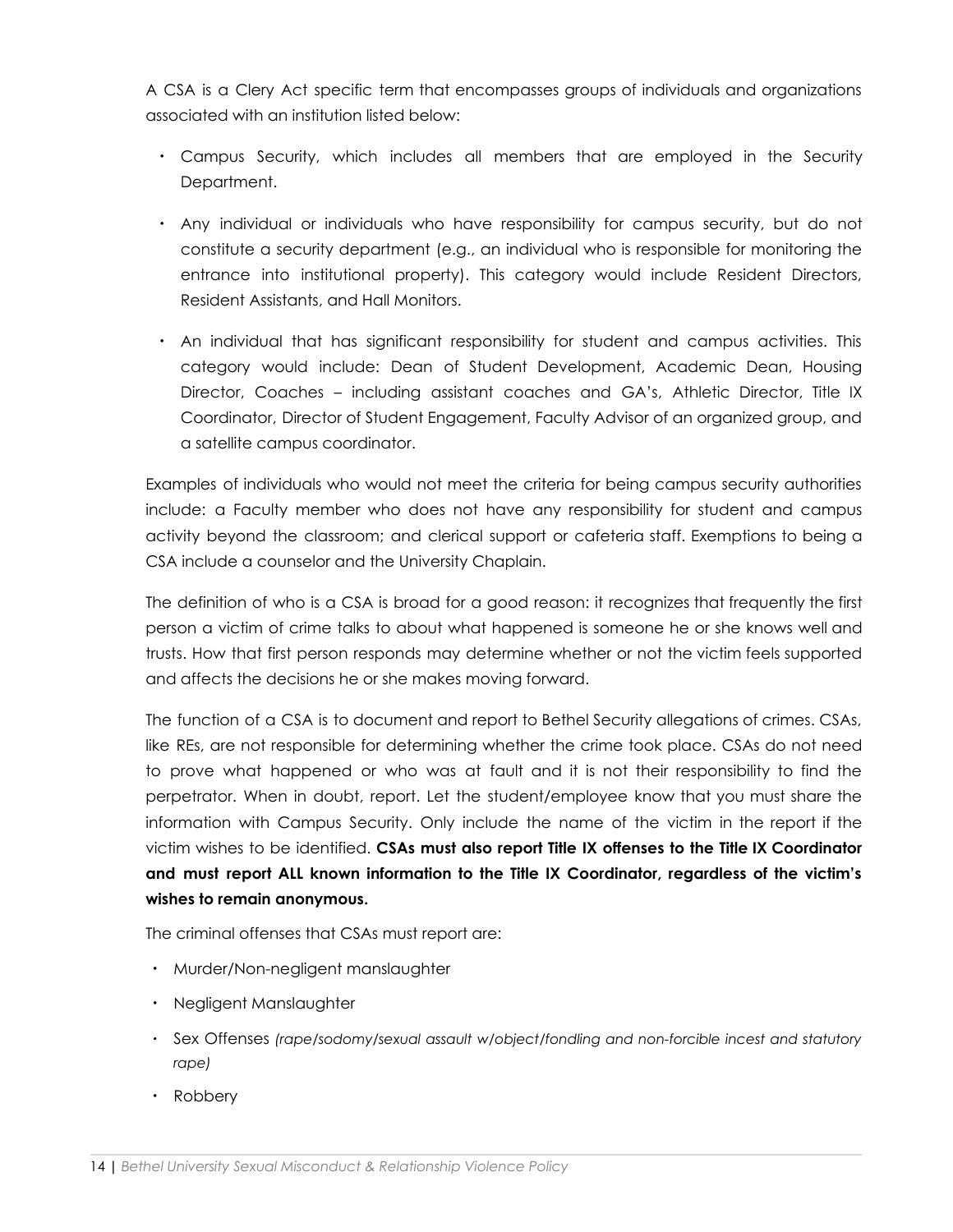- Aggravated Assault
- Burglary
- Motor vehicle theft
- Arson
- Hate Crimes
- Domestic Violence
- Dating Violence
- Stalking
- Liquor Law Violations
- Drug Law Violations
- Weapons Law Violations.

CSAs must disclose offenses that occur on campus; in residence facilities; in non-campus property or buildings owned or controlled by the institution or a recognized student organization; and on-campus public property adjacent to and accessible from campus.

CSAs and REs serve a very important role at BU. CSAs and REs are here to help their fellow students and employees, and to do that, they must understand that their role goes beyond just a legal obligation. When a victim reports a crime to a CSA or RE, that person becomes a first responder and the victim has placed their trust in the CSA or RE. Victims deserve compassion and they deserve clear information about resources to help them understand their options moving forward. CSAs and REs have a responsibility to help the reporting student/employee with his or her reporting options.

NOTE: All allegations involving the abuse of minors must be reported to law enforcement and the University.

#### *3. Title IX Requests for Confidentiality*

All requests for confidentiality will be evaluated by the Title IX Coordinator. In doing so, the Title IX Coordinator will consider the interests of the Complainant and the University's commitment to a safe and non-discriminatory environment for all members of the University community. Although the University affirms the right of the Complainant to decide whether they wish to be involved in any process to address sexual misconduct, individuals should understand that if the conduct at issue poses a threat to campus safety or the individual's safety the University must take action regardless of whether the Complainant wishes to proceed with their individual complaint. Circumstances which may pose a threat to campus or individual safety include, but are not limited to, threats, acts of violence, the use of weapons, cases involving multiple respondents, previous allegations involving the Respondent, patterns of alleged misconduct by the Respondent, and/or the likelihood of repeated offenses.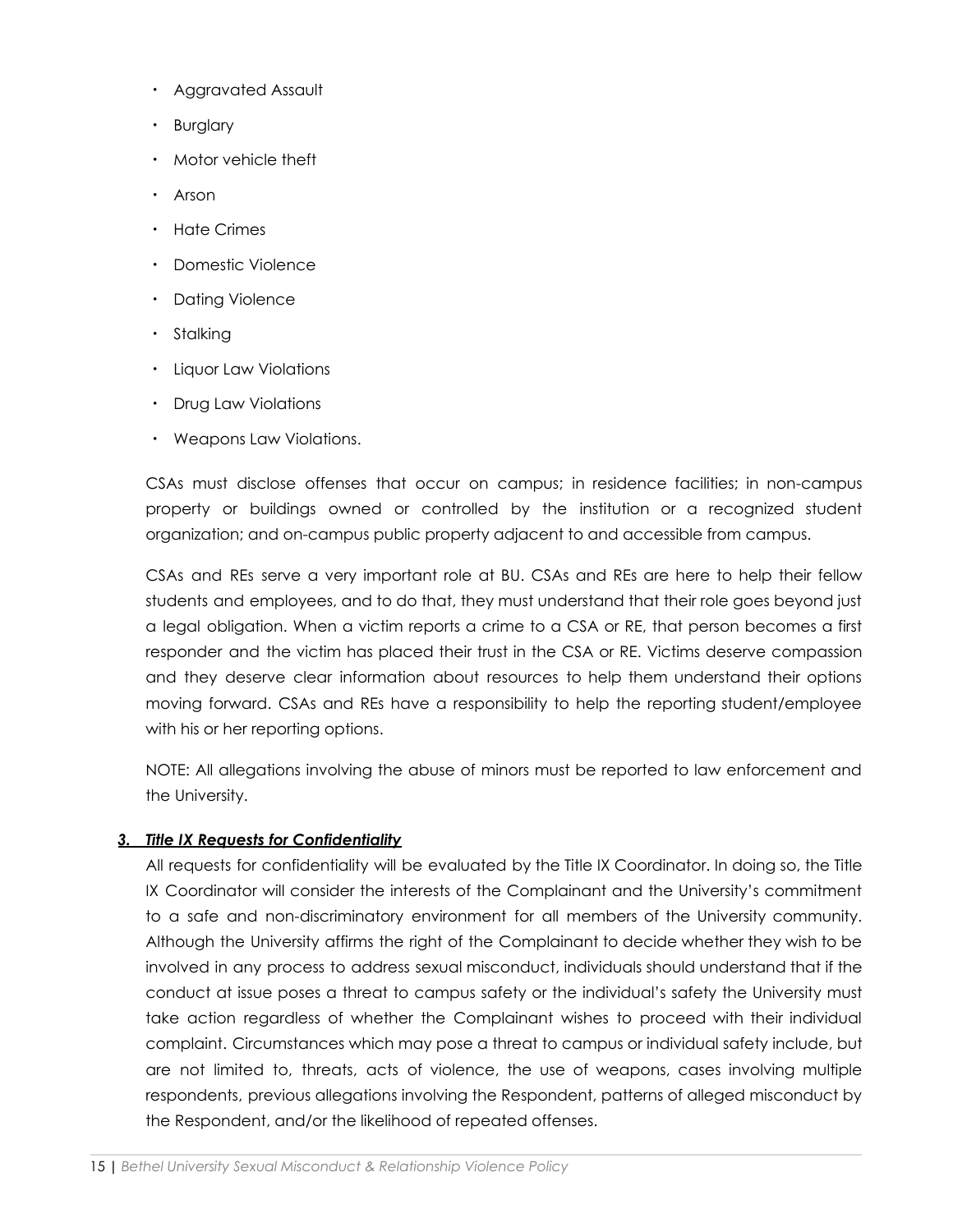If a Complainant's request for confidentiality is granted, the University's ability to provide supportive measures and investigate the incident may be limited. The Complainant cannot file a formal complaint while remaining anonymous or while using a confidential identity. In such situations, the University may, to the extent possible, take steps to mitigate the effects of the alleged sexual misconduct and prevent its recurrence without initiating formal action against the alleged offender or revealing the identity of the Complainant. Such actions include, but are not limited to, increased monitoring, supervision, or security at locations or activities where the alleged misconduct occurred; providing training and education for students and employees; revising and publicizing the University's policies on sexual misconduct and relationship violence, and conducting climate surveys regarding sexual misconduct and relationship violence.

If the University determines that it must proceed with a formal complaint and/or protective measures, notwithstanding the Complainant's request for confidentiality, it will inform the Complainant prior to notifying the Respondent of the investigation; the University will also implement protective measures, as necessary, to protect the Complainant and ensure the safety of the University community. Under no circumstances will the University require a Complainant to participate in any investigation or disciplinary proceeding.

A Complainant who initially requests confidentiality is not precluded from later requesting that a full investigation be conducted.

#### *4. Third-Party Reporting*

Bethel encourages third parties to report incidents of sexual misconduct or relationship violence to Campus Security and/or the Title IX Coordinator. Third parties may also report incidents to any Responsible Employee. The University may not be able to move forward with third-party reports if the victim does not wish to cooperate with an investigation. After providing a report, third parties are not entitled to information about the University's investigation and response due to privacy concerns and applicable federal and state laws.

Bethel encourages anyone who witnesses, experiences, or has information about possible sexual misconduct and/or relationship violence to take reasonable actions to prevent or stop such actions. This may include reporting the behavior (in accordance with the reporting options outlined above), directly intervening when it is safe and reasonable to do so, contacting law enforcement, or other means. A person who has been subjected to sexual misconduct and/or relationship violence need not confront the other party; the appropriate process to address the conduct is through this policy.

#### *5. Amnesty for Students who Report Sexual Misconduct or Relationship Violence to the University*

Bethel recognizes that a student who is under the influence of alcohol and/or drugs at the time of an incident may be hesitant to report such incident to the University because of fear of disciplinary sanctions for the student's own violation of Bethel's policies and procedures including Bethel's Student Code of Responsibility.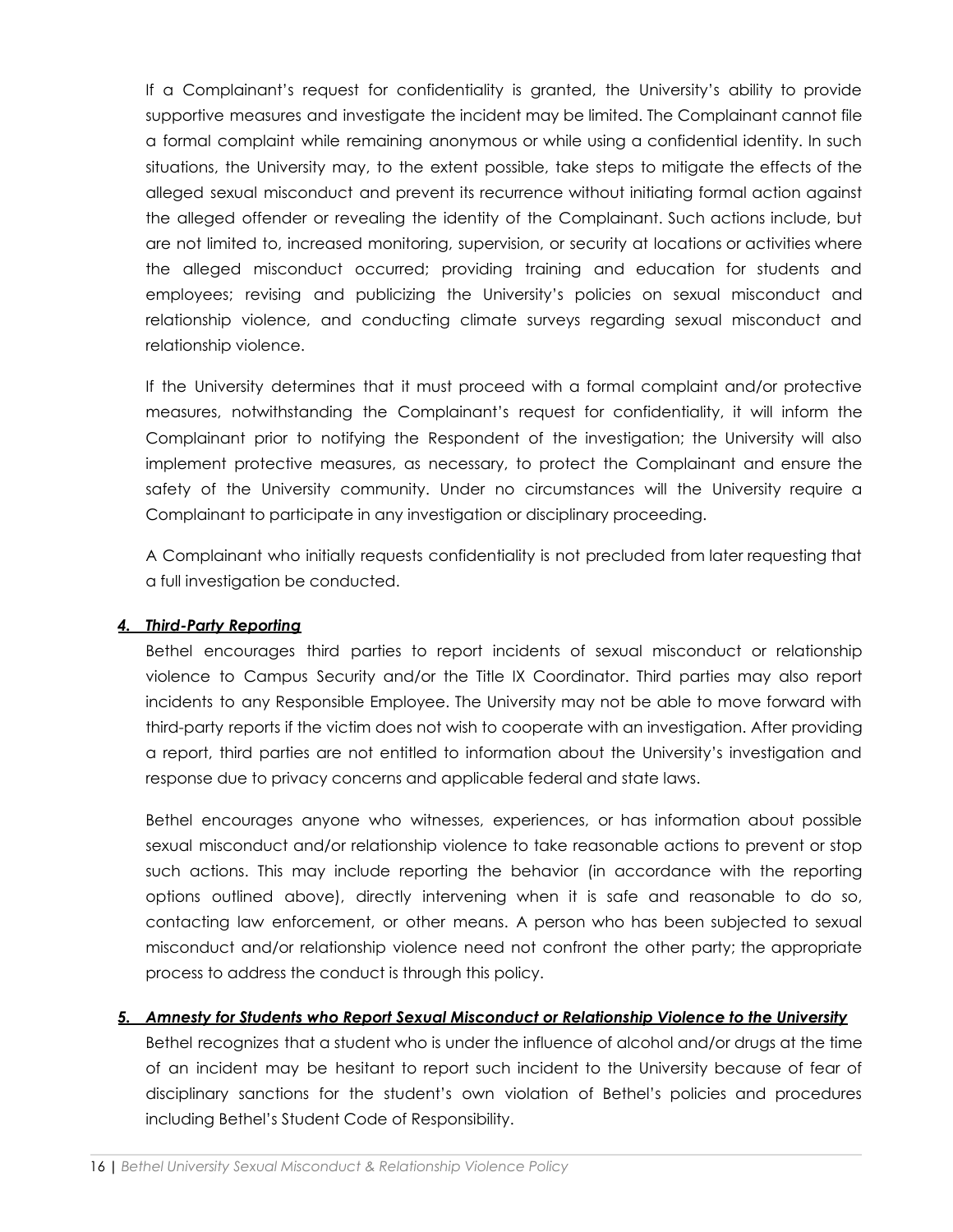However, a student who reports sexual misconduct or relationship violence to the University generally will not face disciplinary charges solely for possessing or being under the influence of alcohol and/or drugs.

#### *6. False Reporting*

An accusation of sexual misconduct or relationship violence may have severe consequences for a Respondent. Any individual who makes a report that is later found to have been intentionally false or made maliciously without regard for its truth may be subject to disciplinary action, up to and including, termination of employment or dismissal from the University. This provision does not apply to reports made in good faith, even if the facts alleged in the report are not later substantiated by an investigation.

#### *7. Public Awareness Events*

Public awareness events such as "Take Back the Night," candlelight vigils, protests, "survivor speak outs," prevention/awareness trainings, or other forums in which students disclose incidents of sexual violence, are not considered notice to the University of sexual misconduct and/or relationship violence for purposes of triggering its obligation to investigate any particular incident. Such events may, however, inform the need for campus-wide education and prevention efforts, and the University may provide information about students' Title IX rights at these events.

#### *8. Protection of Minors on Campus*

Bethel University is dedicated to the welfare and safety of minors who visit Bethel's campuses, who participate in Bethel's programs, or who are entrusted to Bethel's care. Every member of the University community (not limited to individuals who interact with minors) is required by law to report known or suspected instances of the abuse of, neglect of, or inappropriate interactions with minors. Members making a report in good faith are protected from criminal and civil liability for making the report. Everyone is required by Tennessee law to report any type of suspected abuse, neglect, or inadequate care, including suspected child sexual abuse. Two reports, one external and one internal, must be made:

- *External Report:* Tennessee law requires every person who suspects sexual, emotional, or physical abuse or neglect of a minor to report it. Failure to report is a Class A misdemeanor. The required report may be made to the State of Tennessee Child Abuse Hotline at 877-237-0004, online at <https://apps.tn.gov/carat/> or to a Tennessee sheriff's office or police department. If the situation is a life-threatening emergency, contact 911.
- *Internal Report:* Every member of the University community has a further obligation to immediately report to Bethel University known or suspected abuse or neglect of a minor on campus or in a Bethel program. The preferred method is to contact Rachael Brooks, the Title IX and Prevention Services Coordinator at 731-352-4246 or [brooksra@bethelu.edu.](mailto:brooksra@bethelu.edu)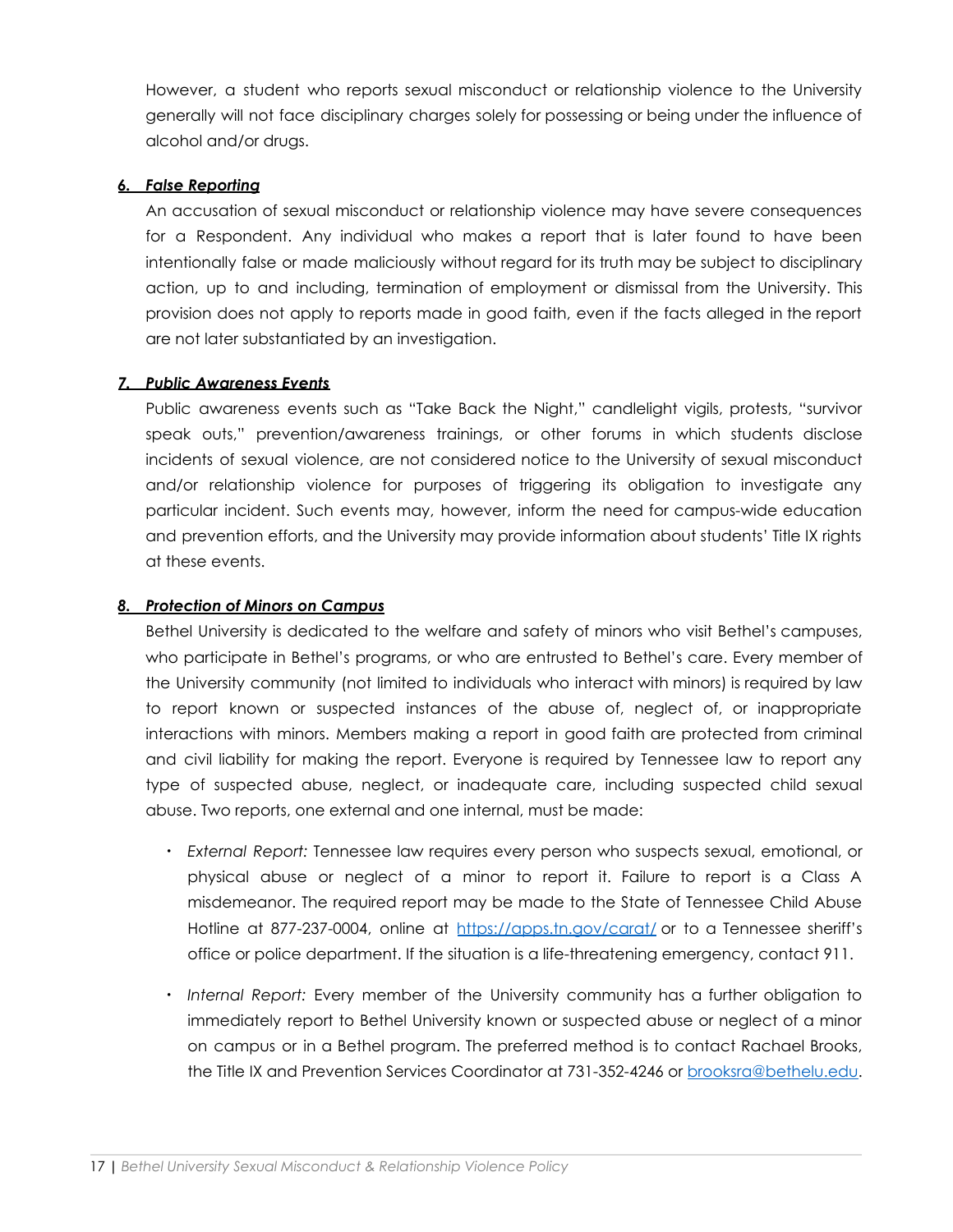#### **B. How to Report to Law Enforcement**

Sexual misconduct or relationship violence may constitute a violation of both this policy and criminal law. **Civil or criminal proceedings are separate and distinct from internal University proceedings.** As such, the University encourages persons to report incidents of sexual misconduct and/or relationship violence to law enforcement. Prompt reporting of an incident to law enforcement is especially critical as the collection and preservation of evidence relating to sexual misconduct and relationship violence is often essential for law enforcement investigations and criminal prosecutions.

NOTE: When Campus Safety and Security Officers are contacted about sexual assault and other criminal acts of a serious nature, they are required to contact the McKenzie Police Department. Campus Safety and Security Officers and Officers with the McKenzie Police Department will work together to assist victims. For all offenses, the McKenzie Police Department will typically conduct the investigation, followed by an investigation conducted by the Title IX Department, when applicable.

| <b>Incident Location</b>                               | Contact                                                                                                   |
|--------------------------------------------------------|-----------------------------------------------------------------------------------------------------------|
| Regardless of where incident occurs                    | Call 911 in an emergency                                                                                  |
| In the City of McKenzie                                | McKenzie Police Department<br>2470 Cedar Street, McKenzie, TN 38201<br>(731) 352-2265                     |
| In Carroll County, but outside<br>the City of McKenzie | Carroll County Sheriff's Office<br>200 Norandal Dr, Huntingdon, TN 38344<br>(731) 986-8947                |
| <b>Outside Carroll County</b>                          | Contact the law enforcement agency that has jurisdiction over<br>the location where the incident occurred |

# **Contact Information for Local Law Enforcement**

#### *1. Relationship between University Policies/Procedures & Criminal Procedures*

The University will cooperate with law enforcement agencies if a Complainant decides to pursue the criminal process, to the extent permitted by law. However, this policy may differ in significant respects from criminal law. A Complainant may seek resolution through the University's procedures outlined in this policy, may pursue criminal action, may choose one but not the other, or may choose both. Neither law enforcement's determination whether to prosecute a Respondent nor the outcome of any criminal prosecution is determinative of whether sexual misconduct or relationship violence occurred in violation of this policy. Procedures under this policy may be carried out prior to, simultaneously with, or following civil or criminal proceedings off campus. The University normally provides deference to law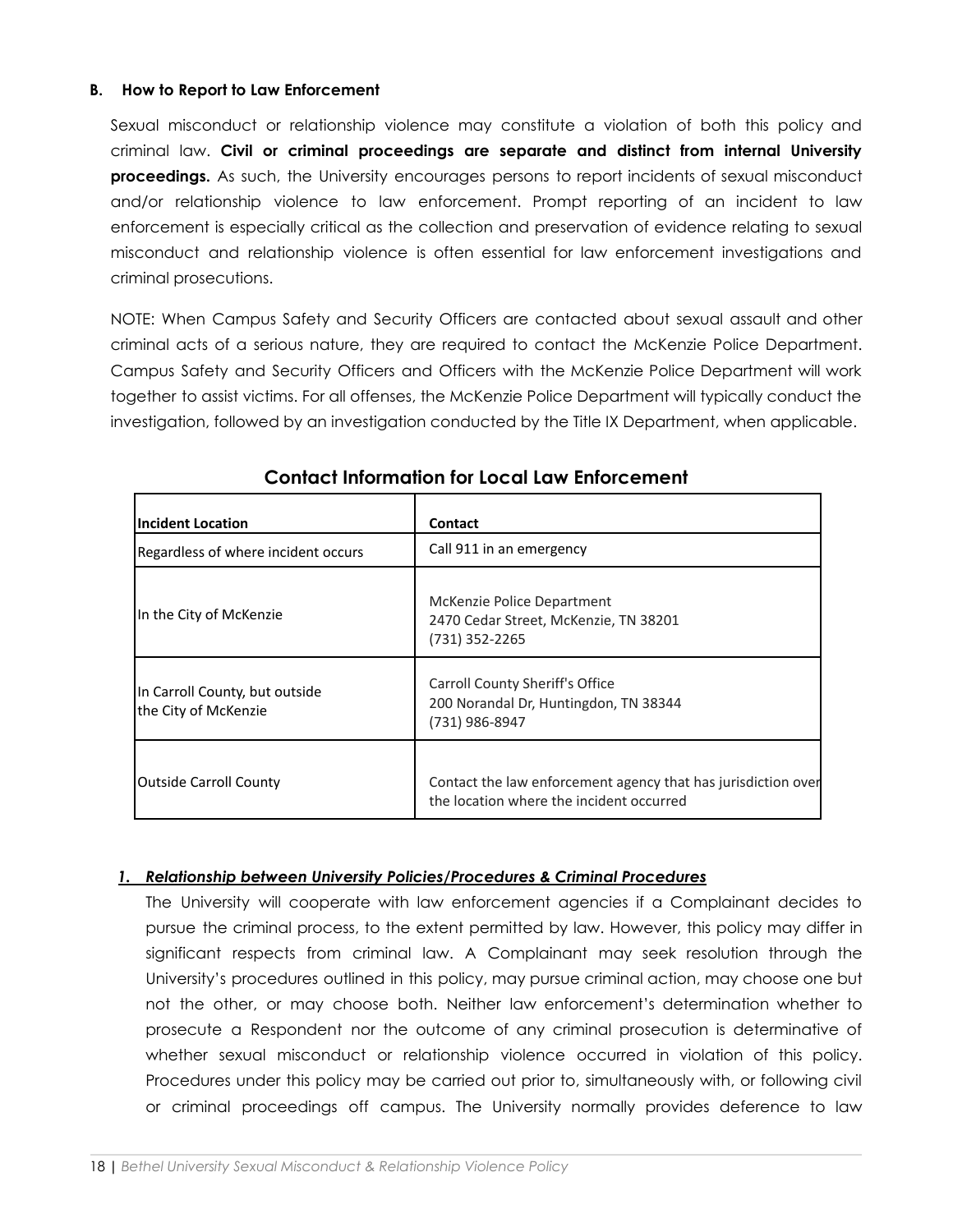enforcement until a criminal investigation or proceeding is concluded before conducting its own investigation and/or taking other appropriate action. Although the University may need to delay temporarily the fact-finding portion of its investigation while law enforcement is gathering evidence, the University will provide supportive measures as needed to assist the Complainant during such delay. Decisions made or sanctions imposed by the University are not based on a result of criminal or civil charges against a Respondent arising from the same incident being dismissed, reduced, rejected, sustained or not prosecuted; however, a Respondent's plea(s) or a finding against a Respondent in a criminal or civil proceeding may, at the University's discretion be taken into consideration by the University in a disciplinary proceeding.

#### *2. Right to Decline to Report to Law Enforcement*

A Complainant has the right to decline to report the incident to law enforcement. Even if a Complainant does not report the incident to law enforcement, the Complainant may still request supportive measures from the University by reporting the incident to the Title IX Coordinator or another Responsible Employee. In contrast, if the Complainant reports the incident to law enforcement, the Complainant will also need to report the incident to the Title IX Coordinator or a Responsible Employee if the Complainant wants the University to take any action.

#### **Care and Support for Complainants**

The following resources are available to any member of the Bethel community who has experienced sexual misconduct or relationship violence, regardless of whether the Complainant chooses to make a formal complaint or participate in an investigation or criminal process. As discussed in the "Reporting an Incident" section above, some of these resources are subject to mandatory reporting requirements.

#### **A. Confidential Resources**

Some resources are completely confidential and will not communicate any information to the University, law enforcement, or any other third party, unless required by law in limited circumstances. Confidential resources include counselors/mental health providers, such as those at the Counseling Services Center; the University Chaplain or any of the University's pastoral counselors acting in that capacity; and licensed medical professionals, such as those at clinics or hospitals. These resources do not report any information about an incident to the Title IX Coordinator without a Complainant's permission. Off-campus counselors and health care providers will also generally maintain confidentiality and not share information with the University unless the Complainant requests the disclosure and signs a consent or waiver form. However, these resources may have reporting obligations under state or federal law. For example, healthcare providers and certain other individuals are required to notify law enforcement when a victim seeks treatment for injuries related to a violent crime, including sexual assault. Similarly, all persons are required to notify law enforcement when they receive a report of abuse or neglect of a minor. Information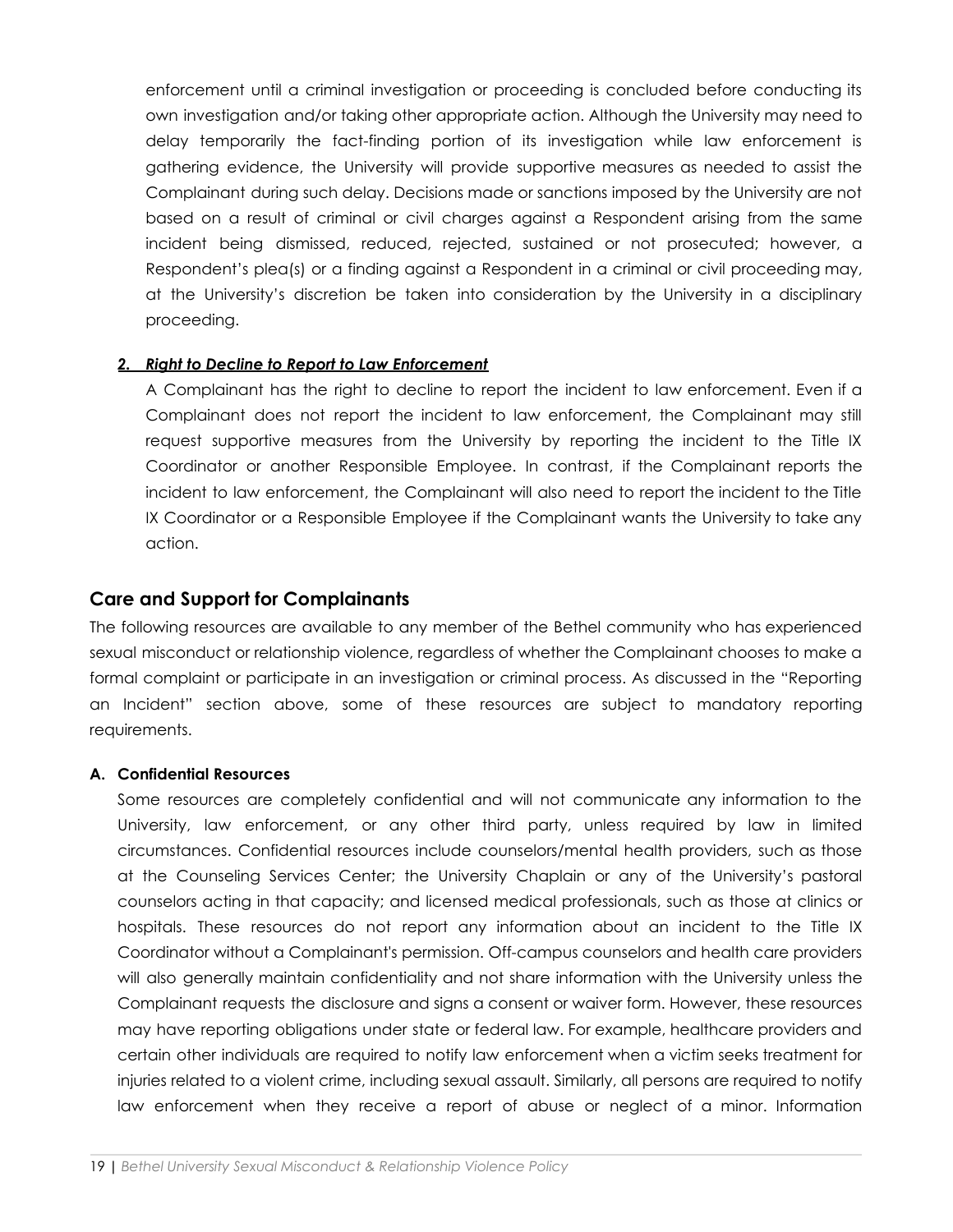communicated to a person identified as a confidential resource in this section does not constitute actual notice or a report to the University of an incident of sexual misconduct or relationship violence.

#### **B. Confidential Resources and Support**

*(not required to notify Title IX Coordinator or law enforcement in most cases):*

## *1. On Campus*

- A psychologist, psychiatrist or counselor in the Counseling Services Center: (731) 352-6786 (office); (731) 415-1058 (cell); [gacounseling@bethelu.edu](mailto:gacounseling@bethelu.edu)-for appointments
- Office of the University Chaplains: Chaplain: (731) 352-4066; [hamesa@bethelu.edu](mailto:hamesa@bethelu.edu); Associate Chaplain: (731) 352-6449; [burnsg@bethelu.edu](mailto:burnsg@bethelu.edu)

## *2. Non-University*

- Carey Counseling Center Crisis Line: 1-800-353-9918
- Tennessee Coalition to End Domestic & Sexual Violence 24-Hour Hotline: 1-800-356-6767
- Sexual Assault Center Hotline: 1-800-879-1999
- Love is Respect-- National Dating Abuse Hotline: 1-866-331-9474 or text Loveis to 22522
- Wo/Men's Resource and Rape Assistance Program: 1-800-273-8712
- A personal attorney; clergy member; physician or Qualified Mental Health Counselor.

#### **C. Immediate Assistance: Level of Confidentiality**

Any member of the Bethel community who has experienced sexual misconduct or relationship violence may seek immediate assistance from one or more of the following resources. As discussed in the "Reporting an Incident" section above, some of these resources are subject to mandatory reporting requirements. This policy indicates the level of confidentiality offered by each of the listed on-campus resources.

The McKenzie Police Department is available for emergency response, facilitating medical transport, investigating incidents of a criminal nature, referrals, and preserving evidence. As discussed above, members of Bethel's Office of Safety and Security are required to report potential violations of this policy to the Title IX Coordinator and to report incidents of sexual assault and other criminal acts of a serious nature to the McKenzie Police Department.

#### *1. Law Enforcement*

• McKenzie Police Department (MPD): (731) 352-2265; Emergency: 911

# *2. Campus Security*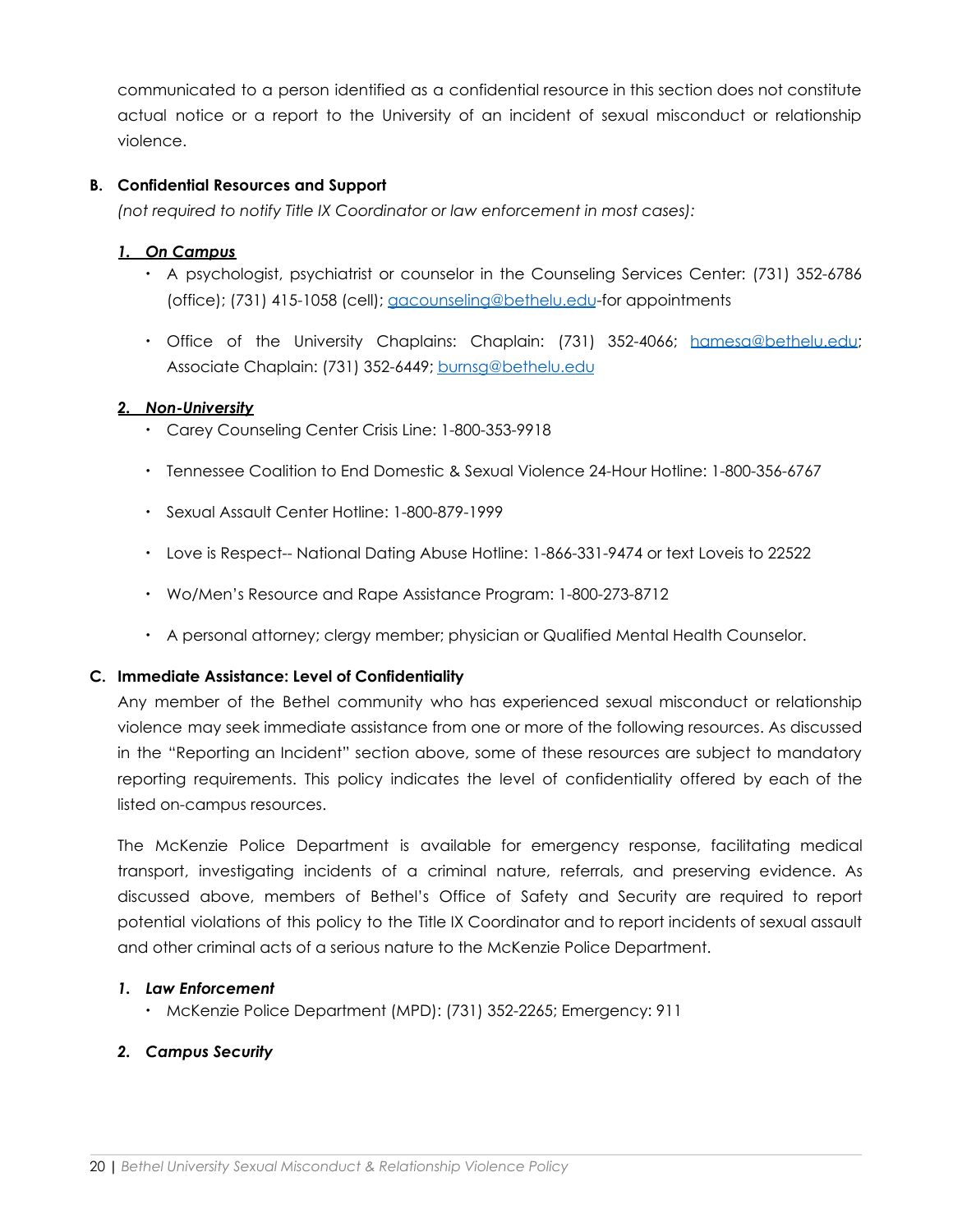• Office of Safety and Security: (731) 352-4222, (731) 415-7599 (24/7), or [busecurity@bethelu.edu;](mailto:busecurity@bethelu.edu) Emergency: 911 (Not confidential — required to notify Title IX Coordinator and local law enforcement in most circumstances)

#### *3. Medical Service Providers*

- McKenzie Medical Center's BU Hometown Health Clinic: (731) 352-4027
- Baptist Memorial Hospital: (731) 986-4461; Emergency: 911
- Henry County Medical Center: (731) 642-1220; Emergency: 911
- Jackson-Madison County General Hospital: (731) 541-5000; Emergency: 911 (Closest Location with a SANE [Sexual Assault Nurse Examiner] available)

## **D. Medical Care**

A victim may seek medical care at any time following an incident of sexual misconduct and/or relationship violence. The medical service providers listed above are available for treatment of injuries, preventative treatment for sexually transmitted diseases, other health services, and consultations. In cases of sexual misconduct and/or relationship violence, it is critical for a victim to seek immediate medical attention to determine the presence of physical injury, address pregnancy concerns, determine the possibility of exposure to sexually transmitted diseases, and, if the victim later decides to pursue legal options, to obtain evidence to assist in criminal prosecution, a civil action and/or in obtaining a civil protection order. **Prior to seeking medical care, victims should not change their clothing or bedding, bathe, shower, douche, comb their hair, clean up, brush their teeth, change clothes, or drink liquids.**

**The collection of evidence for use in a criminal prosecution or an order of protection hearing relating to sexual assault can only be performed by trained personnel, a Sexual Assault Nurse Examiner (SANE), at a hospital emergency room; physical examinations by other healthcare providers are likely to impede future legal remedies. The nearest SANE to the Bethel University (McKenzie campus) is located at the Jackson-Madison County General Hospital in Jackson, TN (731-541-5000).**

Tennessee law requires all medical personnel to report to law enforcement when a victim seeks treatment for injuries related to a violent crime, including sexual assault. Medical personnel are also required to report to law enforcement and/or Child Protective Services when a minor presents for treatment for any injury or condition that reasonably indicates it was caused by violence or abuse, including physical or sexual abuse. Medical personnel are also required to report to law enforcement and/or Adult Protective Services when certain vulnerable adults present and there is reasonable belief that they are victims of adult abuse, neglect, or exploitation.

#### **E. Preserving Evidence**

Victims should not clean up until police or SANE personnel have had a chance to gather evidence. If a victim has already changed clothes or cleaned up/showered, evidence may still be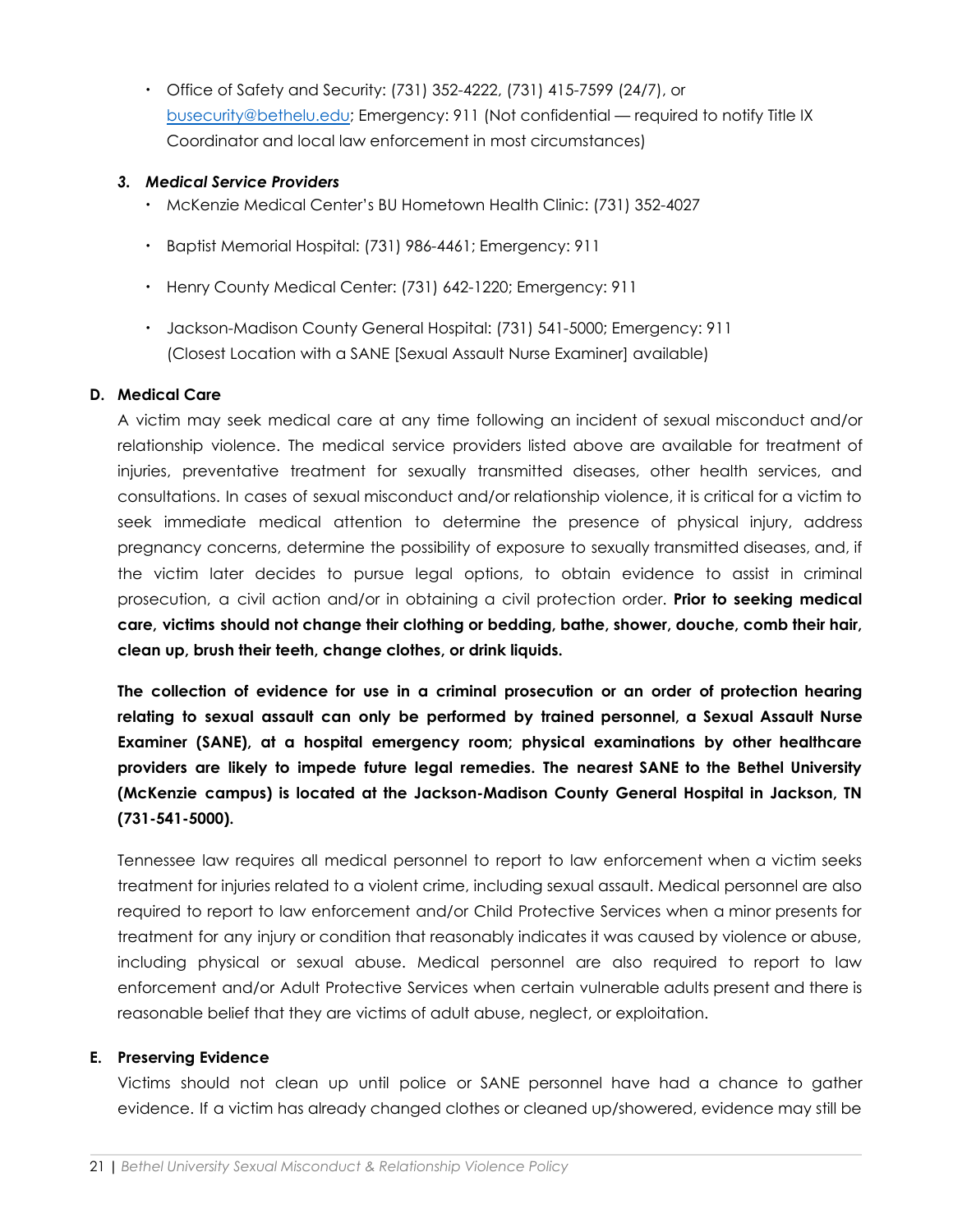collected. Leave any clothes or bedding unfolded and undisturbed, if possible. If clothing or bedding must be moved, try to keep each item separate to prevent transfer of body fluids or other trace evidence and **store evidence in folded and stapled paper bags**. Make sure to **save/screenshot any text messages, emails, voicemails, written notes, social media posts, or any other documents** that may be relevant.

# **University Procedures for Resolving Reports of Sexual Misconduct and Relationship Violence**

#### **A. Complainants' and Respondents' Rights**

In addition to rights for Complainants and Respondents described in other sections of this policy, under Title IX, which is a law to protect students and employees from sexual discrimination, Complainants and Respondents have the following rights, which are more fully explained and discussed in other sections of this policy:

- The right to receive notice about the University's Title IX procedures, the complaints and allegations, any supportive measures, investigations, interviews, delays/extensions of time frames, a live hearing, determinations, and appeals of supportive measures and final determinations.
- The right to the presumption of non-responsibility.
- The right to have the Title IX complaint dismissed if the allegations do not fall within Title IX.
- The right to have complaints determined under the preponderance of evidence standard, which is "more likely than not."
- The right to supportive measures determined case-by-case.
- The right to an immediate appeal of emergency removal measures.
- The right to informal resolution, agreed to by both parties, in appropriate cases.
- The right to a prompt, thorough, unbiased, and equitable (fair) investigation of a Title IX complaint, including the right to present an explanation of the facts during the investigation and the right to receive copies of the evidence.
- The right to have an advisor with you during the course of a Title IX investigation.
- The right to get a copy and respond to the investigation report before any live hearing.
- The right to a live hearing at which you can call witnesses, including expert witnesses, and at which your advisor can cross examine the other party and their witnesses.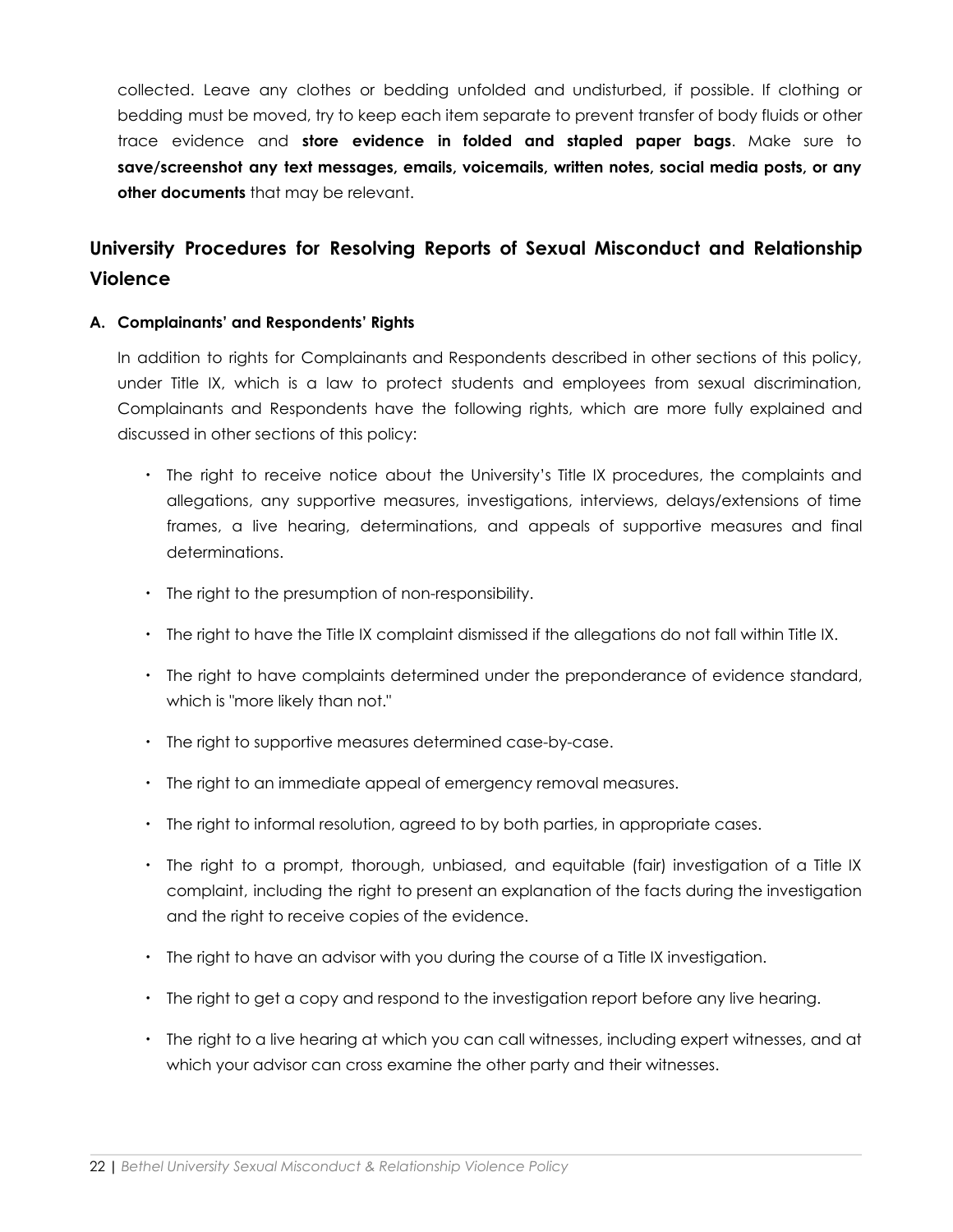- The right to a reasoned determination of responsibility by a live hearing panel after a live hearing.
- The right to appeal the determination rendered by the live hearing panel.

## **B. Standards Applicable to Reports**

- **1.** *Intake:* Upon receiving a report, the Title IX Coordinator will assess the nature of the report through an intake process. If the allegations do not involve a violation of this policy or other anti-discrimination/retaliation policies, the Title IX Coordinator will refer the Complainant to the appropriate department.
- **2.** *Notice to the Complainant:* If the report falls under Title IX law and/or Bethel's Sexual Misconduct and Relationship Violence Policy, the Title IX Coordinator will initiate immediate and appropriate steps by the University to provide notice to the Complainant with the following information: the supportive measures available to the Complainant (which are provided with or without the filing of a formal complaint), the Complainant's right to file a formal complaint, and how to file a formal complaint.
- *3. Supportive Measures:* After a Responsible Employee or Title IX Coordinator receives a report of sexual misconduct or relationship violence, Bethel will implement supportive measures, as appropriate, designed to assist the parties in restoring or preserving equal access to Bethel's education program or activity, deter the reported sexual misconduct or relationship violence, and protect persons involved in the matter, including potential witnesses. Supportive measures may be implemented on Bethel's own initiative or in response to a request from a Complainant or Respondent. These supportive measures must be non-disciplinary, non-punitive, and not unreasonably burdensome to the other party. The supportive measures must be kept confidential, to the extent that maintaining such confidentiality would not impair Bethel's ability to provide the supportive measures.

#### Supportive measures for students may include, but are not limited to:

- o access to on-campus counseling services and assistance in setting up an initial appointment
- o "no-contact directives" (also known as stay away orders or directives to desist)
- o rescheduling of exams and assignments
- o providing alternative course completion options
- o changing class schedules, including the ability to transfer course sections or withdraw from a course without penalty
- o changing work schedules, job assignments, or job locations for University employment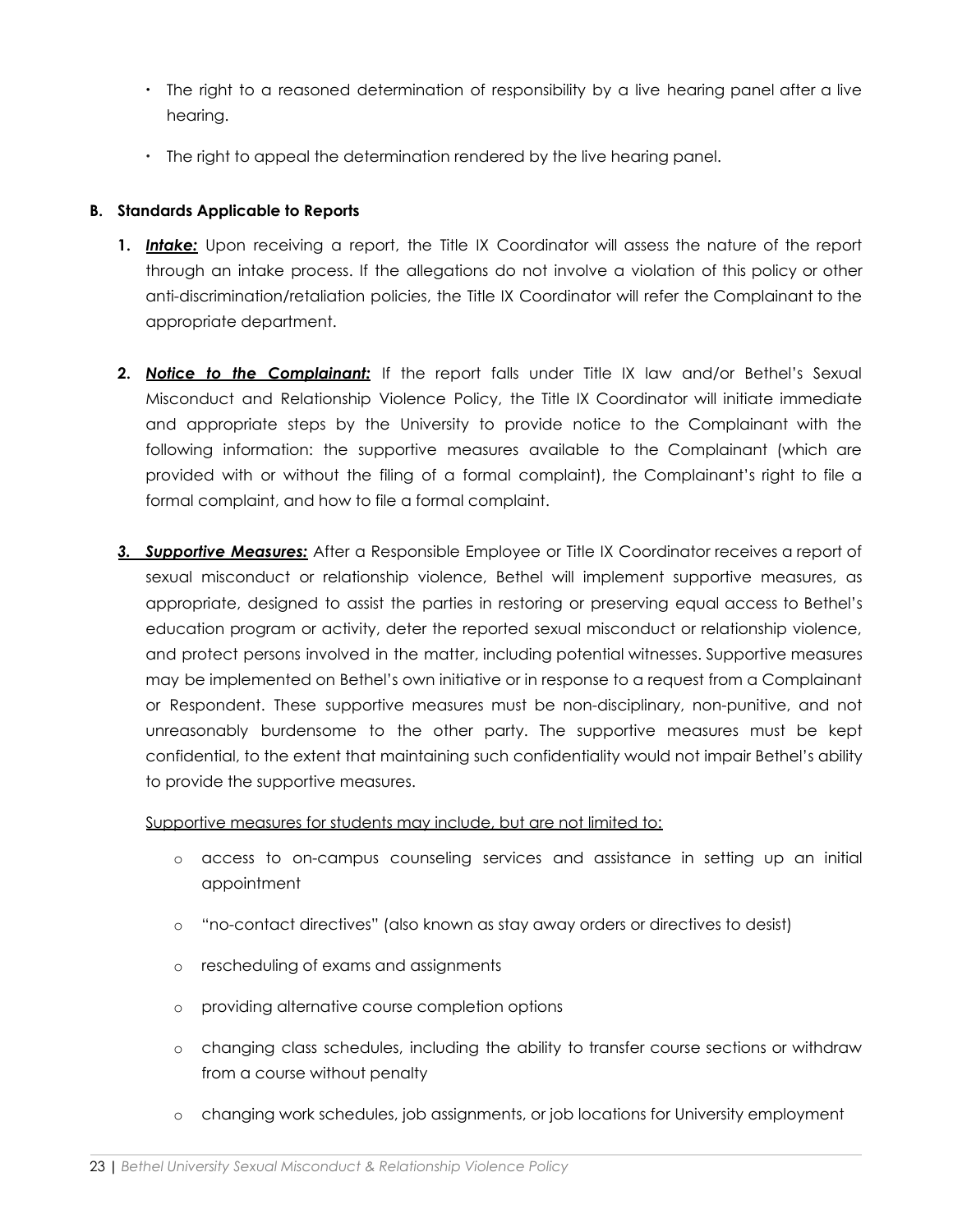- o changing residence hall assignments
- o providing an escort to ensure safe movement between classes and activities
- o providing academic support services, such as tutoring
- o limiting or barring an individual's or organization's access to certain Bethel-owned facilities or activities
- o emergency removal of the Respondent
- o interim suspension of the Respondent
- o student-requested leave of absence

#### Supportive measures for faculty and staff may include, but are not limited to:

- o changing work schedules, job assignments, or job locations
- o "no-contact directives" (also known as stay away orders or directives to desist)
- o limiting or barring an individual's or organization's access to certain Bethel-owned facilities or activities
- o providing an escort to ensure safe movement on campus
- o emergency removal of the Respondent
- o administrative leave
- o Bethel-imposed leave or physical separation from individuals or locations

#### *4. Procedures for Emergency Removal of a Respondent:*

The Respondent may be removed from Bethel's educational program or activity on an emergency basis after consultation from other need-to-know Bethel employees who conduct an individualized safety and risk analysis and determine that an immediate threat to the physical health or safety of any student or other individual arising from the allegations of sexual harassment justifies removal, and then provide the Respondent with notice and an opportunity to challenge the decision immediately following the removal. Those employees tasked with performing the individualized safety and risk analysis may include the Dean of Student Development, the Director of Housing, and/or the Chief of Safety & Security.

Immediately after the emergency removal has occurred, but no later than three (3) calendar days after the removal, the removed Respondent may challenge the emergency removal by submitting to the Title IX Coordinator a written challenge showing any of the following: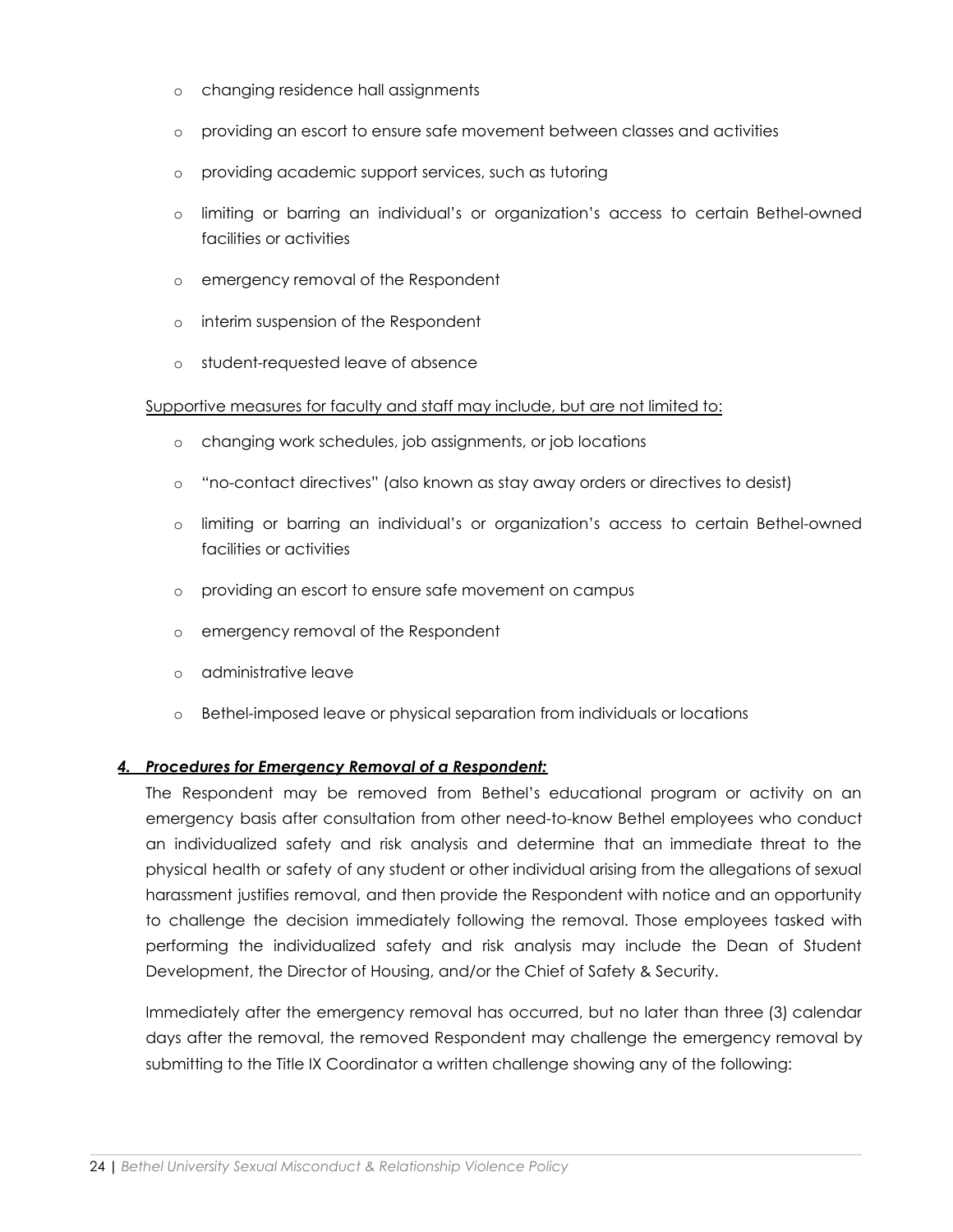- a. The "individualized safety or risk analysis" was based upon generalized, hypothetical or speculative beliefs or assumptions that a Respondent could pose a risk to someone's physical health or safety;
- b. The "immediate threat" justifying and compelling an emergency removal was (i) based solely on the complainant's subjective fear of a threat and not based on an objective reasonable person standard; (ii) did not assess the Respondent's propensity, opportunity, and ability to carry out a stated or potential threat; or (iii) was not fact-specific, nuanced, and was not the product of a careful evaluation of whether there were more appropriate and less restrictive supportive measures that would have negated or sufficiently minimized the likelihood of a threat's occurrence;
- c. The immediate threat was not related to the "physical health or safety" of one or more individuals, who may be the Respondent, the Complainant, or any other individual, like a third-party witness;
- d. The emergency situation did not specifically arise from the allegations of sexual harassment;
- e. The removal decision did not give full and appropriate consideration to the applicable disability laws, and the challenging Respondent falls within and is covered by an applicable disability law. Applicable disability laws include the Individuals with Disabilities Education Act, Section 504 of the Rehabilitation Act, the Americans with Disabilities Act, and any relevant State laws;
- f. The emergency removal amounted to or effected an improper imposition of sanctions without first following grievance process because the analysis was not the product of careful and cautious balancing of these factors: (i) Bethel's obligation to offer and provide prompt supportive measures to a Complainant to ensure equal educational access; (ii) the adverse impacts of separating a Respondent from educational opportunities and benefits; and (iii) Bethel's obligation to protect the health and safety of its community; or
- g. The Respondent did not receive notice of the emergency removal that was sufficiently detailed to alert the Respondent to the specifically identified emergency threat of physical safety or harm that compelled the removal decision. In all challenges of an emergency removal, the Respondent has the burden of proof on all grounds in the written challenge and the safety and risk analysis to the Dean of Student Development or other appropriate University official. Upon receipt of the written challenge, the Title IX Coordinator will relay the written challenge and the safety and risk analysis to the Dean of Student Development or other appropriate University official, whose decision will be rendered within three (3) calendar days and will be final.

The emergency removal procedures may not apply to employee respondents on Administrative Leave enacted by Bethel's Human Resources Department.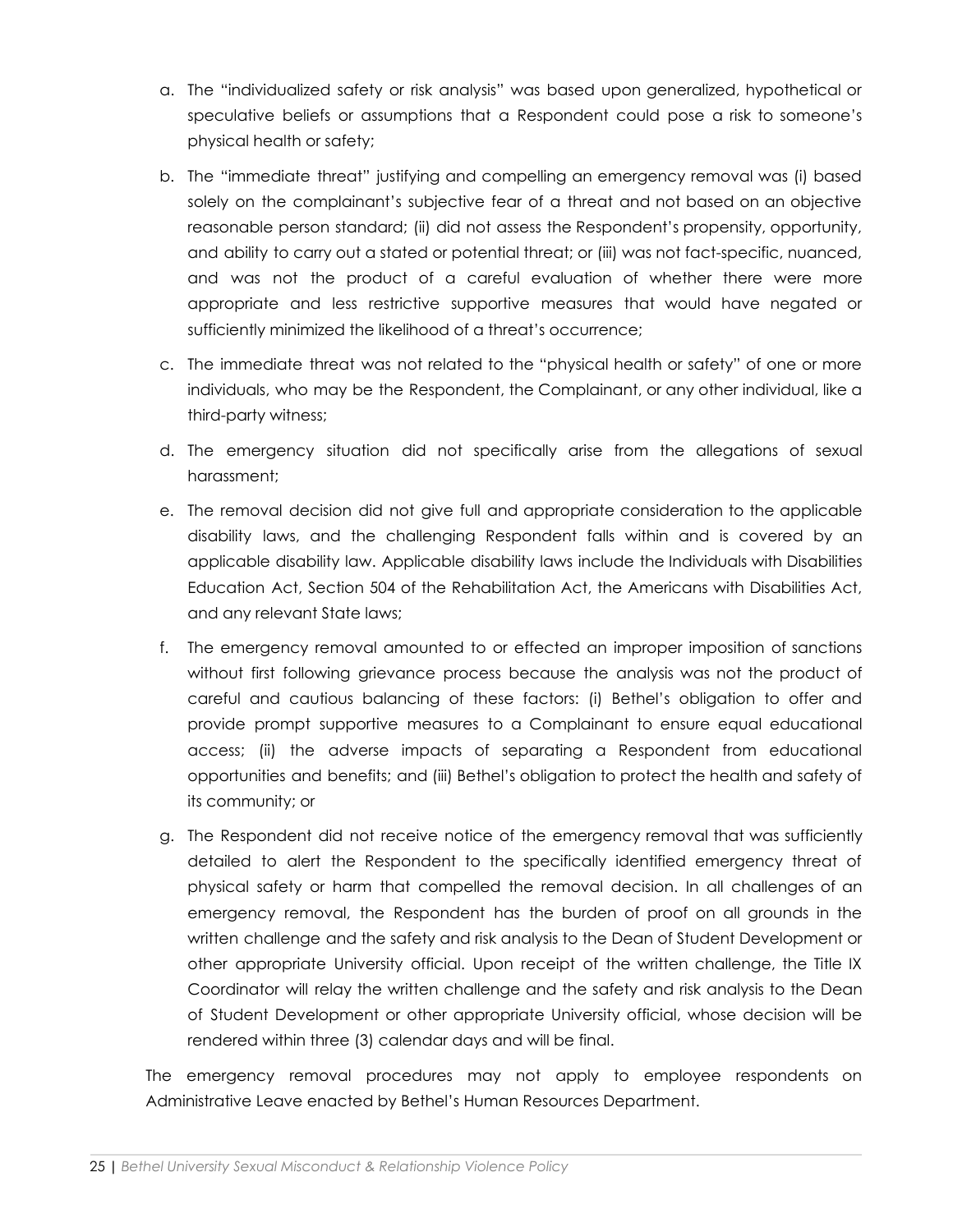- **5.** *Privacy:* Subject to the University's legal disclosure obligations and need to assess the campus community's safety, information about the report will be shared on a case-by-case basis, with need-to-know University investigators, administrators, and personnel. Additionally, information about the report will not be shared with witnesses or the Respondent prior to the filing of a formal complaint, except in relation to the exceptions above concerning legal disclosure obligations and safety considerations for the Complainant and campus community.
- **6.** *Filing a Formal Complaint:* Regarding reports that do not involve a safety risk to the Complainant or campus community, the Complainant will have the option to choose whether the Complainant wants to file a formal complaint. Even if the Complainant chooses not to file a formal complaint, the Complainant can still receive supportive measures.

If the report involves a safety risk, including, but not limited to threats, acts of violence, the use of weapons, multiple respondents, previous allegations involving the Respondent, patterns of alleged misconduct by the Respondent, and/or the likelihood of repeated offenses, the Title IX Coordinator may choose to file a formal complaint, with or without the Complainant's approval. The Title IX Coordinator may also file a formal complaint when a safety risk is present, even when the Complainant's identity is unknown. All formal complaints must be signed (physically or electronically) by the Complainant or the Title IX Coordinator.

*7. Dismissal of the Formal Complaint:* Once a formal complaint is filed, the Title IX Coordinator must determine whether the formal complaint meets requirements to be dismissed.

#### *a. A formal Title IX complaint MUST be dismissed under Title IX if:*

- The conduct alleged, even if proved, would not constitute a violation of this Policy;
- The conduct alleged did not occur in the University's education program or activity; and/or,
- **The conduct alleged did not occur within the United States of America.**

Formal complaints dismissed under Title IX may still be pursued by the Title IX Coordinator under this policy as "Other Sexual Misconduct and Relationship Violence" generally.

# *b. The Title IX Coordinator MAY choose to dismiss a formal complaint if:*

- The Complainant notifies the Title IX Coordinator in writing that the Complainant would like to withdraw the formal complaint or any of its allegations;
- The Respondent is no longer enrolled or employed by the University; and/or,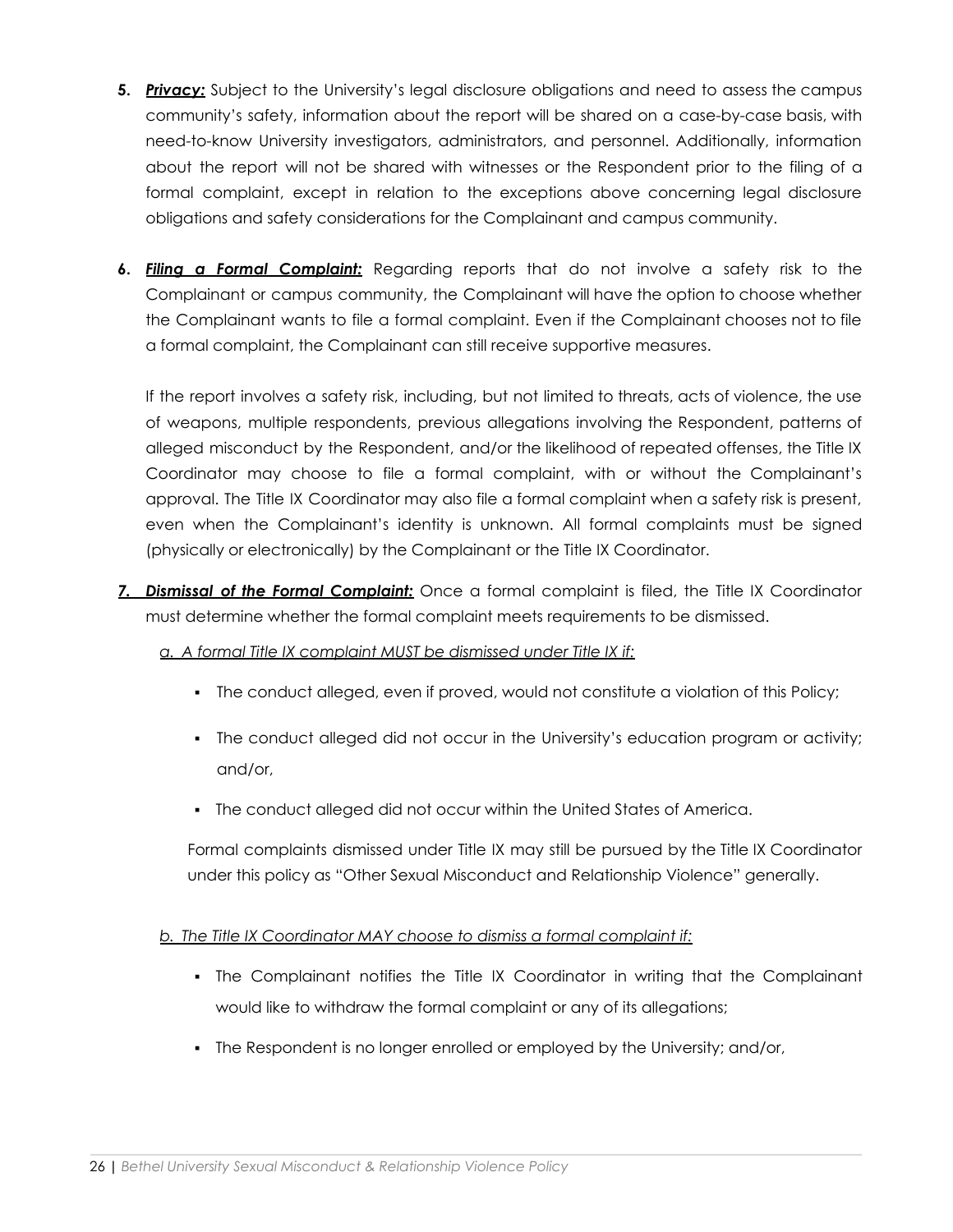▪ Specific circumstances prevent the Title IX Coordinator or Investigator from gathering evidence sufficient to reach a determination as to the formal complaint or any of its allegations.

Formal complaints that are dismissed by the Title IX Coordinator can still be referred to and resolved by other disciplinary departments on campus, under other procedures, such as the Student Code of Responsibility or the Employee and Faculty Handbooks. Complainants can also appeal the dismissal of a formal complaint using the Appeals Process indicated further below in this policy.

## **8.** *Choosing Between Informal and Formal Resolutions Processes*

The Complainant will have the option to choose between proceeding with the Informal Resolutions Process or the Formal Resolutions Process, except in cases in which the Title IX Coordinator has determined that a safety risk is present, in which case, the Title IX Coordinator will determine if the Formal Resolutions Process is necessary and required. Additionally, Informal Resolution cannot be used in Title IX cases in which the Complainant is a student, and the Respondent is an employee.

#### *a. Informal Resolutions Process*

Bethel offers an Informal Resolutions Process designed to eliminate the conduct prohibited by Title IX, stop its recurrence, and remedy its effects in a way that meets the needs of the parties involved and, at the same time, maintaining the safety of the Bethel community. During the Informal Resolutions Process, the Title IX Coordinator and the Informal Resolutions Facilitator, with input from the Complainant and Respondent, will choose the most appropriate process or combination of processes for the resolution of the case, including, but not limited to, Mediation, Restorative Justice, and an Educational Conference with the Dean of Student Development. In certain cases, such as those involving sexual assault, stalking, dating violence, and domestic violence, the Informal Resolutions Process may not be an option given to the parties by the Title IX Coordinator, dependent upon the safety concerns presented in those cases. All Informal Resolutions Processes will be conducted by the Informal Resolutions Facilitator, unless the Facilitator has a conflict of interest, in which case, the Title IX Coordinator or appointed facilitator will step in. The Informal Resolutions Process is not available to cases of sexual harassment, sexual assault, dating violence, domestic violence, and stalking, involving student Complainants and employee Respondents.

At the onset of the Informal Resolutions Process, the Title IX Coordinator will provide to the parties a written notice disclosing: the allegations, the requirements of the informal resolution process including the circumstances under which it precludes the parties from resuming a formal complaint arising from the same allegations, provided, however, that at any time prior to agreeing to a resolution, any party has the right to withdraw from the informal resolution process and resume the grievance process with respect to the formal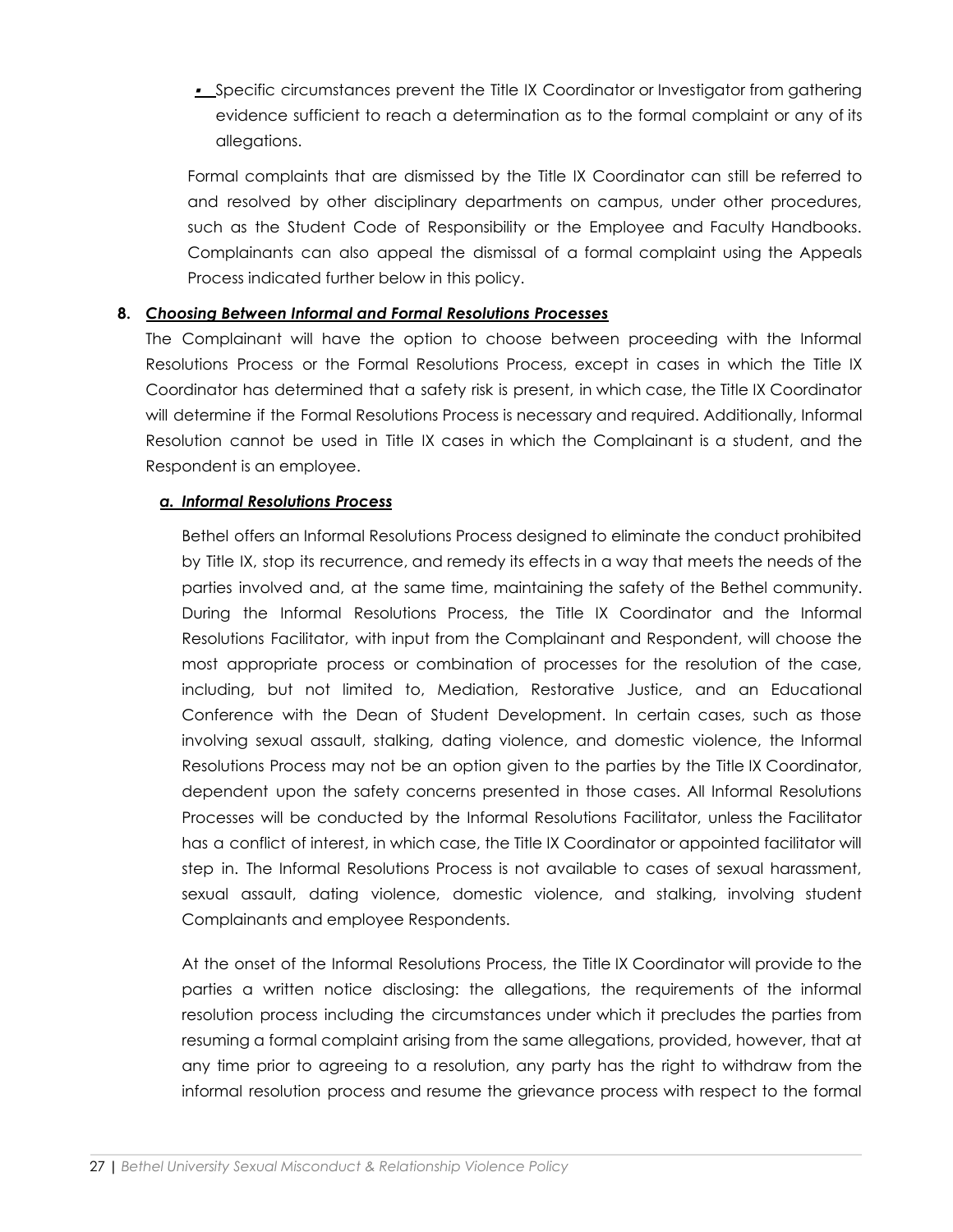complaint, and any consequences resulting from participating in the informal resolution process, including the records that will be maintained or could be shared.

## *i. Important Rules for the Informal Resolutions Process:*

- Both parties must agree to participate in the Informal Resolutions Process, which includes individual meetings with the Title IX Coordinator and Informal Resolutions Facilitator.
	- o Neither party can be forced to participate.
- Any or both parties may withdraw from the Informal Resolutions Process at any time prior to the signing of an agreement.
	- o Once a party has withdrawn from the Informal Resolutions Process, the case will continue through the Formal Resolutions Process (see below).
- The Informal Resolutions Process can only be utilized once by the same Complainant and Respondent concerning the same alleged violation, unless the Informal Resolutions Process chosen initially was "Consultation with the Dean of Student Development." In that case, the Title IX Coordinator has the discretion to consider other Informal Resolutions measures.
	- o The Title IX Coordinator has the discretion to deny the Informal Resolution Process to any repeat Respondents.
- If the parties do not agree to follow all recommendations and stipulations in the resolution agreement or no agreement is reached, the Complainant or the Title IX Coordinator will have the opportunity to continue with an investigation under the Formal Resolutions Process.
- Information shared during this process will not be used in the investigation or determination of responsibility, but can be used in the sanctioning phase of the Formal Resolutions Process.
	- o Additionally, information shared during this process and the Formal Resolutions Process can be subpoenaed by a court of law.
- The University reserves the right to suspend or terminate the Informal Resolutions Process and continue with the Formal Resolutions Process at any time prior to the signing of the agreement. Instances in which this could happen include, but are not limited to if the Title IX Coordinator or Informal Resolutions Facilitator believes that either or both of the parties are not acting in "good faith" or are not participating voluntarily. No one will be allowed to compel, threaten, pressure, force, coerce,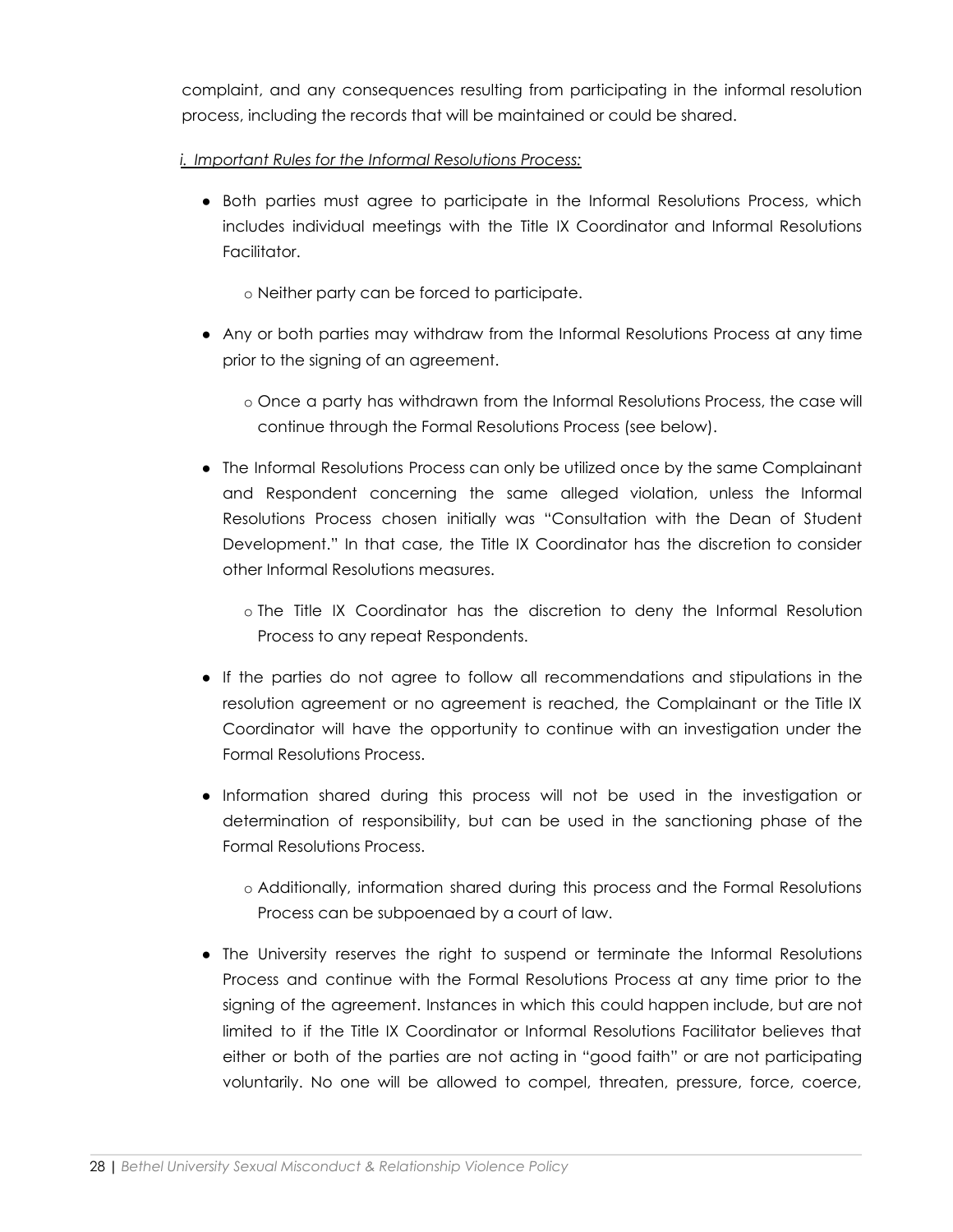intimidate, or otherwise manipulate either party into participating in the Informal Resolutions Process.

- By participating in the Informal Resolutions Process in "good faith" and by completing the agreement between the parties, the Respondent will not face any disciplinary sanctions in relation to the allegations under this policy.
- Any agreement reached between the parties during the Informal Resolutions Process must be physically or electronically signed by the parties and must be approved by the Title IX Coordinator.
- At the discretion of the Title IX Coordinator, the parties can pursue the Informal Resolutions Process, while proceeding through the Formal Resolutions Process, but the Informal Resolutions Process will not be available to the parties after the commencement of the Live Hearing.
- Once an agreement is signed, if either party violates the agreement, the party can be found responsible for violating the Student Code of Responsibility in the Student Handbook under "Failure to Comply with University Officials."
- The Informal Resolutions Process is not subject to appeal.

# *ii. Types of Informal Resolutions Offered:*

- *Restorative Justice*: a framework in which the Informal Resolutions Facilitator focuses on restoring the relationships between the parties. The goal of restorative justice is to repair the harm caused to the Complainant and, sometimes, the parties' communities by giving the Respondent an opportunity to make amends. Generally, in this process, the Respondent must take responsibility for the harm caused to the Complainant; however, the Respondent will not be charged with a violation of the policy when participating in this process.
- *Mediation*: a flexible framework in which the Informal Resolutions Facilitator will assist the parties in understanding each other's position and reaching a mutually acceptable resolution. During mediation, the Facilitator will conduct separate sessions with the parties and may conduct joint sessions, if agreed to by both parties. Mediation does not require the Respondent to take responsibility for the harm caused to the Complainant.
- *Educational Conference with the Dean of Student Development*: when requested by the Complainant, a Respondent can be asked to attend a meeting with the Dean of Student Development. During this meeting, the Dean of Student Development will inform the Respondent that the Complainant has filed a formal complaint against the Respondent and will inform the Respondent of what could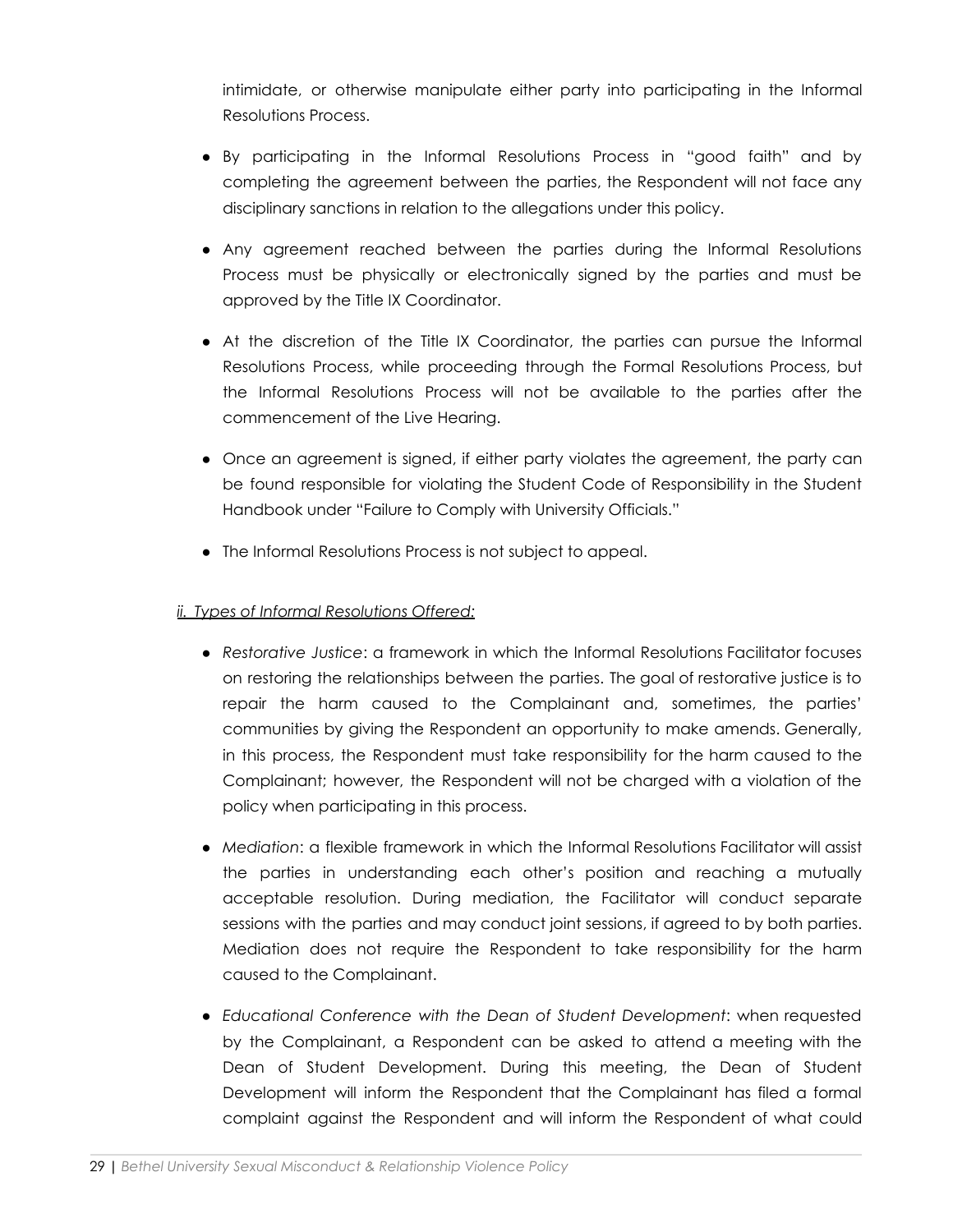happen in the future if the Complainant decides to pursue the Formal Resolutions Process. An agreement between the parties is not required and the Respondent is not required to take responsibility for the harm caused to the Complainant during this consultation.

## *iii. Possible Options for Agreements in the Informal Resolutions Process:*

An agreement reached during an Informal Resolutions Process will be unique and specific to the parties, harm, and conduct involved in each case in order to adequately address the needs of those involved. Examples of potential options that the parties could use as part of their agreement include, but are not limited to:

- Counseling Sessions: Either or both parties can participate in counseling sessions with the University's Director of Counseling Services, covering a range of topics related to the harm caused.
- Educational/Awareness Sessions with the Title IX Coordinator: Either or both parties can participate in educational/awareness sessions one-on-one with the Title IX Coordinator or can attend group sessions and presentations coordinated by the Title IX Coordinator and open to the campus community. These sessions will cover prevention topics, including, but not limited to: consent, healthy relationships, alcohol/drug use, etc.
- Restorative Circles: Restorative Circles are led by the Informal Resolutions Facilitator and provide an opportunity for the parties and others in the parties' communities, who have been affected by the Respondent's actions, to meet together and work toward repairing the harm that has been done and restoring the Respondent's relationships with others in the community. Restorative Circles facilitate better understanding of the others' perspectives and assist Respondents in gaining greater insight into the effects of their actions.
- **●** Voluntary Statements: Voluntary statements are statements made by either or both parties concerning the harm caused to another and may be written, artistically depicted, recorded, typed, or delivered in person. Voluntary statements can include, but are not limited to: impact statements made by Complainants and others affected by the harm describing their experience and the impact of the Respondent's actions; apology letters written by the Respondent; statements in which the Respondent demonstrates his understanding of the harm caused and its effect on others; etc.
- Regular check-in meetings with the Title IX Coordinator-Possible intervals for these meetings would be monthly, bi-monthly, or weekly.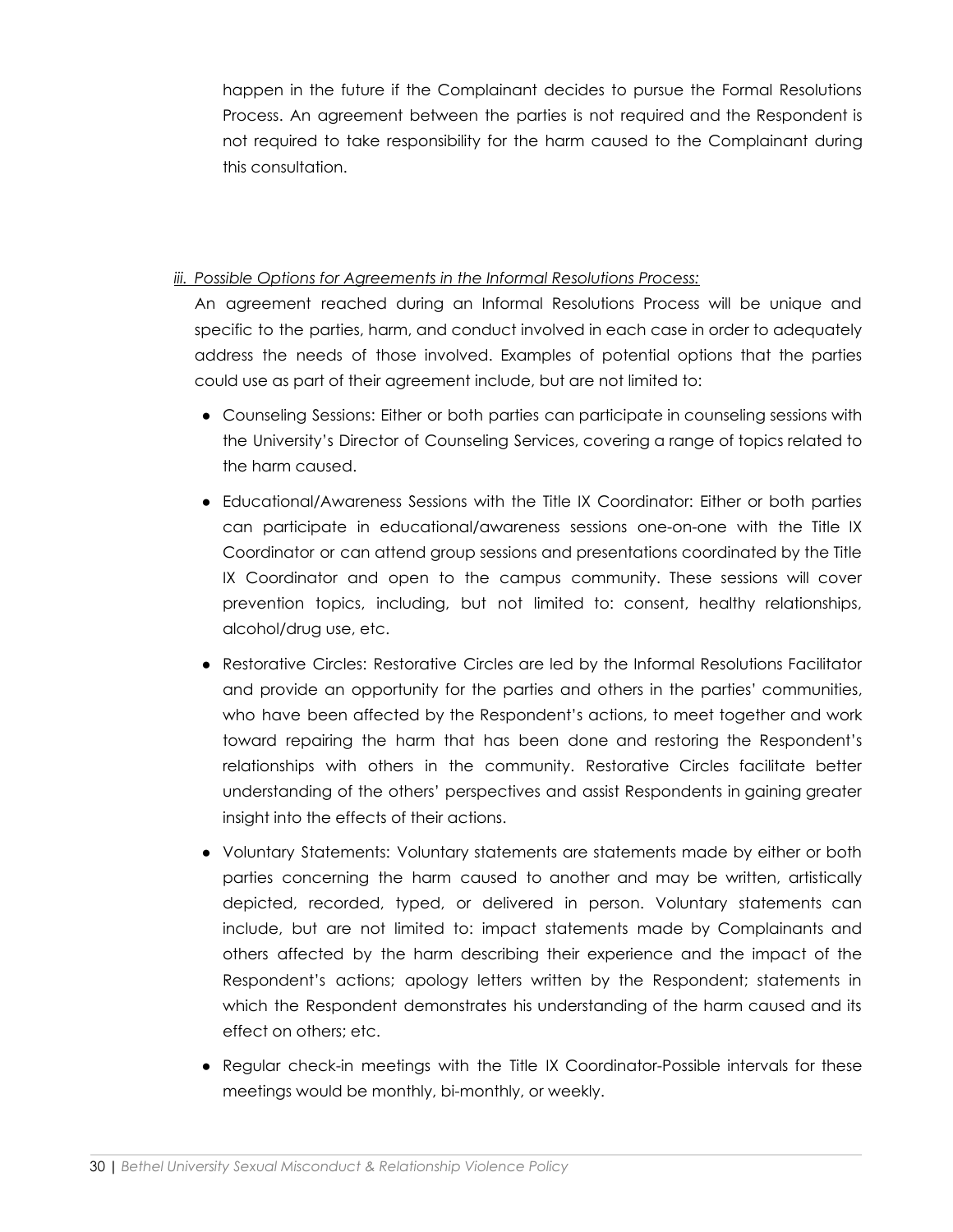- Restrictions on involvement in the University's extracurricular activities, clubs, social events, etc.
- Community Service: the parties can participate in community service, which can be coordinated by each party or the University's Director of Community Engagement.
- Mutual "No-contact Directives" (also known as stay away orders or directives to desist)

#### *b. Formal Resolutions Process*

If the Formal Complaint alleges conduct that falls *outside of Title IX* and the Informal Resolutions Process was not pursued or did not lead to a resolution, then the Formal Complaint will proceed through the Non-Title IX Formal Resolutions Process. During this process, the Title IX Coordinator or an appointed Investigator will conduct the investigation in a manner appropriate to the circumstances of the case. Investigations typically include interviews of the Complainant, the Respondent, and any witnesses. As part of the investigation, the University will provide an opportunity for the Complainant and the Respondent to identify witnesses and other evidence. Neither the Complainant nor the Respondent may be restricted from speaking to other people about the investigation. The interviews will be supplemented by the gathering of any physical, documentary, or other evidence, as appropriate and available. The investigation is designed to provide a fair and reliable gathering of the facts. The investigation will be reasonably prompt, thorough and equitable, and all persons will be treated with appropriate sensitivity and respect. At the conclusion of the investigation, the Investigator will prepare a written report containing their findings concerning whether a violation of the University's policy occurred, and recommendations related to any sanctions, if applicable. Alleged violations of this policy will be investigated and decided by the preponderance of the evidence standard (whether it is more likely than not that the University policy has been violated by the conduct alleged). The Investigator will then send the written report to the parties and the Decision-maker. The Title IX Coordinator will appoint the Decision-maker, who will review the report and determine whether the Sexual Misconduct and Relationship Violence Policy was violated and any applicable sanctions. The Decision-maker will provide the parties with letters outlining the decision(s) made. The parties will then have 10 calendar days from receipt of the decision to file an appeal. The parties may refer to section *viii. Appeals Process for Determinations of Responsibility* below which applies to appeals of decisions made by Decision-makers, as well as Hearing Panels.

If the Formal Complaint alleges conduct that falls *under Title IX*, then Bethel's Title IX Formal Resolution Process will be followed. During Bethel's Title IX Formal Resolution Process, the Title IX Coordinator or Investigator will provide written notice to the Complainant and Respondent of the following: the allegations, the Respondent's presumption of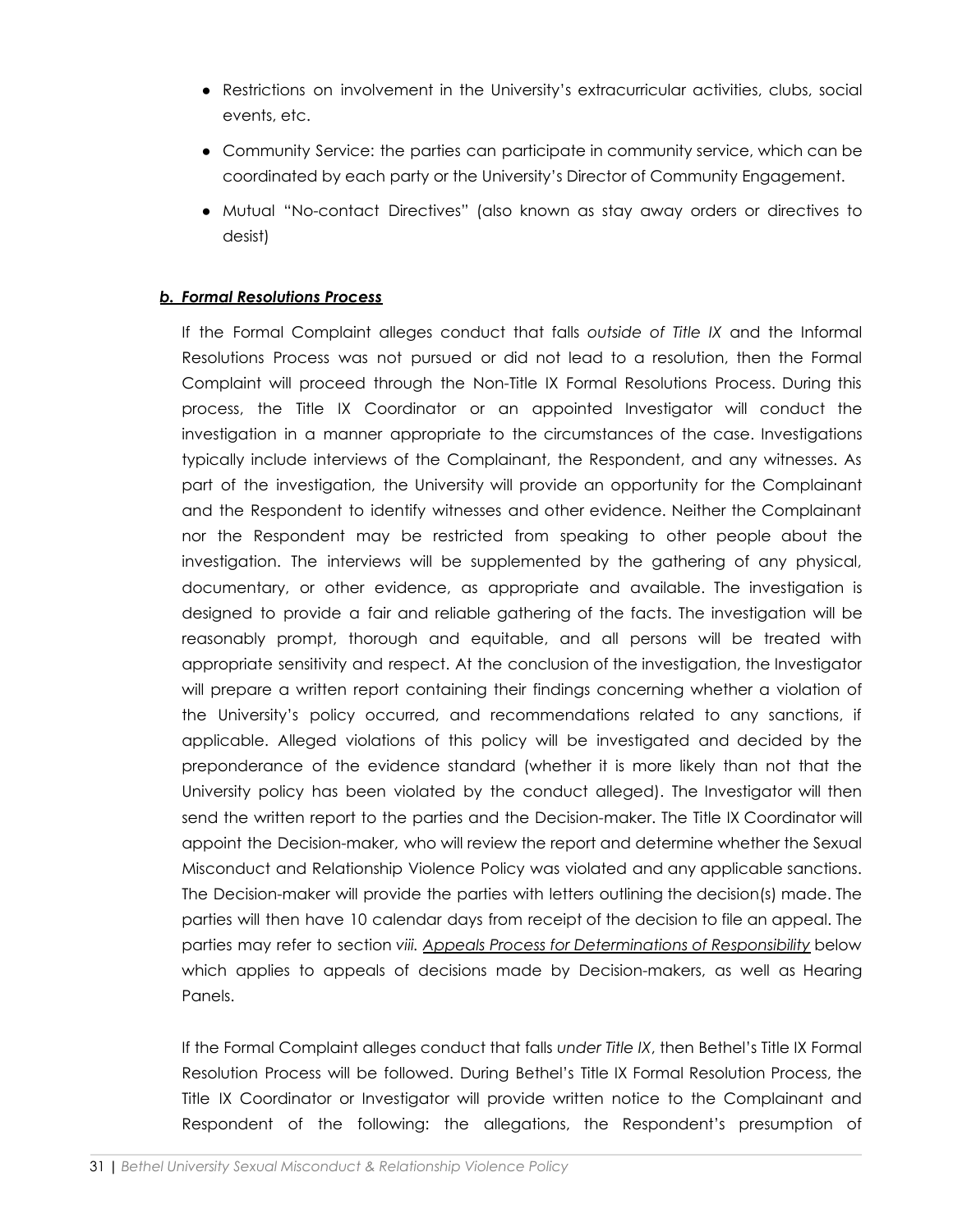non-responsibility, the parties' rights to advisors of their choice, the parties' and advisors' rights to inspect and review evidence directly related to the allegations including inculpatory and exculpatory evidence, the prohibition against false statements and retaliation, a statement that the Title IX Coordinator will send amended notice if this information changes, and a link to the University's applicable Sexual Misconduct and Relationship Violence Policy.

- i. *Selecting an Investigator:* The Title IX Coordinator is responsible for selecting an Investigator(s) of his/her choosing to investigate the complaint or serving as the Investigator, provided that the Investigator(s) has received training on an annual basis on issues related to sexual misconduct, and other relationship violence, and in conducting investigations in a manner that protects the well-being and safety of the parties and the University community. Any Investigator(s) chosen to conduct the investigation must be impartial and free from any conflict of interest. The Investigator(s) may be the Title IX Coordinator, a University employee, a team of University employees, an external Investigator(s) engaged to assist the University in its fact-gathering, or a team of Investigators that pairs an external Investigator(s) with a University employee. If a party believes that the Investigator has a conflict of interest/bias, the party has five (5) calendar days to provide a written response supporting the party's claim to the Title IX Coordinator. The Title IX Coordinator will then determine if the Investigator will proceed, or a new Investigator will be appointed. In the event that the Title IX Coordinator is the Investigator, then the determination will be made by another Bethel employee.
- ii. *Investigation:* The Investigator selected by the University will conduct the investigation in a manner appropriate in light of the circumstances of the case, which will typically include interviews with the Complainant, the Respondent, and any witnesses. As part of the investigation, the University will provide an opportunity for the Complainant and the Respondent to identify witnesses and other evidence. Neither the Complainant nor the Respondent may be restricted from speaking to other people about the investigation. The interviews will be supplemented by the gathering of any physical, documentary, or other evidence, as appropriate and available. The investigation is designed to provide a fair and reliable gathering of the facts. The investigation will be reasonably prompt, thorough and equitable, and all persons will be treated with appropriate sensitivity and respect. The investigation will be conducted in a manner that is respectful of individual privacy concerns; however, neither parties nor witnesses may remain anonymous during the investigation. Prior to the conclusion of the investigation, the Investigator will provide both parties and their advisors an equal opportunity to inspect and review any evidence obtained as part of the investigation that is directly related to the allegations, including the evidence upon which the Investigator does not intend to rely in reaching a determination regarding responsibility and inculpatory or exculpatory evidence whether obtained from a party or other source, so that each party can meaningfully respond to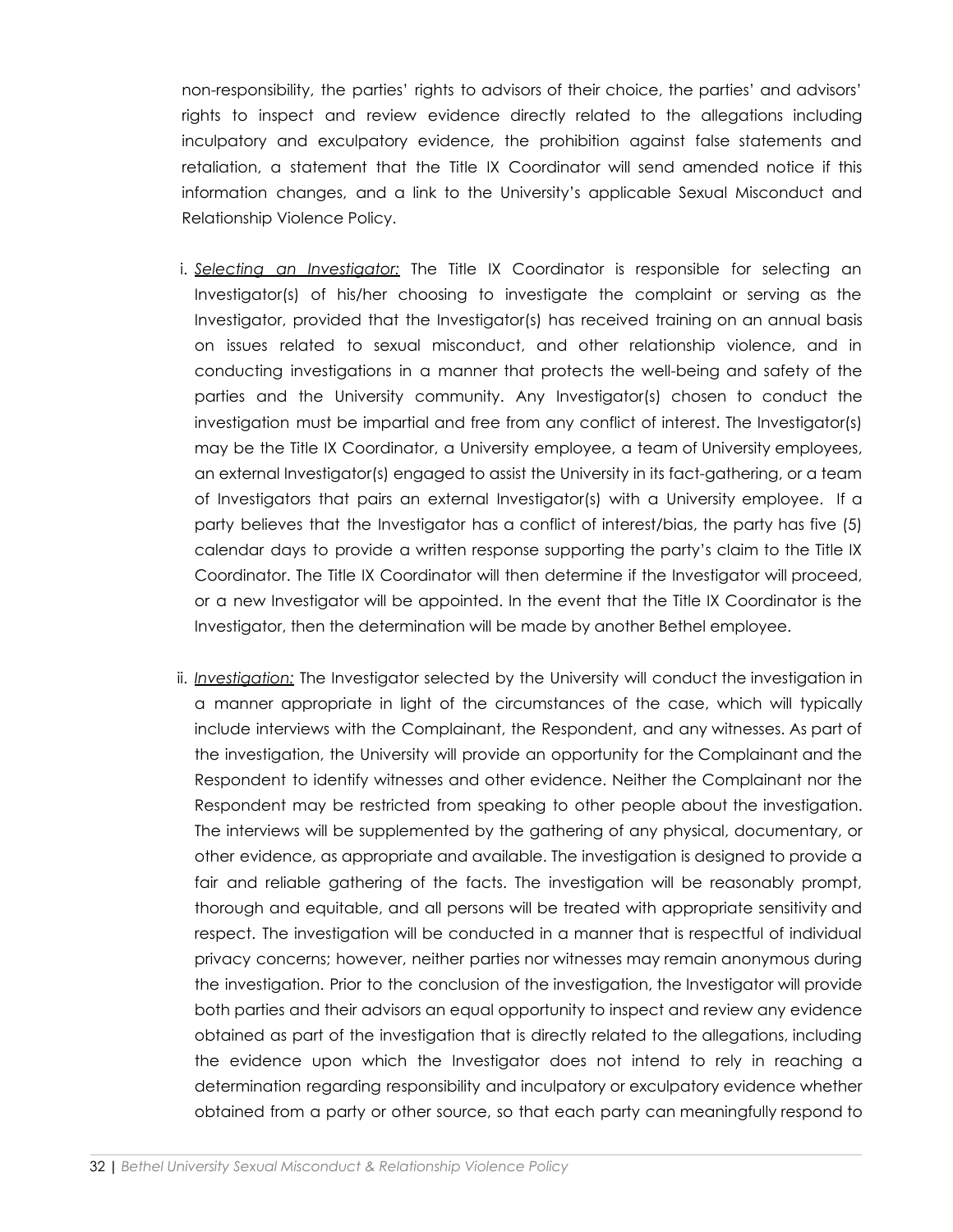the evidence. If a party does not have an advisor before the directly related evidence is provided to the parties, Bethel University may provide to that party, at no charge, an advisor of Bethel's choosing to assist the party. The advisor may be, but is not required to be, an attorney. Neither party nor party's advisor may copy, forward, scan, print, duplicate, or otherwise distribute any evidence, or other relevant information, given to them by the Investigator to another person outside of the party to whom the evidence was intended and that party's advisor. The Investigator must send to each party and the party's advisor, if any, the evidence subject to inspection and review in an electronic format or a hard copy, and the parties must have at least 10 days to submit a written response, which the Investigator will consider prior to completion of the investigative report. At the conclusion of the investigation, the Investigator will prepare a written report containing their findings concerning whether a violation of the University's policy occurred.

- iii. *Past Relationships and Conduct:* Questions and evidence about a party's sexual history with anyone other than the opposing party are deemed irrelevant during the investigation and are prohibited during the Live Hearing, except under two circumstances: (1) where such questions and evidence are offered to prove that someone other than the Respondent committed the conduct alleged by the Complainant; or (2) where the questions and evidence concern specific incidents of the Complainant's prior sexual behavior with respect to the Respondent and are offered to prove consent. If the Respondent is found to have violated Bethel's Sexual Misconduct and Relationship Violence Policy, the Respondent's past sexual misconduct may become relevant in determining sanctions.
- iv. *Preponderance of the Evidence Standard:* Alleged violations of this policy will be investigated and decided by the preponderance of the evidence standard (whether it is more likely than not that the University policy has been violated by the conduct alleged). The burden of proof to meet the preponderance of the evidence standard is with the University and the Respondent is presumed not responsible.
- v. *Advisors and Support Persons:* Both the Complainant and the Respondent will be permitted to ask an advisor of their choosing to be present during all relevant meetings related to alleged violations of this policy. The advisor may accompany the Complainant or Respondent and may confer privately with them, but the advisor may not speak on behalf of the Complainant or Respondent or otherwise participate in any meeting, excluding the Live Hearing. Upon the request of any party, the Title IX Coordinator has the discretion to consider and to allow an advisor to participate to the extent the Title IX Coordinator deems appropriate. An advisor's failure to comply with these guidelines may result in the termination of the meeting or the advisor no longer being permitted to be present. University personnel employed in the offices responsible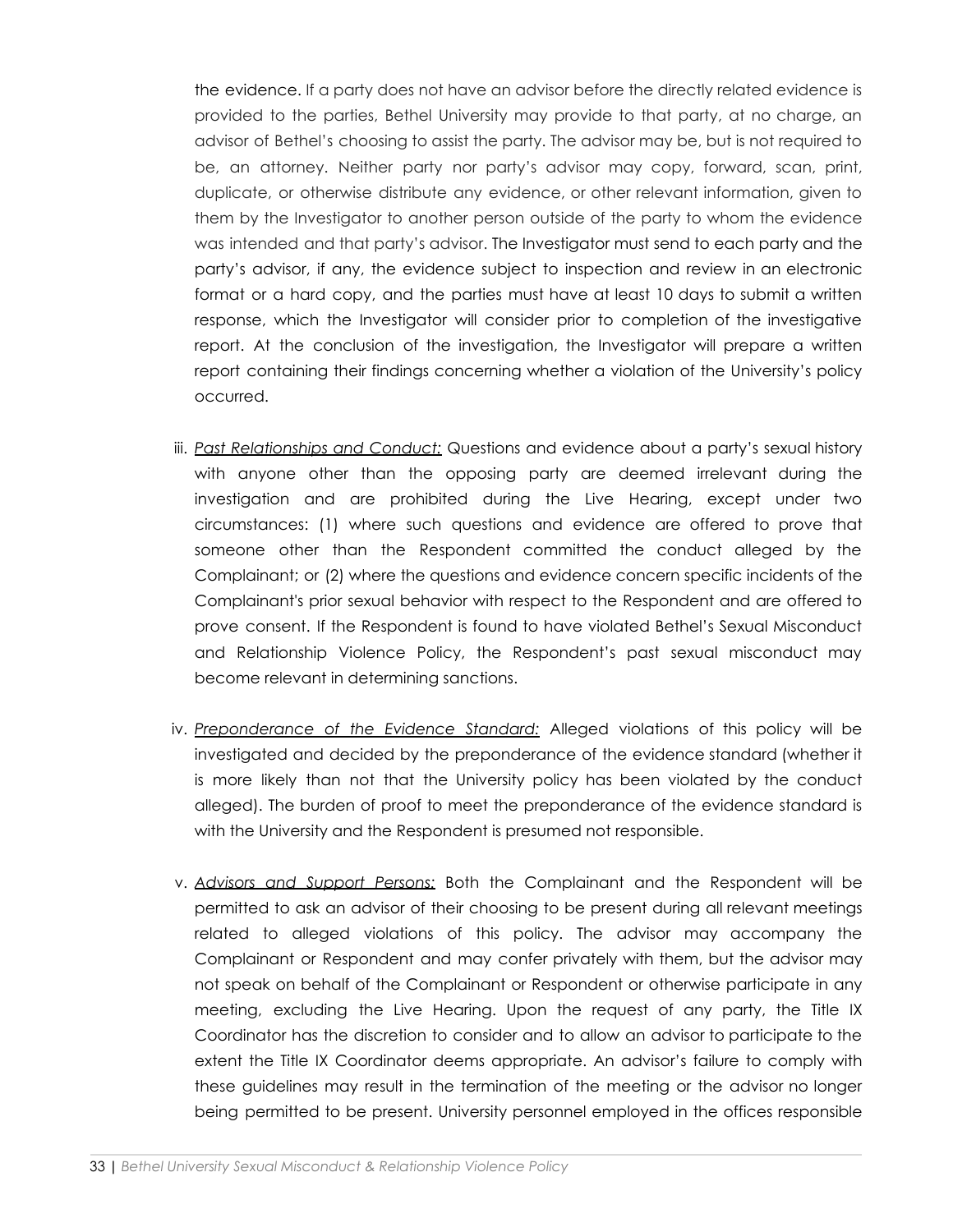for the disciplinary proceedings described in this policy, along with those in the chain of command above them, and others whose participation could create a conflict of interest with their University duties are not eligible to serve as advisors. The parties may choose to have a different advisor with them at the Live Hearing than they had at previous meetings during the investigation. If there is a question or concern about a possible advisor, please consult with the Title IX Coordinator.

- vi. *Live Hearing Policy:* In all cases, the Respondent is presumed to be not responsible for the alleged violation.
	- *(1). Generally*
		- (a). *Definitions.* A Live Hearing is Bethel's formal determination proceeding of sexual misconduct and relationship violence allegations by which the Title IX Coordinator will hold a virtual Live Hearing in front of a Sexual Misconduct and Relationship Violence Hearing Panel that will hear and weigh the relevant evidence and determine if a sexual misconduct or relationship violence claim has been substantiated and if a Respondent is responsible or not responsible for an alleged violation of Bethel's Sexual Misconduct and Relationship Violence Policy. If the Respondent is found in violation of the Sexual Misconduct and Relationship Violence Policy, the Respondent may be subjected to disciplinary action.
			- (i) *Sexual Misconduct and Relationship Violence Hearing Panel* means a three-person panel, including a Chairperson and two other panel members, none of whom will have been previously involved in the investigation of the allegation, and all of whom will hear and weigh the relevant evidence and determine if the evidence substantiates the alleged violation.
			- (ii) *Relevant means any inculpatory or exculpatory evidence that helps to either substantiate or disprove the allegation.*
			- *(iii) Weigh the relevant evidence means the act of determining whether, using the preponderance of the evidence standard, it is more likely than not that the Respondent is responsible for the alleged violation of Bethel's Sexual Misconduct and Relationship Violence Policy.*
			- *(iv) Substantiated means the Respondent has been found to be responsible for the alleged violation of Bethel's Sexual Misconduct and Relationship Violence Policy.*
			- *(v) Participate or Participation* means a party's electronic appearance at a Live Hearing.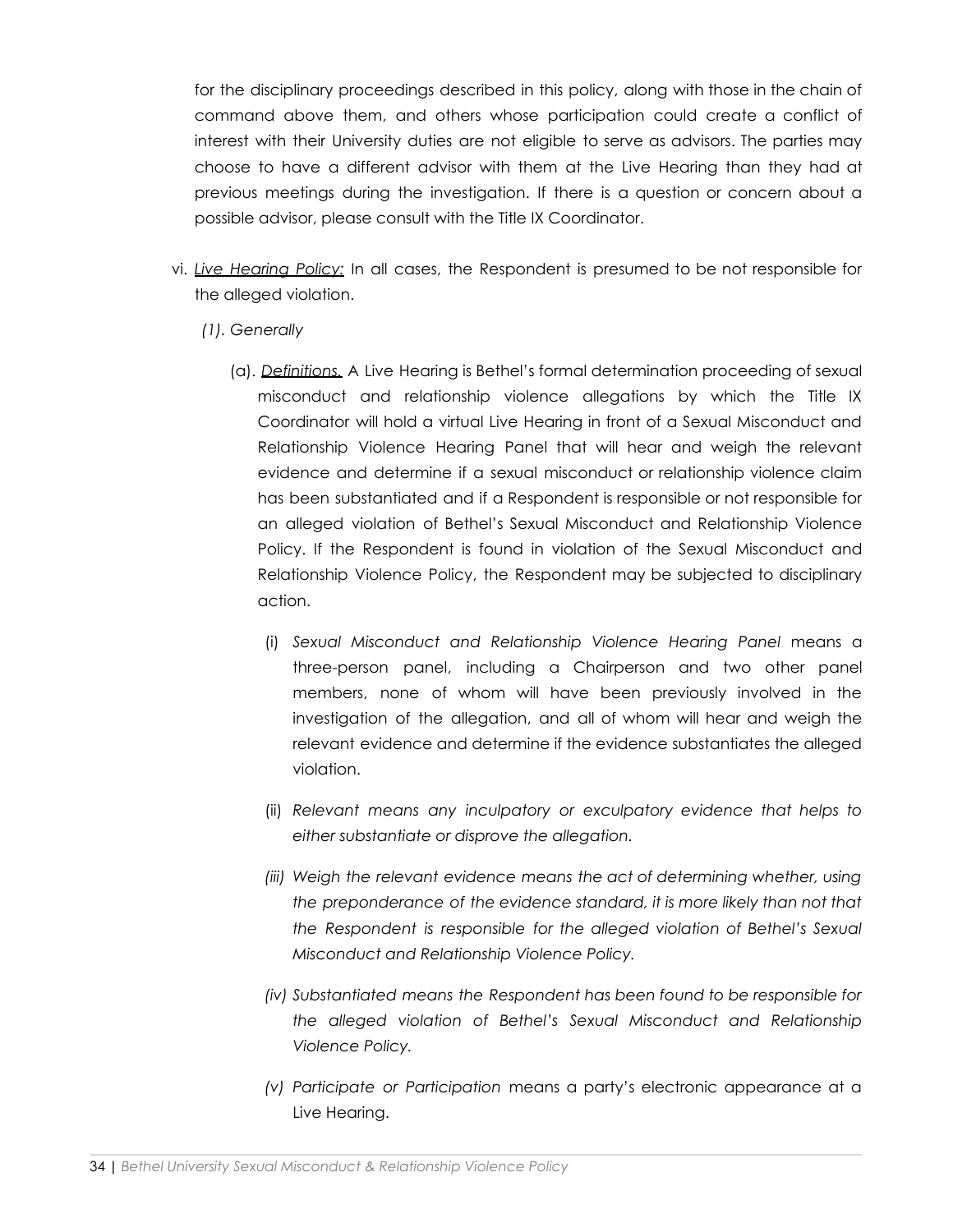(b). *Material for the Live Hearing; confidentiality of material*. At least ten (10) calendar days before a Live Hearing, the Title IX Coordinator will provide to the parties, the parties' advisors, if any, and to the Sexual Misconduct and Relationship Violence Hearing Panel a physical or electronic copy of the investigation report and a physical or electronic copy of other information relevant to the hearing. The Hearing Panel will also receive a copy of the evidence obtained as part of the investigation that is directly related to the allegations, which the parties and their advisors have previously received. The investigation report and other relevant information likely will contain private FERPA-protected information and is confidential material. Receipt by any party of the investigation report, evidence, other relevant information, or any combination of them, is conditioned upon that party's and that party's advisor's agreement not to disclose any of the information to anyone after the Live Hearing has ended. Neither party nor either party's advisor may copy, forward, scan, print, duplicate, or otherwise distribute to any other person any copy of the investigation report, any evidence, or other relevant information given to them by the Title IX Coordinator/Investigator or by any member of the Hearing Panel. All physical material used in Live Hearing must be returned to the Title IX Coordinator after the conclusion of the Live Hearing and all electronic material used in the Live Hearing must be deleted by any party or that party's representative.

#### (c). *Party witnesses; witness lists; sequence of witness testimony*.

Each party may present witnesses at the Live Hearing to testify on their behalf. Any witness expected to appear at the Live Hearing must first have been interviewed by the Title IX Coordinator/Investigator, or must have given the Coordinator a written statement, unless all parties consent to the participation of that witness. Each party is responsible for presenting their own witnesses at the Live Hearing, either personally or through an advisor. To help make the Live Hearing run smoothly, at least three business (3) days before the Live Hearing, the parties each must give to the Title IX Coordinator their respective written lists identifying their respective attendees and witnesses and setting out the sequence in which the parties expect to call their witnesses. The Title IX Coordinator will share this information with the other party, so the other party can prepare accordingly. The respective attendee/witness lists and expected sequence will not strictly bind any party, and the Hearing Panel has the discretion to alter the sequence as needed. If the investigation report shows the previous testimony of any witness for any party is not relevant to the facts at issue, the Title IX Coordinator, in consultation with the Chairperson of the Hearing Panel, may at the Title IX Coordinator's discretion, exclude the witness(es), including any character witness(es) from participating in the hearing. The parties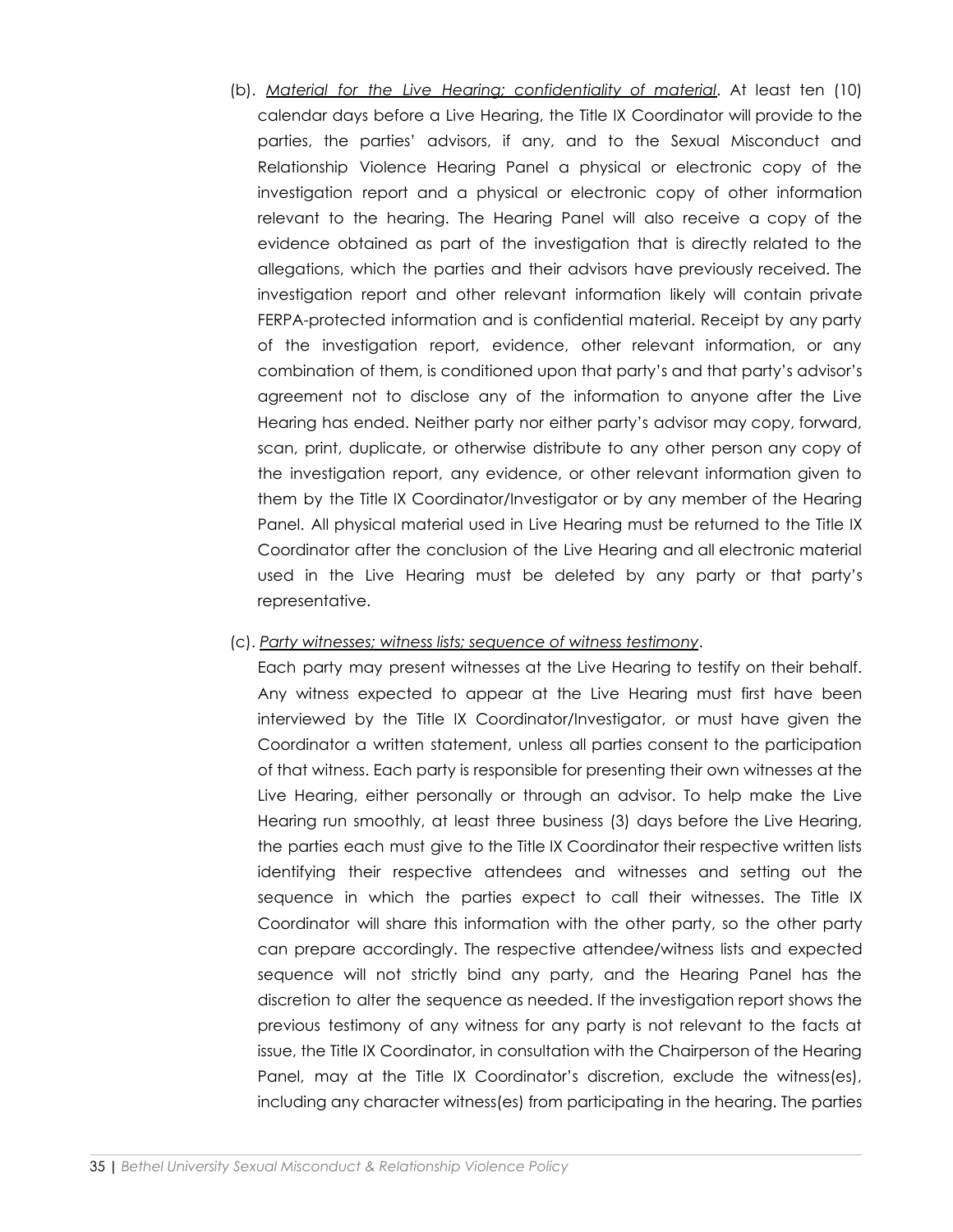may object to this exercise of discretion, but the Title IX Coordinator is the ultimate decision maker on this issue. After receiving the parties' witness lists, the Hearing Panel has the discretion to request that the Title IX Coordinator call additional witnesses, when the Panel deems necessary.

- (d). *Live Hearings recorded and closed to public*. All Live Hearings under this section will be recorded or transcribed and will be closed to the public. Any party is welcome at their own expense to retain a court reporter to transcribe the hearing, with permission from the Title IX Coordinator. Generally, each party may have one advisor, two non-advisor attendees, and that party's witnesses, subject to the exercise of the Title IX Coordinator's discretion in Paragraph 3. Campus Security Officers may also be asked to be present during the Live Hearing, at the request of the Title IX Coordinator.
- (e). *State and federal rules of evidence and procedure*. Neither the state nor federal rules of evidence, criminal procedure, or civil procedure will apply at a Live Hearing.
- (f). *Party participation; parties kept apart.* The Hearing Panel will convene virtual hearings. No in-person attendance will be required or allowed and no party will be required to be present for the entire virtual hearing. Participation in the Live Hearing gives the parties, or their advisors, the opportunity to offer their facts and evidence to the Hearing Panel, and, when any party or witness does not submit to cross examination, either by refusal or lack of participation in the Live Hearing, that person's previous statements will not be taken into account as evidence by the Hearing Panel. The parties and witnesses will be required to be in separate rooms during the course of the hearing, but the audio and video feed of the hearing will be streamed in real time to the separate rooms where the respective parties and witnesses are present.
- (g). *Altering time frames*. In limited circumstances, the Title IX Coordinator will have the discretion to alter the timing requirements in the Live Hearing Policy, as needed, including the discretion to alter the timing to avoid conflicts with exams, holiday periods and school closures. The Title IX Coordinator has the discretion to convene a Live Hearing over the academic calendar breaks or during other instances when students are not required or allowed to be on campus.
- (2). *Live Hearing Procedure and Determinations of Responsibility*

The following is a general outline describing how the Live Hearing will be conducted. The Sexual Misconduct and Relationship Violence Hearing Panel has the discretion to alter, as necessary, how the actual Live Hearing will proceed.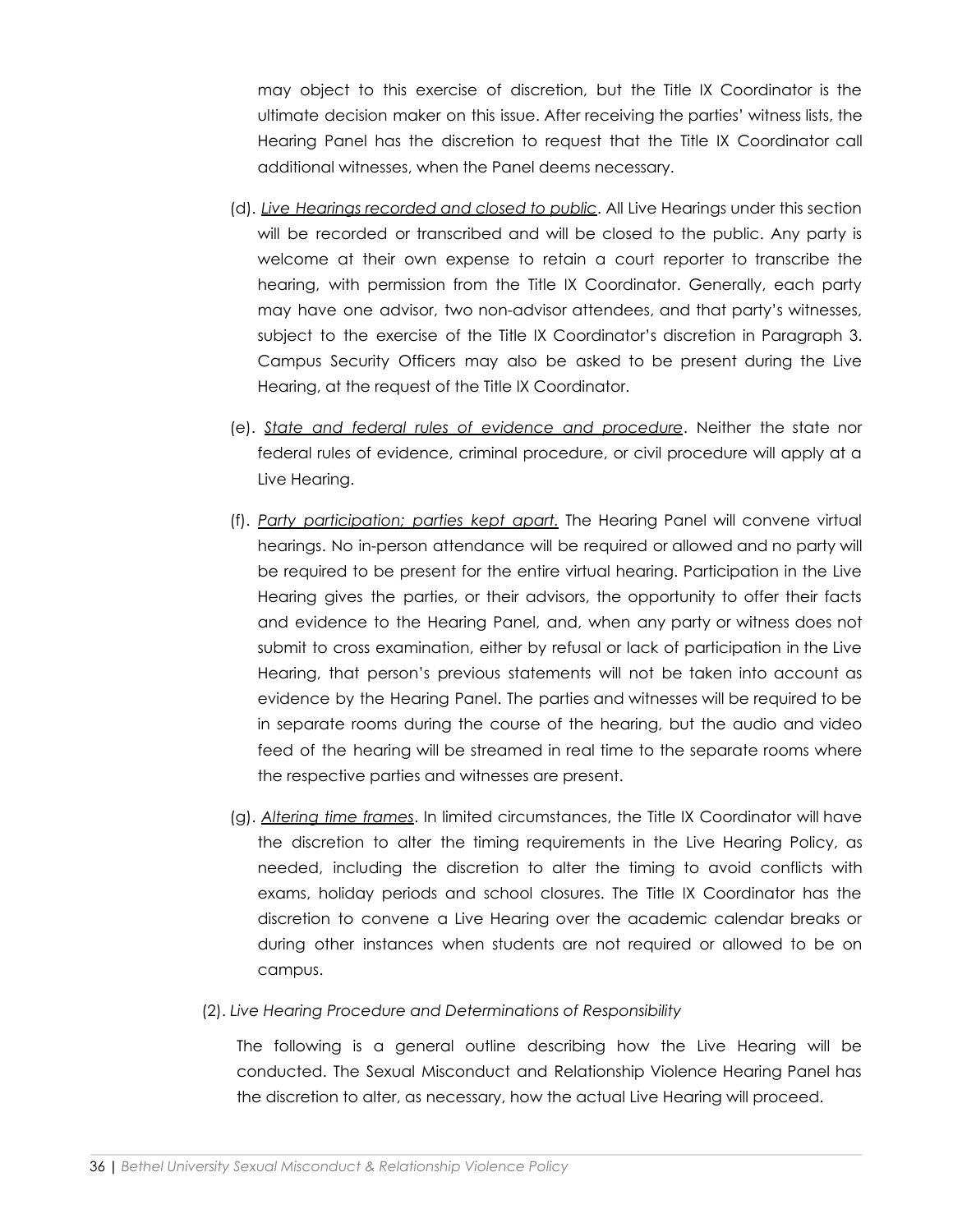- (a). *Calling and sequestering witnesses; character evidence.* Each party will be allowed to call their own witnesses to testify on their behalf, and all witnesses will be asked to affirm that they are telling the truth. Witnesses not testifying at that moment will be excluded from the hearing until it is time for them to testify. The Hearing Panel will not consider information from character witnesses or character testimony unless it relates to the truthfulness of the parties or witnesses.
- (b). *Questions and order of questioning; no party directly questions any participant.* The Hearing Panel and the parties' advisors will each have an opportunity to question the following, if desired: (1) the opposing party, assuming the opposing party's participation in the hearing, (2) every witness who appears at the hearing, and (3) the Title IX Coordinator/Investigator. At no point, however, will the parties, themselves, be allowed to directly question the opposing party, witnesses, or the Title IX Coordinator/Investigator. If a party does not have an advisor present at the Live Hearing, Bethel University will provide to that party, at no charge, an advisor of Bethel's choosing to develop and submit cross-examination questions on that party's behalf. The advisor may be, but is not required to be, an attorney. The questioning will occur in this order:
	- (i) No later than five (5) calendar days before the start of the Live Hearing, each party and the Title IX Coordinator may submit to the Chairperson for consideration any questions they wish to have asked of the other party, of witnesses, or of the Title IX Coordinator/Investigator. The Chairperson has the discretion to consider questions brought outside the deadline on a showing of good cause.
	- (ii) The Hearing Panel Chairperson will determine if the questions are relevant, and if deemed not relevant, will orally explain why at the Live Hearing as the questions arise for a particular witness.
	- (iii) The Chair will open the hearing by providing a general statement of expectations about how the hearing will be conducted.
	- (iv) The Title IX Coordinator may give an opening statement containing a summary of the factual findings from the investigation report, and each party will give an opening statement summarizing their position.
	- (v) After opening statements, the Chair or panel members may ask questions of the Title IX Coordinator/Investigator, including questions deemed relevant that were submitted by the parties prior to the hearing. Afterwards, the Complainant's advisor, followed by the Respondent's advisor, will each have the opportunity to ask questions directly to the Title IX Coordinator/Investigator. The Chair will determine if each additional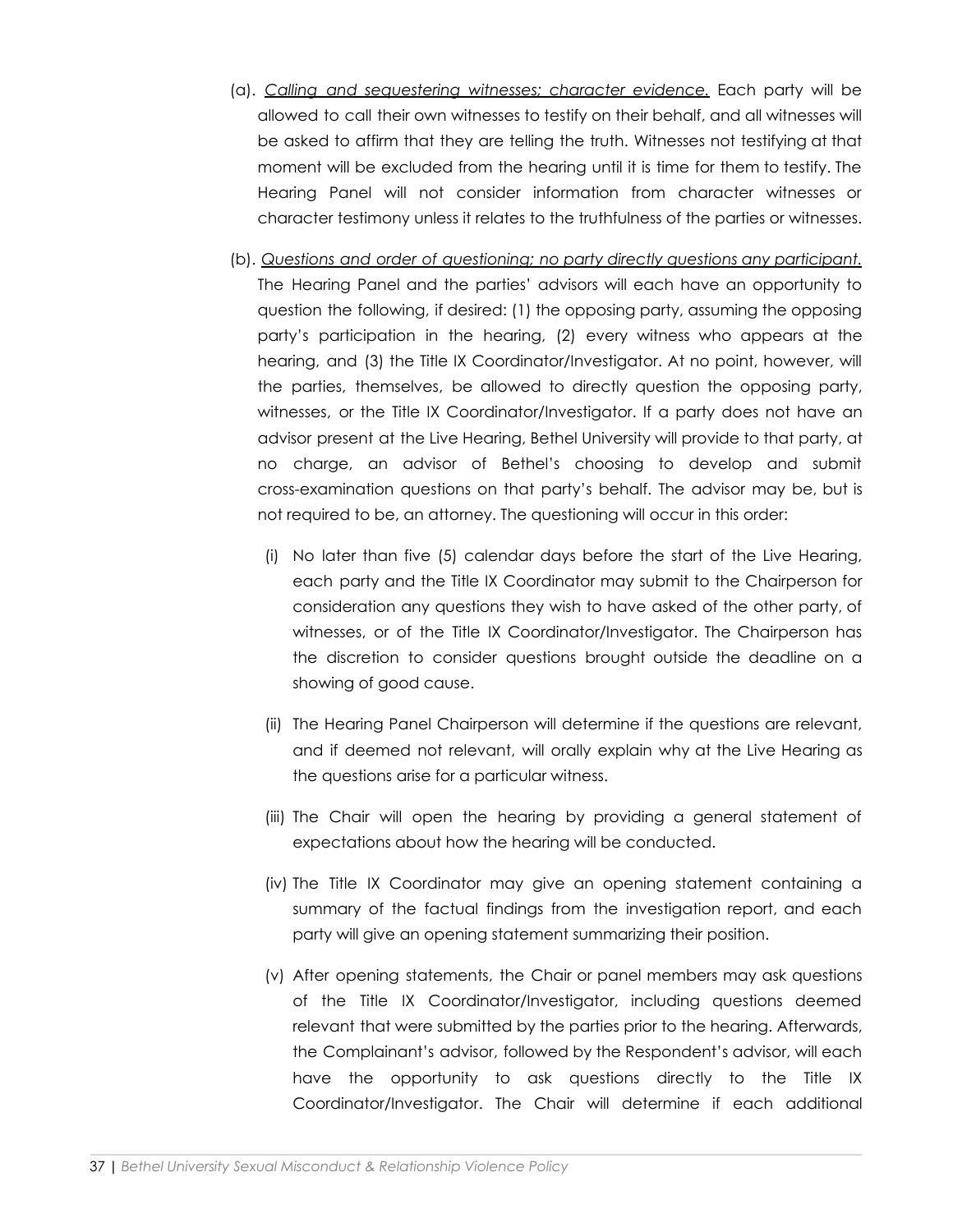question is relevant before the question is answered. If the question is determined to be irrelevant, the Title IX Coordinator/Investigator will be instructed not to answer the question.

- (vi) The Chair or the panel then may ask questions of the Complainant, including questions deemed relevant that were submitted by the Respondent or the Title IX Coordinator prior to the hearing. Afterwards, the Complainant's advisor, followed by the Respondent's advisor and the Title IX Coordinator, will each have the opportunity to ask questions directly to the Complainant. The Chair will determine if each additional question is relevant before the question is answered. If the question is determined to be irrelevant, the Complainant will be instructed not to answer the question. When this questioning is through, the hearing will proceed with the Complainant's witnesses.
- (vii) The Complainant then may call their witnesses, one by one, and the Chair or the panel then may ask questions of the Complainant's witnesses, including questions deemed relevant that were submitted by the Respondent or the Title IX Coordinator. Afterwards, the Complainant's advisor, followed by the Respondent's advisor and the Title IX Coordinator, will each have the opportunity to ask questions directly to the Complainant's witnesses. The Chair will determine if each additional question is relevant before the question is answered. If the question is determined to be irrelevant, the witness will be instructed not to answer the question. When this questioning is through, the Complainant's witnesses will return to their waiting area.
- (viii) The Chair or the panel then may ask questions of the Respondent, including questions deemed relevant that were submitted by the Complainant or the Title IX Coordinator. Afterwards, the Respondent's advisor, followed by the Complainant's advisor and the Title IX Coordinator, will each have the opportunity to ask questions directly to the Respondent. The Chair will determine if each additional question is relevant before the question is answered. If the question is determined to be irrelevant, the Respondent will be instructed not to answer the question. When this questioning is through, the hearing will proceed with the Respondent's witnesses.
- (ix) The Respondent then may call their witnesses, and the Chair or the panel then may ask questions of the Respondent's witnesses, including questions deemed relevant that were submitted by the Complainant or the Title IX Coordinator. Afterwards, the Respondent's advisor, followed by the Complainant's advisor and the Title IX Coordinator, will each have the opportunity to ask questions directly to the Respondent's witnesses. The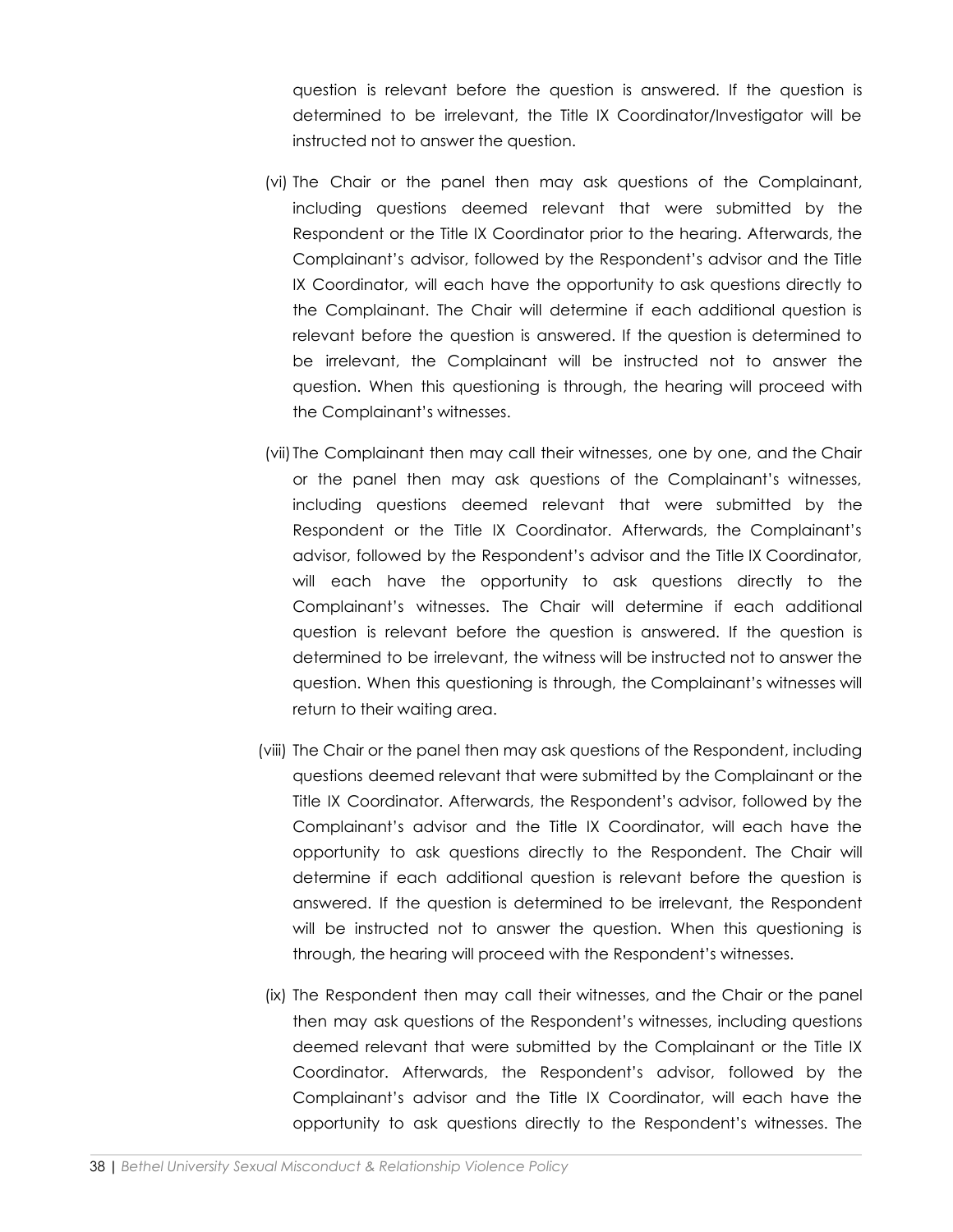Chair will determine if each additional question is relevant before the question is answered. If the question is determined to be irrelevant, the witness will be instructed not to answer the question. When this questioning is through, the Respondent's witnesses will return to their waiting area.

- (x) If necessary, in the discretion of the Hearing Panel Chairperson, the Chairperson and Hearing Panelists may recall the Title IX Coordinator/Investigator, either party, or any witness for further questioning.
- (xi) After questioning ends, the chair will dismiss the witnesses and closing statements of the Title IX Coordinator and the parties may be heard. Neither the Title IX Coordinator, nor the parties are required to make closing statements. Closing statements are confined to the evidence admitted during the hearing and arguments made about the admitted evidence.
- (xii) After closing statements are heard, the Chair will dismiss the Title IX Coordinator and the parties, and the Chair and Hearing Panel will meet in private to deliberate.
- (xiii) The Hearing Panel Chairperson will have the discretion to alter the order of questioning and to permit additional rounds of follow-up questions, as they deem necessary. The Hearing Panel will ensure the questions and the questioning are fair and comply with the terms of the Live Hearing Policy, but the panel will not limit the scope of the parties' questions, except in relation to relevancy. However, questions seeking to elicit solely character evidence that do not relate to the truthfulness of the parties or witnesses, irrelevant information, unduly cumulative evidence, or questions that badger or harass a witness will not be allowed. Parties, advisors, witnesses, participants, or other attendees of the hearing who speak or act in a way that is not respectful to everyone involved in the hearing will not be allowed to participate in the hearing. The Hearing Panel Chairperson has the discretion to restrict anyone's participation in the hearing process.
- (xiv) Questions and evidence about a party's sexual history with anyone other than the opposing party are prohibited during the Live Hearing, except under two circumstances: (1) where such questions and evidence are offered to prove that someone other than the Respondent committed the conduct alleged by the Complainant; or (2) where the questions and evidence concern specific incidents of the Complainant's prior sexual behavior with respect to the Respondent and are offered to prove consent. If the Respondent is found to have violated Bethel's Sexual Misconduct and Relationship Violence Policy, the Respondent's past sexual misconduct may become relevant in determining sanctions. The Title IX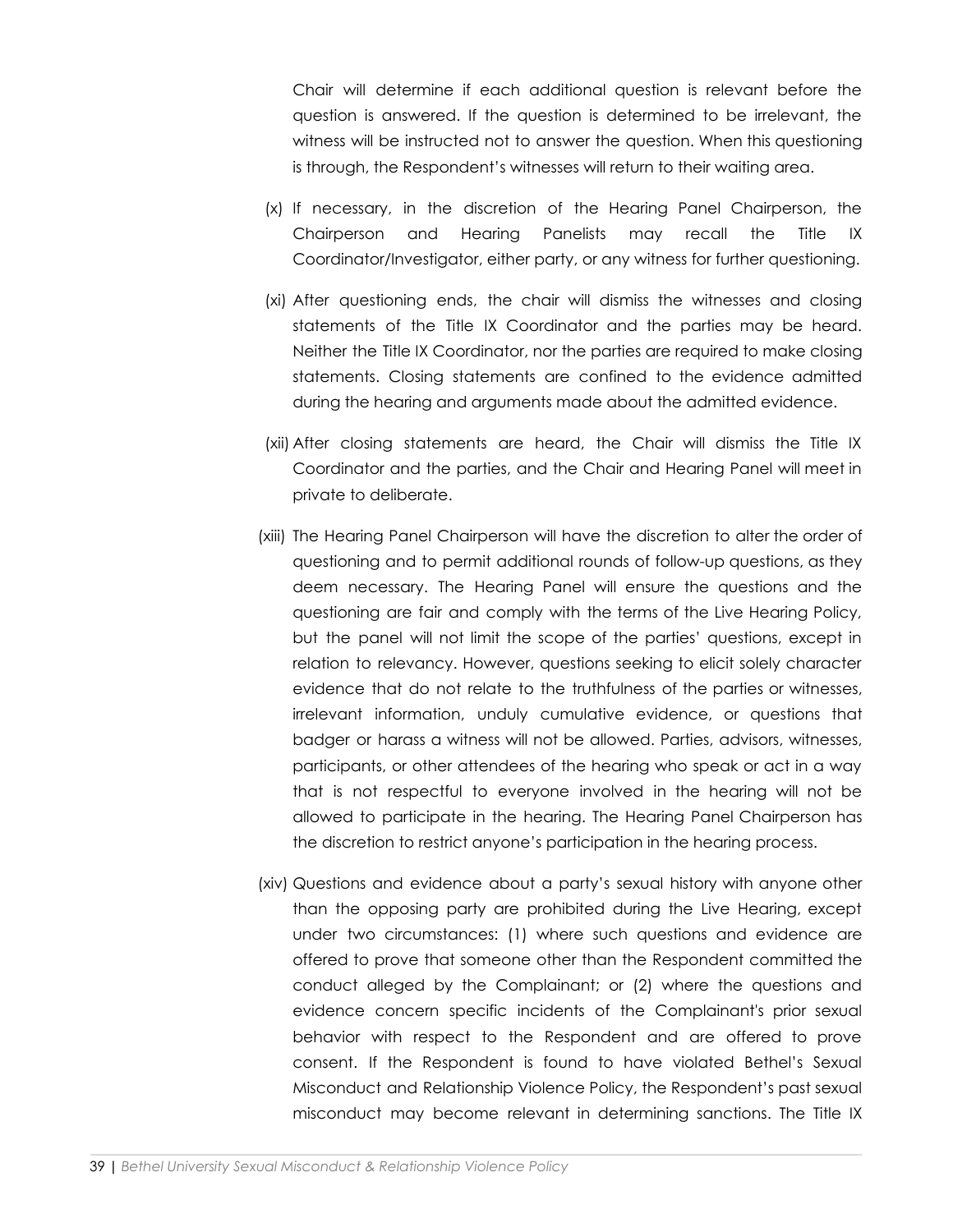Coordinator will provide the panel with information about previous good faith allegations and/or findings to consider as evidence of pattern and/or predatory conduct.

- (xv) The Hearing Panel will not require, allow, rely upon, or otherwise use questions or evidence that constitute, or seek disclosure of, information protected under a legally recognized confidentiality, such as doctor-patient privilege, unless the party it applies to has waived the privilege.
- (xvi) If a party or witness does not submit to cross-examination at the Live Hearing, the Hearing Panel cannot rely on any statement of that party or witness in reaching a determination regarding responsibility; provided, however, that the panel cannot draw an inference about responsibility for the alleged conduct based solely on a party's or witness's absence from the Live Hearing or refusal to answer cross-examination or other questions.
- (c). *Evidence: exclusion and weight.* The Sexual Misconduct and Relationship Violence Hearing Panel has the discretion to exclude or to give lesser weight to information or evidence introduced at a Live Hearing that was not earlier given to the Title IX Coordinator/Investigator to consider during the investigation.
- (d). *Title IX Coordinator role.* The Title IX Coordinator will be present throughout the Live Hearing and may assist with procedural and logistical matters, but the Title IX Coordinator will not participate in the Hearing Panel deliberations.
- (e). *Panel Deliberations.* In its deliberations, the Hearing Panel will consider the evidence given by the respective parties, their respective witnesses, the Title IX Coordinator/Investigator, and from other permitted sources. The panel will determine whether a violation of Bethel's Sexual Misconduct and Relationship Violence Policy has occurred using the preponderance of the evidence standard—that is, whether it is more likely than not that the Respondent violated the Policy—and will issue a written determination. The written determination will include:
	- (i) Identification of the allegations potentially constituting a violation of the policy;
	- (ii) A description of the procedural steps taken from the receipt of the formal complaint through the determination, including any notifications to the parties, interviews with parties and witnesses, site visits, methods used to gather other evidence, and hearings held;
	- (iii) Findings of fact supporting the determination;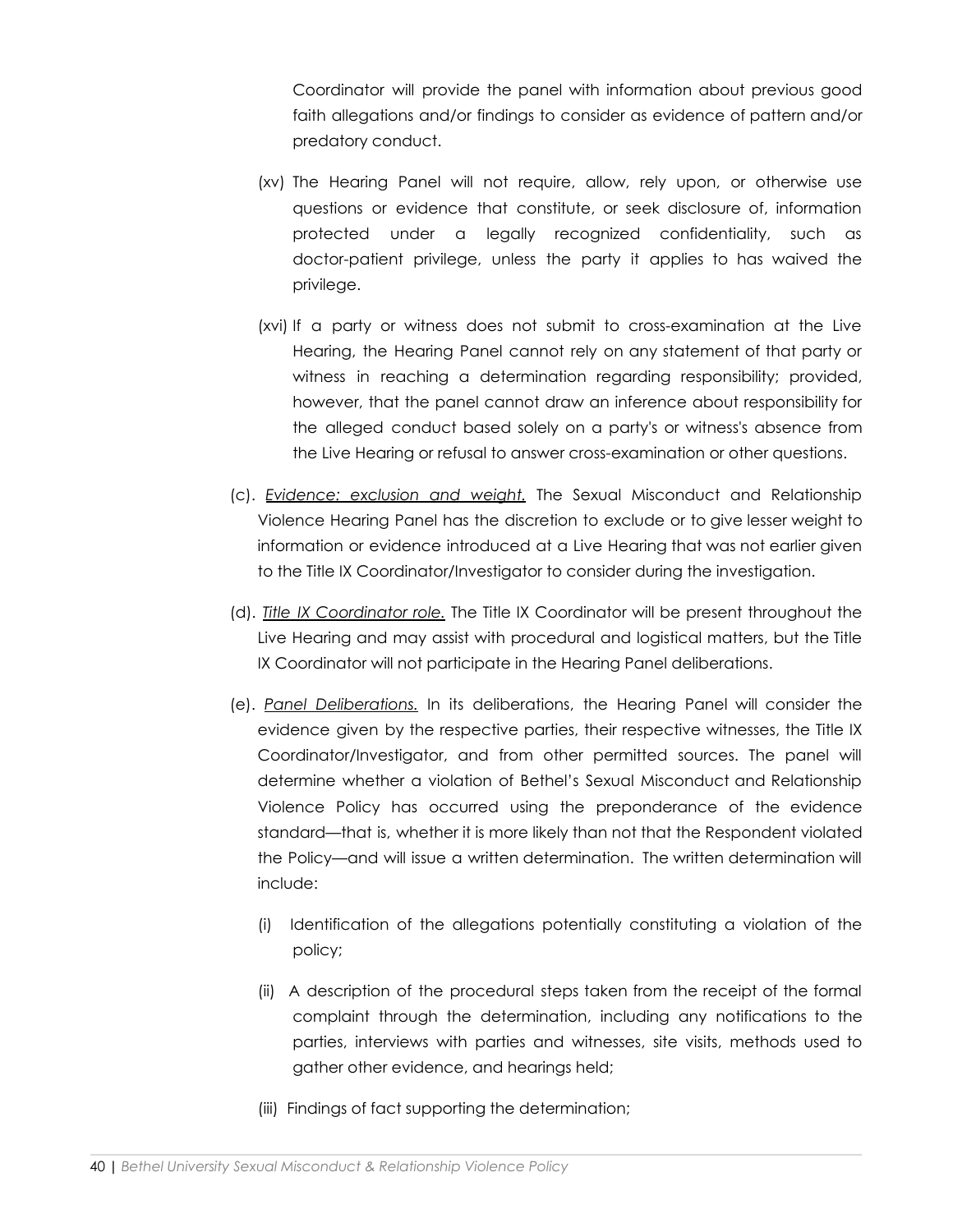- (iv) Conclusions regarding the application of Bethel's Sexual Misconduct and Relationship Violence Policy to the facts;
- (v) A statement of, and rationale for, the result as to each allegation, including a determination regarding responsibility, any disciplinary sanctions the recipient imposes on the Respondent, and whether remedies designed to restore or preserve equal access to the University's education program or activity will be provided by the University to the Complainant; and
- (vi) Bethel's procedures and permissible bases for the Complainant and Respondent to appeal.
- *(f). Decision.* The Hearing Panel will make its decision based on a majority vote, will notify the Title IX Coordinator of its decision, and will impose sanctions, if any.
- *(g). Appeal*. Decisions from the Live Hearing may be appealed as set out in the Appeal Section below.
- (3). *Notices of Outcome*
	- (a). *Written notice.* Within three (3) business days from the Sexual Misconduct and Relationship Violence Hearing Panel's decision, the Title IX Coordinator will provide the Complainant and the Respondent written notice of the determination of the Live Hearing, including the applicable sanctions (if any) and a description of the appeals procedure. This notice will be provided to the Complainant and Respondent simultaneously by personal delivery or by email (with automated return receipt). The Complainant and Respondent will be deemed to have received notice on the date of personal delivery or email notification.
	- (b). *Enforcement of determination of responsibility.* The Dean of Student Development, Human Resources Department, or other applicable department will enforce the determination, if any.
- vii. *Remedies and Sanctions:* Non-exhaustive lists of ranges of remedies and sanctions in sexual misconduct and relationship violence cases, when a Respondent has been found to have violated this policy, are set forth below. The Hearing Panel may deviate from the range of sanctions when appropriate based on all the relevant facts and circumstances, including any previous conduct infractions by the Respondent.
	- *(1). A range of remedies for student Complainants includes:*

A "no contact directive;" providing an escort to ensure that the Complainant can move safely between buildings, classes, activities, and offices; exploring changes in class, dining, and extracurricular schedules, including adjustments so that the Complainant and the Respondent do not share the same classes; assisting the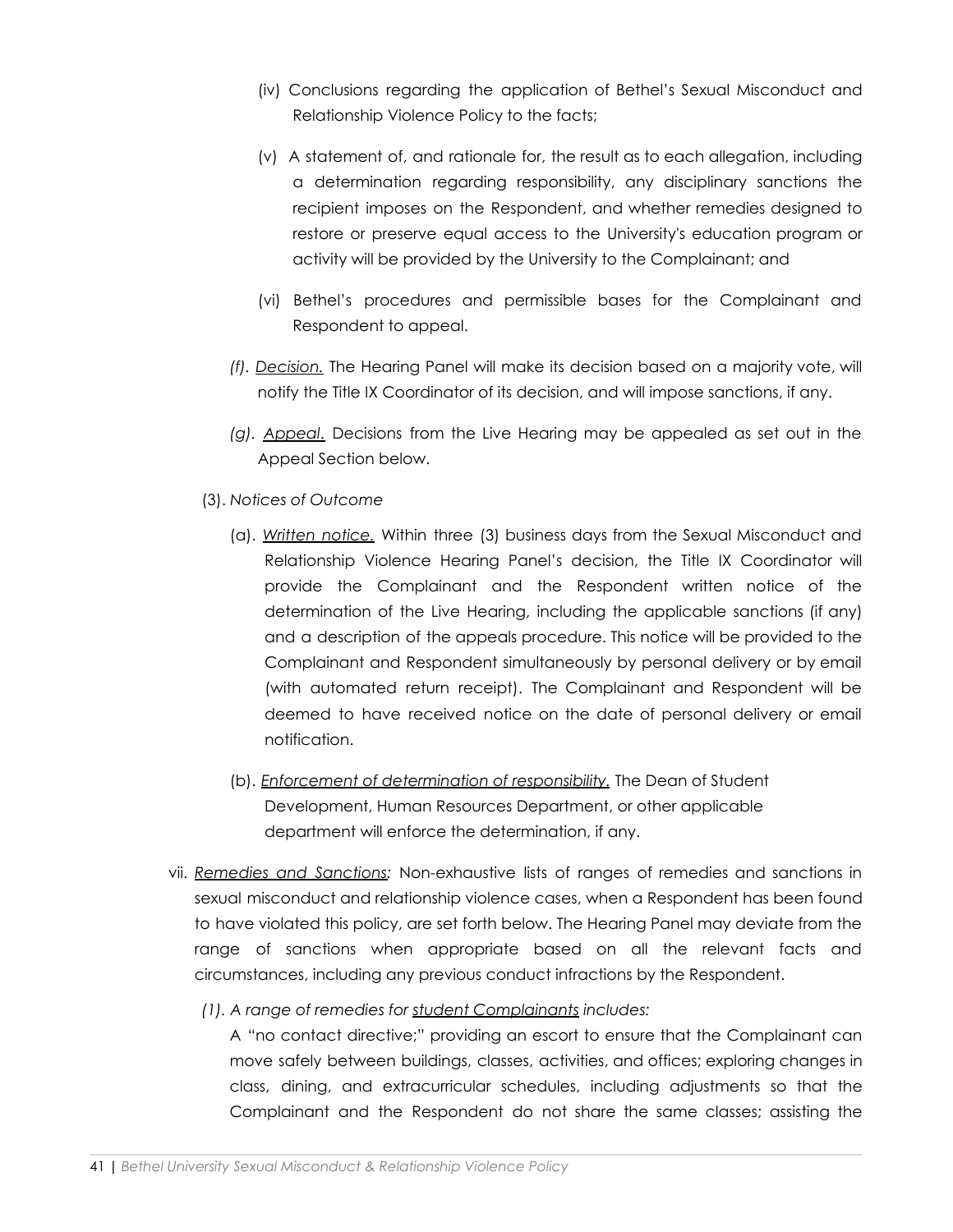Complainant in communicating with faculty; providing academic support for the Complainant, including tutoring; and exploring options for re-taking a course, dropping a course, or withdrawing for a semester without financial or academic penalty.

#### *(2). A range of remedies for employee Complainants includes:*

A "no contact directive;" Providing an escort to ensure that the Complainant can move safely between buildings, classes, activities, and offices; exploring changes in work schedules and work requirements; and referral to the Human Resources Department for additional remedies.

## *(3). A range of sanctions for student Respondents includes:*

Loss of privileges and/or transportation, dining, and working arrangements; mandatory completion of assessments; mandatory participation in an evaluation and/or treatment program(s) by an approved counseling service; community service; mandatory participation in an educational, awareness, or prevention session(s)/program(s); restitution; disciplinary reprimand; disciplinary probation; suspension; and/or expulsion.

#### *(4). A range of sanctions for employee Respondents includes:*

Loss of privileges, and/or transportation, dining, and working arrangements; mandatory participation in an evaluation and/or treatment program(s) by an approved counseling service; mandatory participation in an educational, awareness, or prevention session(s)/program(s); restitution; oral or written corrective action; disciplinary reprimand; disciplinary probation; demotion; indefinite suspension with or without pay; suspension for a specific period of time with or without pay; and/or termination.

Inappropriate behavior that does not constitute sexual misconduct and/or relationship violence may be addressed through other corrective action, or remediation, consistent with the Student and Employee Handbooks, depending on all relevant facts and circumstances.

The determination regarding responsibility becomes final either on the date that the Appellate Officer provides the parties with the written determination of the result of the appeal, if an appeal is filed, or if an appeal is not filed, the date on which an appeal would no longer be considered timely, the eleventh  $(11<sup>th</sup>)$  calendar day following receipt by the parties of the Hearing Panel's determination. The Title IX Coordinator is responsible for effective implementation of any remedies provided to Complainant.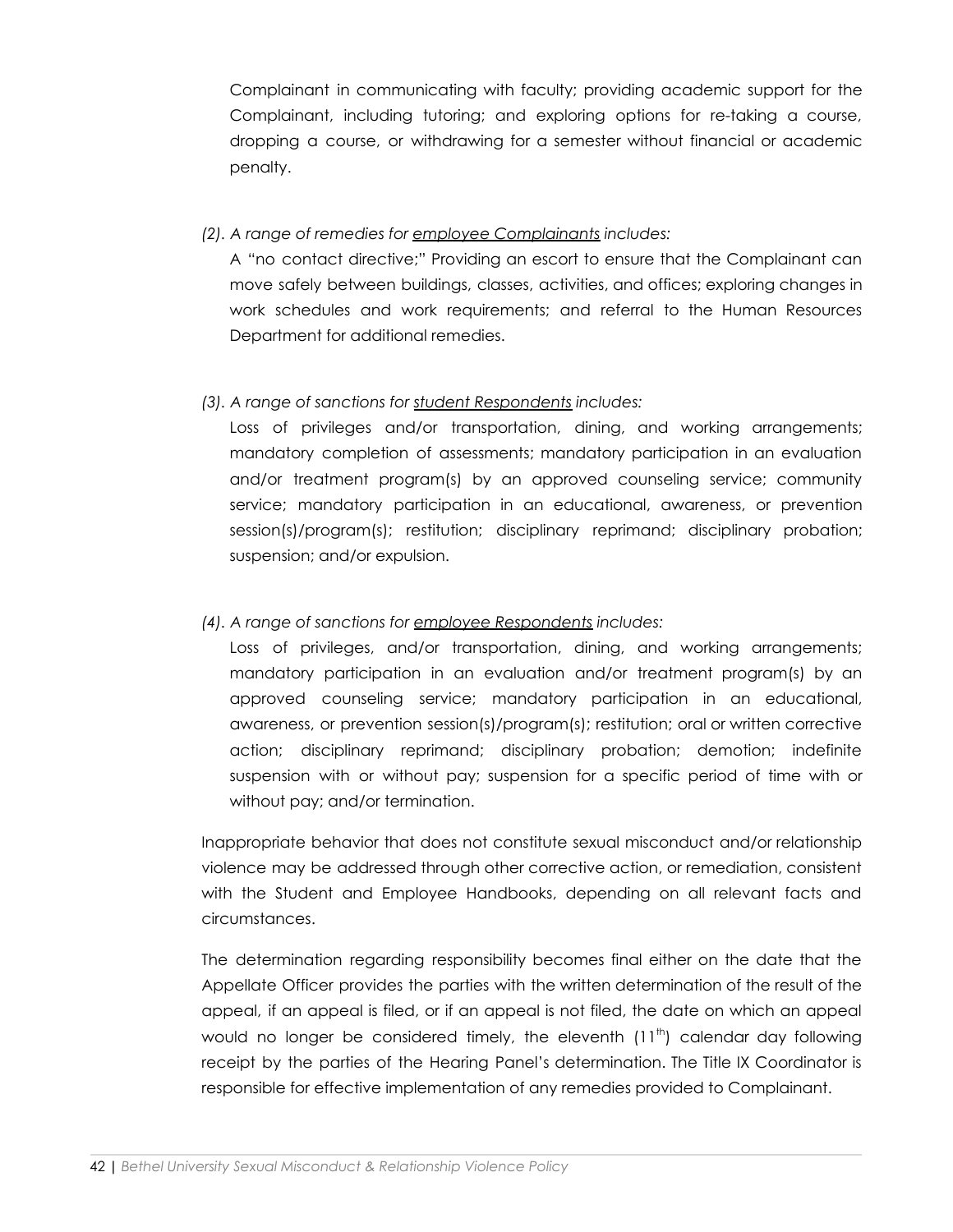#### *viii. Appeals Process for Determinations of Responsibility:*

Complainants and Respondents who are University students or employees have the right to appeal the final determination of responsibility and/or the resulting sanction. Complainants may also use this section and the following Grounds for Appeal to appeal a dismissal of a Title IX complaint. The Complainant and Respondent will be notified of this right and the procedures for appeal simultaneously in writing. Such appeals will be decided by an Appellate Officer for Sexual Misconduct and Relationship Violence. Appellate Officers will be full-time employees selected by the Title IX Coordinator, who will receive annual training on issues involved in sexual misconduct and other forms of power-based relationship violence. Assignment to cases will be on a rotating basis, unless the assigned Appellate Officer has a conflict, such as a conflict of interest or scheduling conflict, in the applicable case.

A petition for appeal, signed by the petitioning party, must be submitted in writing, either by hand delivery to: 325 Cherry Avenue, McKenzie, TN 38201, or by email attachment to the Title IX Coordinator, no later than 4:30 pm on the tenth (10th) calendar day following the date the parties are notified of the Hearing Panel's determination.

The petition must include the following: a statement of the grounds for appeal, supporting explanation, and copies of, or reference to, all evidence the Petitioner wishes the Appellate Officer to consider. Except where explicitly provided below, no documents or other evidence may be included with an appeal unless previously submitted to the Title IX Coordinator/Investigator. Once an appeal is filed, the Title IX Coordinator will provide written notice to the non-petitioning party that the appeal was filed and implement appeal procedures equally for both parties.

*(1). Grounds for Appeal*

The grounds for appeal are as follows:

- (a). Procedural irregularities sufficient to affect the determination and/or sanction imposed by the Hearing Panel. The Live Hearing Panel members are expected to conduct themselves in accordance with their policies and procedures. Deviation from those policies and procedures which render their actions fundamentally unfair constitutes a sufficient procedural basis for an appeal to the Appellate Officer. Procedural irregularities that are considered by the Appellate Officer to be harmless and that did not, in the judgment of the Appellate Officer, adversely affect the outcome of the matter are not a basis for upsetting the determination and/or sanction imposed by the Hearing Panel.
- (b). New evidence that was not reasonably available at the time the determination regarding responsibility was made, that could affect the outcome of the matter. All available information, including testimony of witnesses, is expected to be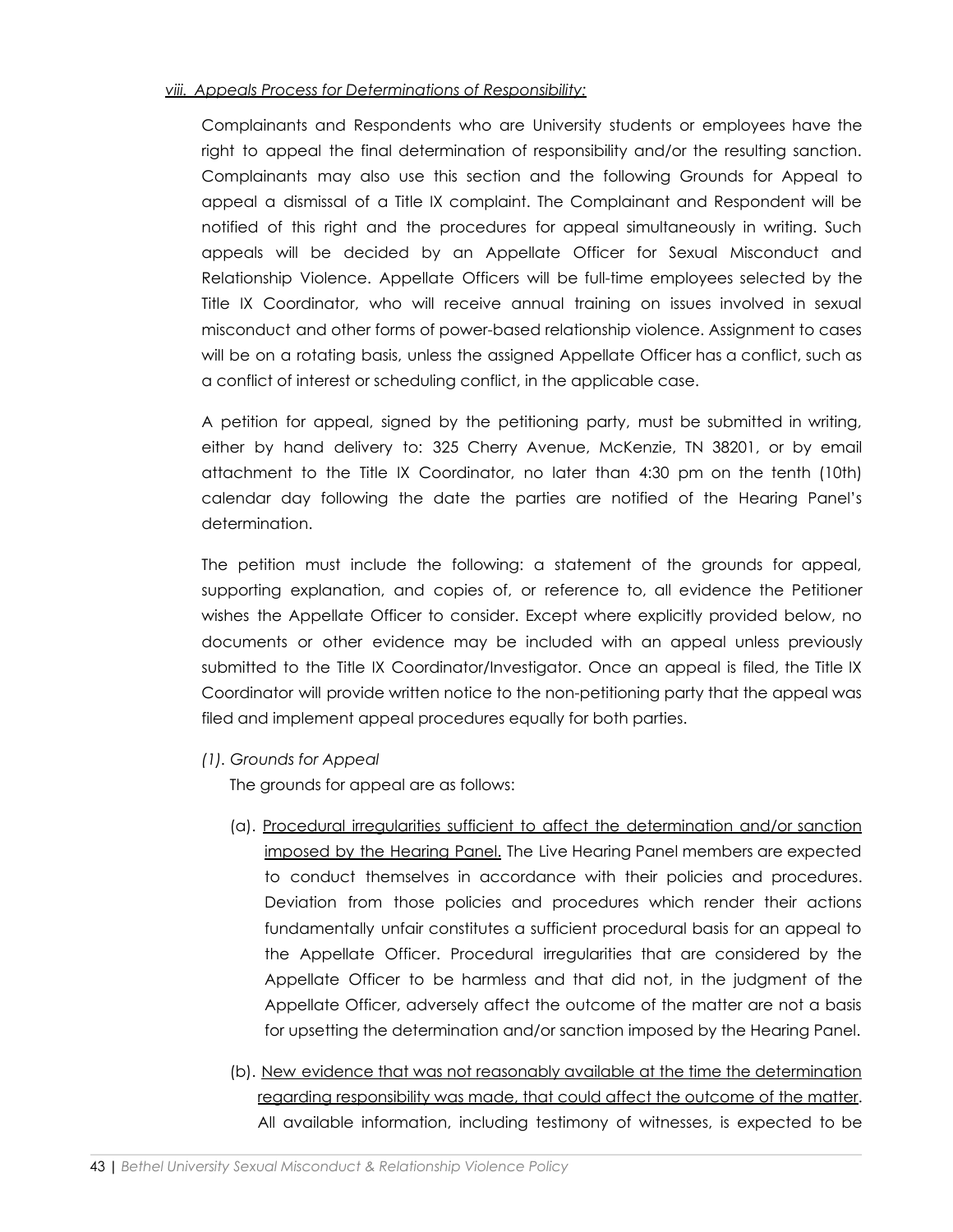presented at the live hearing. Only on that basis can the Hearing Panel render a fair and reasonable determination of responsibility. An appealing party who seeks to introduce new information has the burden of demonstrating that the information was not reasonably available for presentation to the Hearing Panel, and that the introduction of such new information can be reasonably expected to affect the outcome of the matter. If the Appellate Officer determines that the appealing party has satisfied this burden, the Appellate Officer remands the case to the Hearing Panel with instructions to reconsider the case in light of the new information.

- (c). The Title IX Coordinator, Investigator(s), or Hearing Panel had a conflict of interest or bias for or against Complainants or Respondents generally or the individual Complainant or Respondent that affected the outcome of the matter. A conflict of interest can arise when the Title IX Coordinator, Investigator, or Decision Maker's personal interests or relationships conflict with the ability of that person to act in a neutral manner with regard to the Complainant, Respondent, or both.
- *(2). Consideration of Petition and Determination of Appeal*

Upon receipt of a petition, the Title IX Coordinator will notify all persons who received formal notification of the determination that a petition for appeal has been filed and that the sanction (if any) should not be implemented pending the result of the appeal. This does not preclude the University from taking supportive measures to ensure the safety and security of the Complainant, Respondent, or campus community.

- (a). Upon receipt of the petition, the Appellate Officer will also request from the Title IX Coordinator the entire record of the case.
- (b). The Appellate Officer will then proceed to review the petition and the record with all deliberate speed to determine whether the petition, when considered in the light most favorable to the Petitioner, presents sufficient grounds for an appeal.
- (c). If the Appellate Officer determines that the petition does not set forth sufficient grounds for the appeal, the petition will be dismissed, and the Hearing Panel's decision will be final.
- (d). If the Appellate Officer determines that sufficient grounds for appeal are presented in the petition, the Appellate Officer forwards a copy of the petition to the Hearing Panel Chairperson, as well as the non-petitioning party, with instructions to respond to it (or such parts of the petition that the Appellate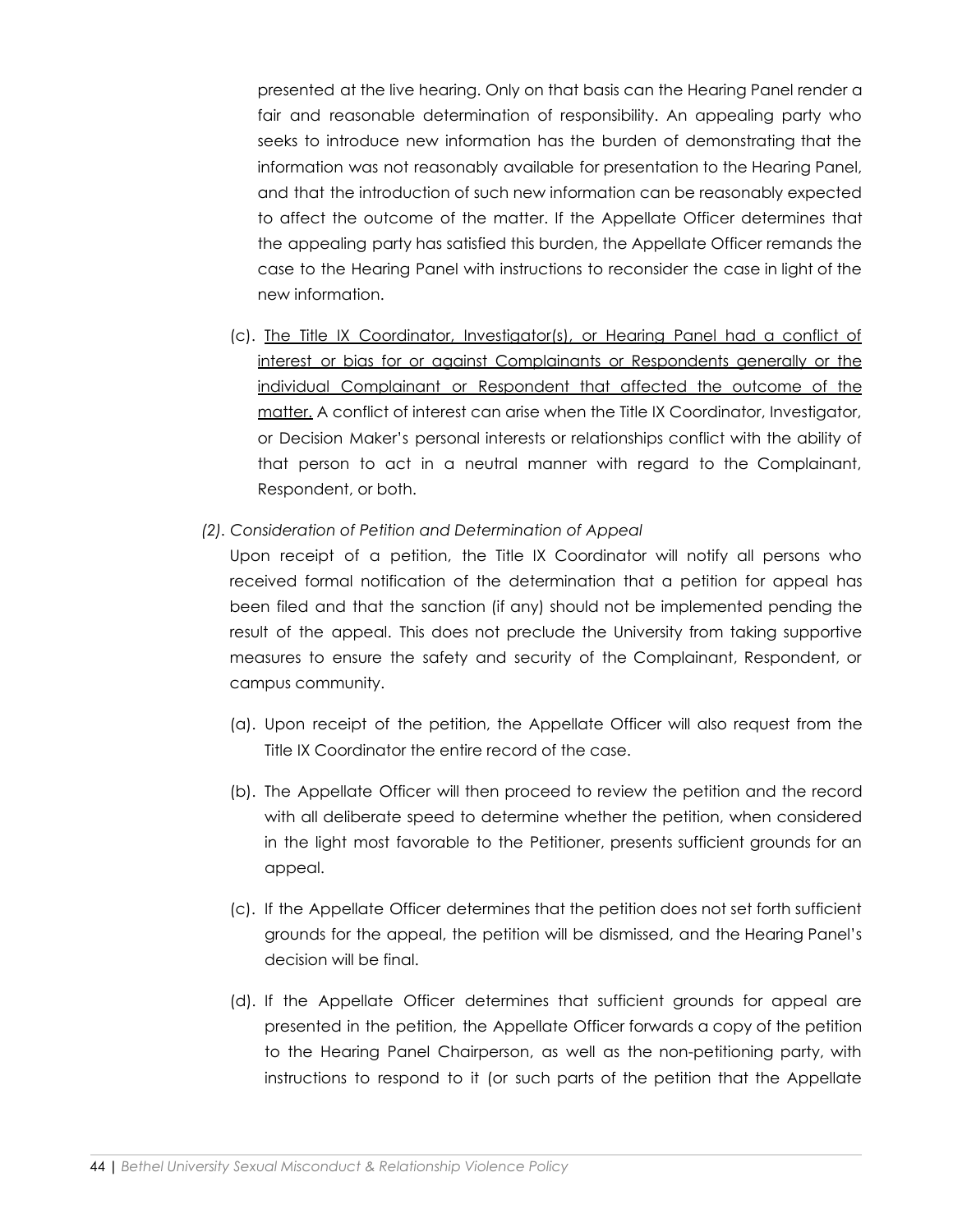Officer has determined present sufficient grounds for appeal) within ten (10) calendar days of receiving the Appellate Officer's notification.

- (e). Upon receiving any responses from the Hearing Panel Chairperson, as well as the non-petitioning party, the Appellate Officer will send the responses to the Petitioner and offer the Petitioner an opportunity to reply. Replies must be submitted within five (5) calendar days.
- (f). The Appellate Officer then proceeds to consideration of the appeal. The Appellate Officer's consideration of the appeal must be based only on the original record and the petition, any new information the Appellate Officer determines should be considered, and all responses/replies submitted.
- (g). After reviewing the record, the Appellate Officer decides whether to affirm, modify, or reverse the determination and/or sanction imposed by the Hearing Panel or to remand the case to the Hearing Panel with instructions.
- (h). In cases where there has been a procedural error, or that new evidence should be considered, the Appellate Officer will remand the case to the Hearing Panel with instructions.
- (i). The Appellate Officer will notify the Complainant, the Respondent, Hearing Panel, and Title IX Coordinator (which, in turn, will notify all persons who received notice of the determination or sanction) of the Appellate Officer's decision and the reasons for the decision.
- (j). While a case is pending, policy changes that might affect the case cannot be considered in the appeal.
- (k). If the Appellate Officer has a question about the meaning or application of a University policy or procedure, the Appellate Officer may consult with Bethel University's private counsel to determine how best to proceed. At no time may the Appellate Officers substitute their opinions or values for University policy.
- (l). An Appellate Officer may not consider an appeal if the Appellate Officer has a conflict of interest. Each Appellate Officer is responsible for determining whether or not a conflict of interest exists and may consult with the University's private counsel, if necessary. If a conflict does exist, the case is assigned to the next panelist in the rotation.
- (m). Once a final determination has been made, all records of the Title IX Coordinator will be returned to that authority.
- *(3). Additional Petition for Penalty of Expulsion or Dismissal*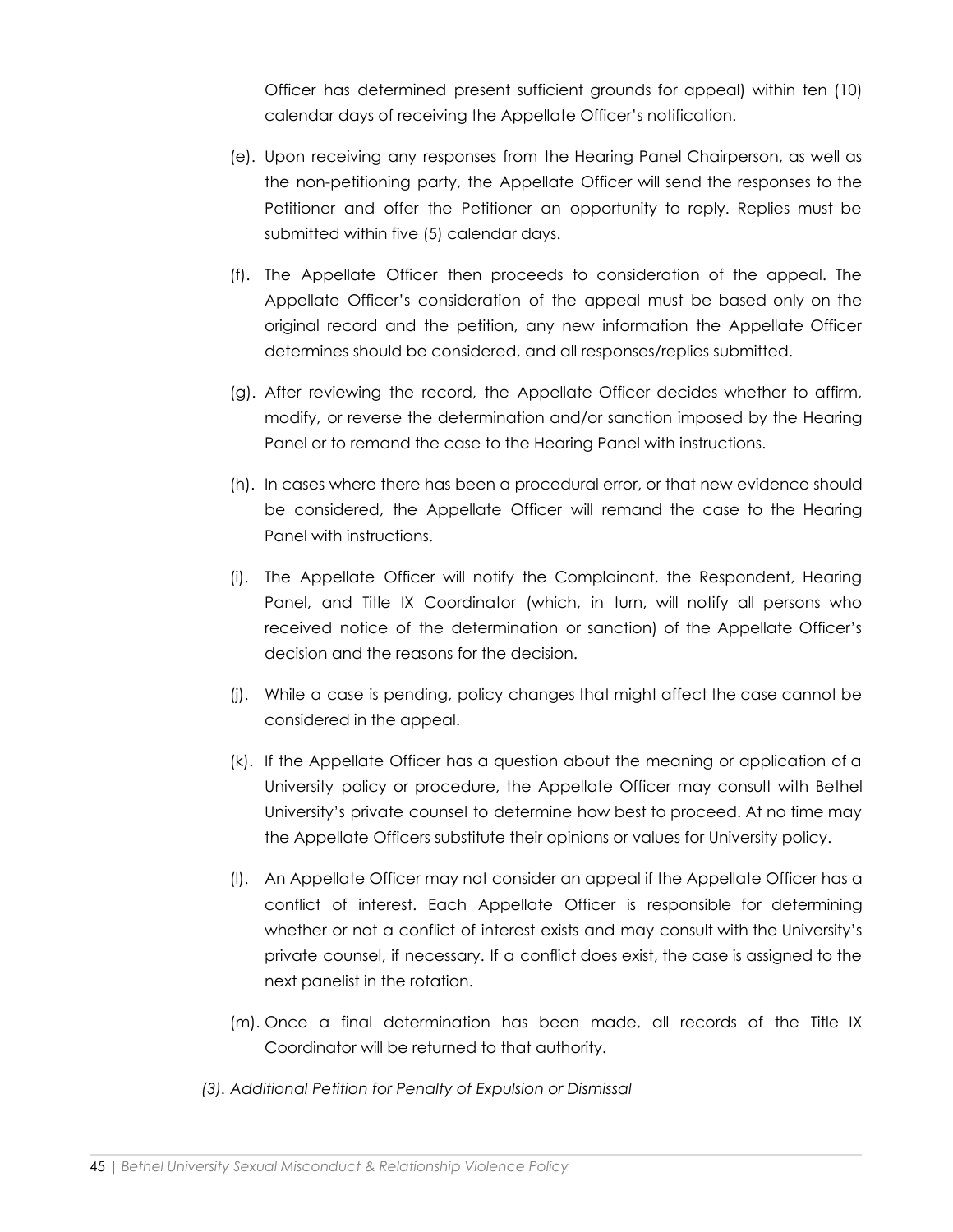Students who have been expelled from Bethel University and/or employees who have been dismissed as a result of a violation of this policy may, upon completion of the appeals process, submit a written petition within ten (10) calendar days to the President or the President's designee, requesting reconsideration. The decision of the President or the President's designee is final.

- **9.** *Time Frame:* Complaints will be resolved within a reasonably prompt time frame; however, what is "reasonably prompt" may differ in each case. Complaints that are resolved through the involuntary resolutions process generally may be resolved in a shorter amount of time than complaints in the formal resolutions process. Some of the factors that can affect the time frame include, but are not limited to: the complexity of the allegations; the complexity of the investigation and resolution; the severity and extent of the alleged misconduct; the number of parties, witnesses, and the types of other evidence (e.g., forensic evidence) involved; the availability of the parties, parties' advisors, witnesses, and evidence; a request by a party to conduct an investigation or resolution at a slower pace; the effect of a concurrent criminal investigation; the need for language assistance or accommodations of disabilities; any intervening University holidays, breaks, or other closures; and/or other unforeseen circumstances. In addition, the time frame for completion can be affected by the requests of a party for a temporary delay or a limited extension of time. For good cause, this policy permits the Title IX Coordinator, the Complainant, or the Respondent to make a written request for a temporary delay of the grievance process or the limited extension of time frames. When good cause is shown and the delay or extension is granted, written notice will be given to the Complainant and the Respondent of the delay or extension, which will state the reasons for the action. Good cause may include considerations such as the absence of a party, a party's advisor, or a witness; concurrent law enforcement activity; or the need for language assistance or accommodation of disabilities. In general, informal resolutions of a complaint may take approximately one to two months and formal resolutions of a complaint may take approximately two to six months, but these are approximate time frames and the actual time might vary. Appeals procedures and decisions are generally decided within one month from the date of the appeal.
- **10.** *Recordings and Evidence:* The recording of any meeting conducted as part of an investigation under this policy is prohibited, except for the recording or creation of a transcript at the live hearing which will be coordinated by the Title IX Coordinator.

# **Prevention, Education, and Training**

Bethel provides numerous programs that address sexual misconduct and relationship violence, including the related issue of drug and alcohol misuse. Bethel's programs include various public awareness events such as "Take Back the Night," seminars, "survivor speak outs" and other campus-wide education and prevention efforts, such as online educational modules.